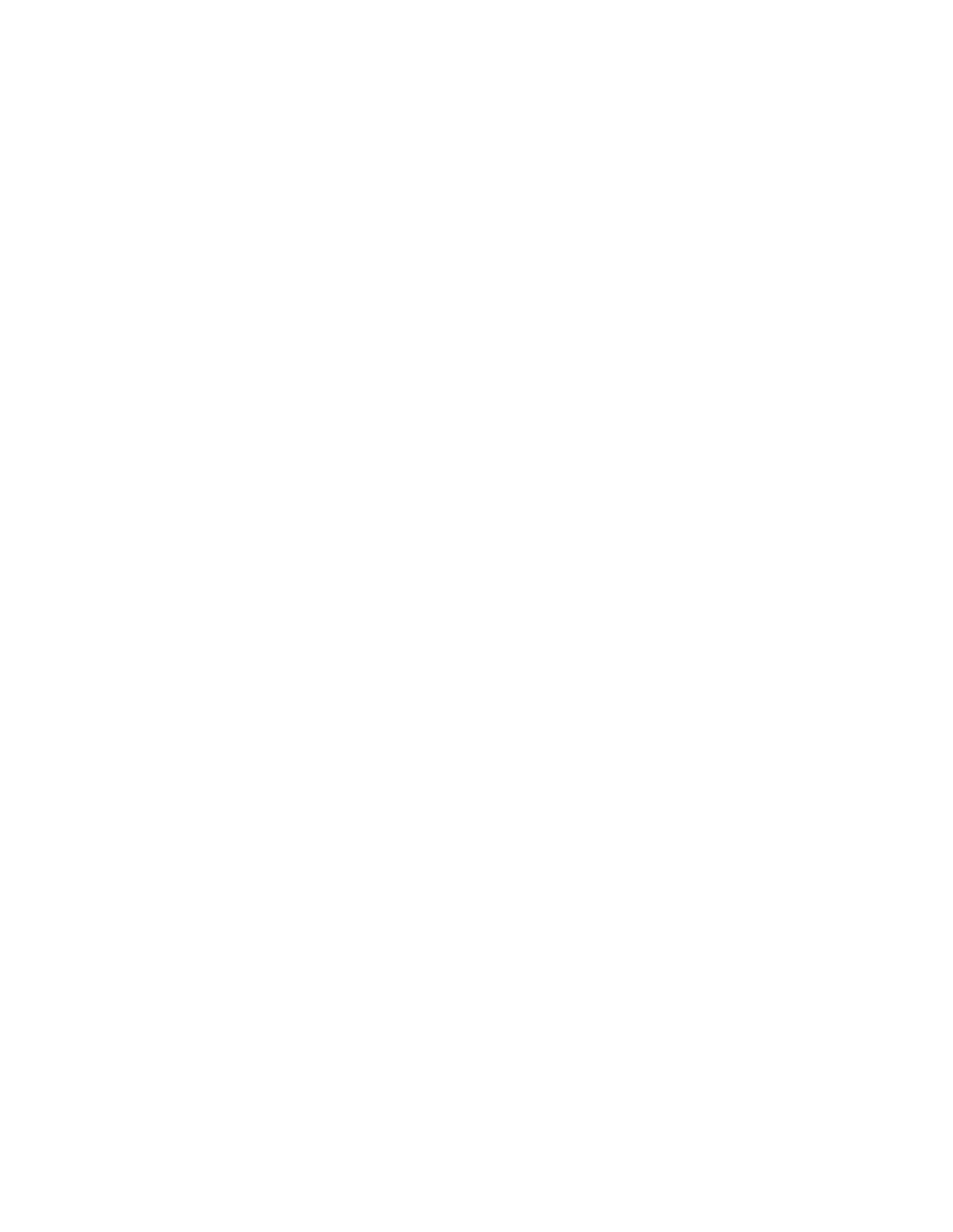**Classification Plan**

**Support Personnel**

COMITÉ P ATRONAL DE NÉGOCIATION DES COLLÈGES

June 2012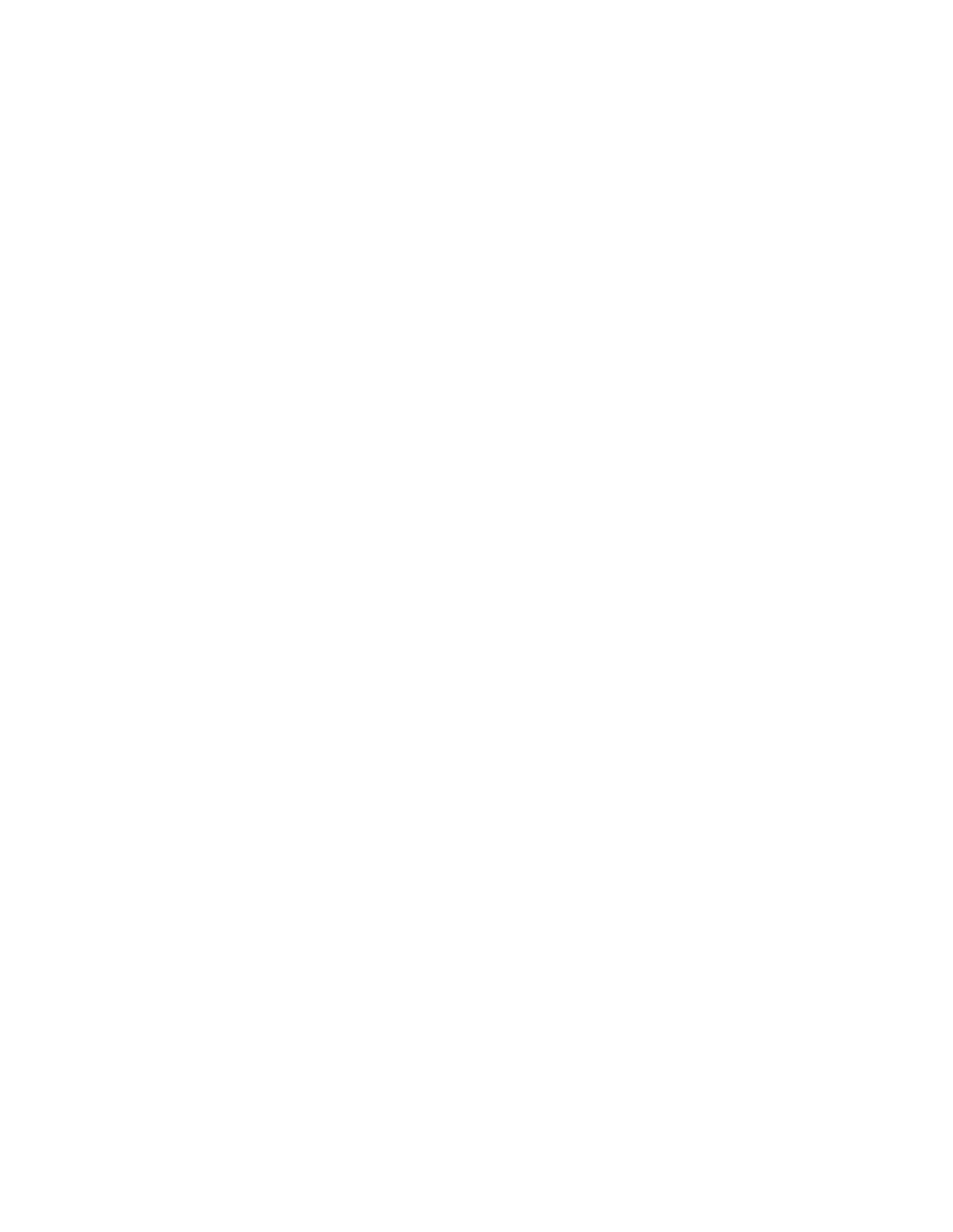## **TABLE OF CONTENTS**

| 1. |  |  |  |
|----|--|--|--|
| 2. |  |  |  |
|    |  |  |  |
|    |  |  |  |
|    |  |  |  |
|    |  |  |  |
|    |  |  |  |
|    |  |  |  |
|    |  |  |  |
|    |  |  |  |
|    |  |  |  |
|    |  |  |  |
|    |  |  |  |
|    |  |  |  |
|    |  |  |  |
|    |  |  |  |
|    |  |  |  |
|    |  |  |  |
|    |  |  |  |
|    |  |  |  |
|    |  |  |  |
|    |  |  |  |
|    |  |  |  |
|    |  |  |  |
|    |  |  |  |
|    |  |  |  |
|    |  |  |  |
|    |  |  |  |
|    |  |  |  |
|    |  |  |  |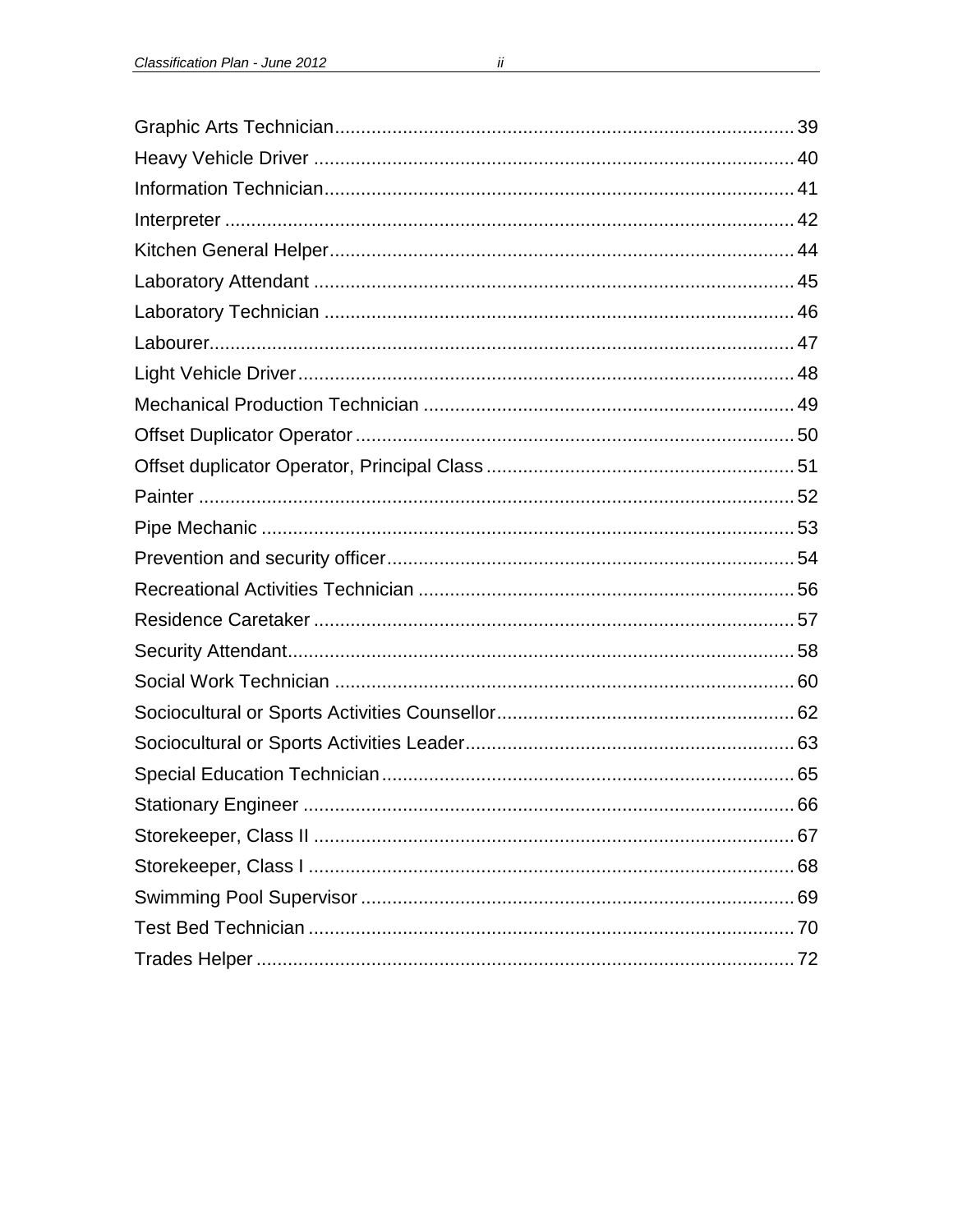## <span id="page-6-0"></span>1. DEFINITIONS

For the exclusive purpose of applying the Classification Plan, the words and the expressions used carry the meaning ascribed to them in the plan unless the collective agreement provides specific definitions. In this case, the latter prevails. The definitions of the Classification Plan are used to arrive at a better understanding.

## **Employment class**

An employment class is a subdivision of the Classification Plan that defines specific activities and duties for positions, which have common characteristics in terms of the nature and complexity of the work and in terms of the qualifications and skills required.

## **Area of activities**

Group of activities with common characteristics, for example, the laboratory area, the data processing area, the maintenance area, and the sports and physical activities area.

## <span id="page-6-1"></span>2. PRINCIPLES TO BE OBSERVED IN APPLYING THE CLASSIFICATION PLAN

The assignment to an employment class is in line with the classification rules provided for in the collective agreements.

## **Contents of employment class description**

The description given for each employment class includes the nature of the work, the minimum required qualifications and a non-exhaustive listing of characteristic duties.

## **Nature of work**

This is a general statement that defines the area of activity and the level of responsibility of a particular position.

## **Required qualifications**

The qualifications established in the Classification Plan constitute minimum requirements. They are usually established in terms of training, experience, legal requirements and, in some instances, in terms of specific hiring requirements.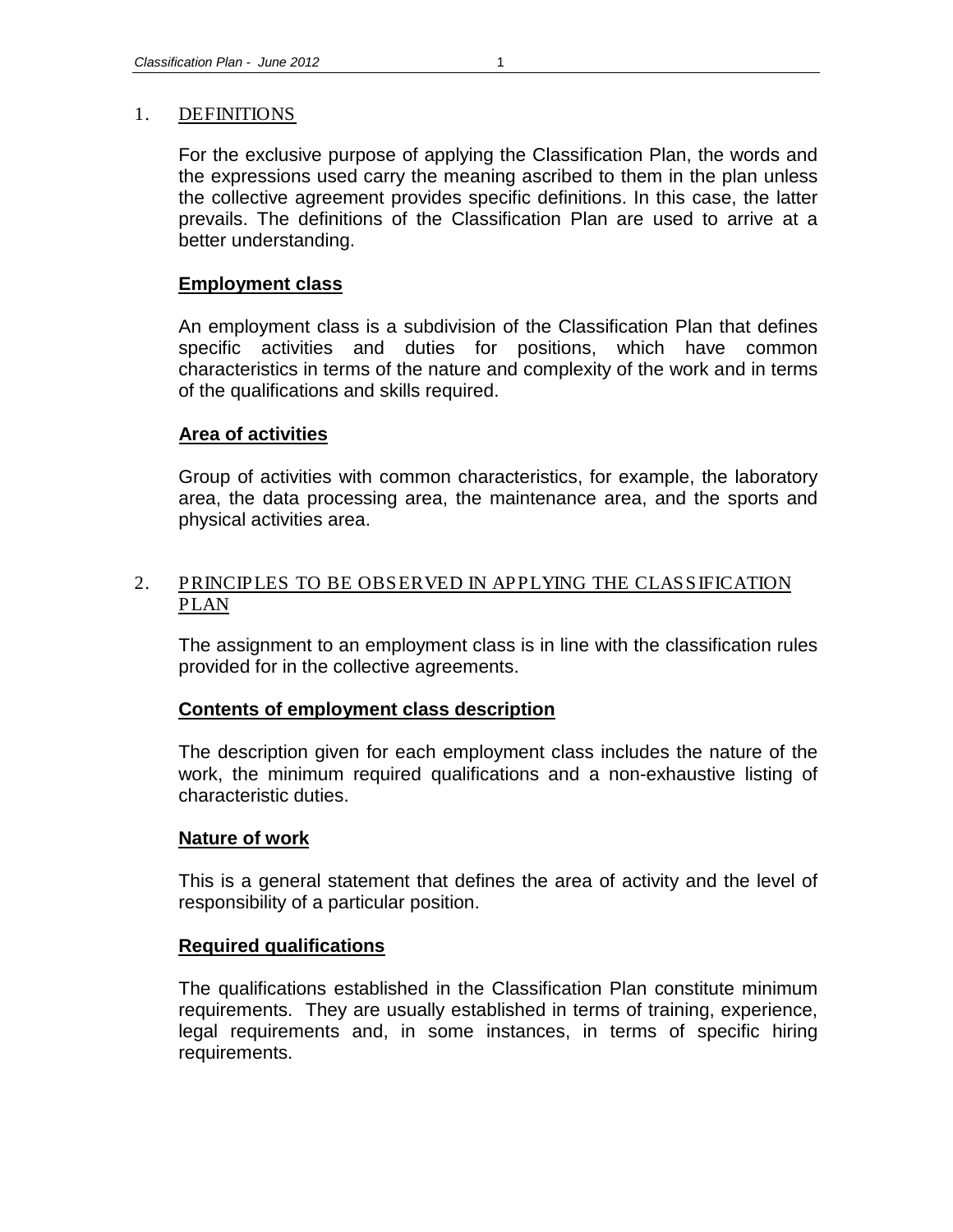## **Training**

The training required for a technical support position or an administrative support position corresponds to a level of education certified by a diploma or an attestation of studies that constitutes the minimum level of required knowledge to carry out the duties of this position adequately. In the case of trade workers, training may also correspond to the possession of a qualification certificate.

## **Experience**

When years of experience are required to fill a position, this experience must be pertinent, that is, experience which has prepared the candidate to carry out the duties of the position for which he has applied.

## **Other requirements**

This part of the description of some employment classes provides for the additional requirements necessary to accomplish the job.

## **Some characteristic duties**

This part gives a description of the main characteristic tasks and includes details necessary for a clear understanding, and provides specific tasks to facilitate the identification of the appropriate employment class.

It is important to remember, however, that this part does not constitute an exhaustive description of the employee's tasks. Furthermore, the fact that an employee occasionally performs a task in a certain employment class does not mean that he is necessarily entitled to the job title of this employment class; it is the employee's principal and customary tasks that determine the appropriate employment class.

However, it is not necessary to carry out all the tasks of an employment class to be entitled to this class. The volume or the complexity of the tasks of a range of work may necessitate a more marked specialization.

Within the limits of a given area of activity, the functions of a lower income employment class are not repeated in the characteristic duties of a higher income employment class; however, these functions are a part of the duties that may be performed by the incumbent of this higher income employment class.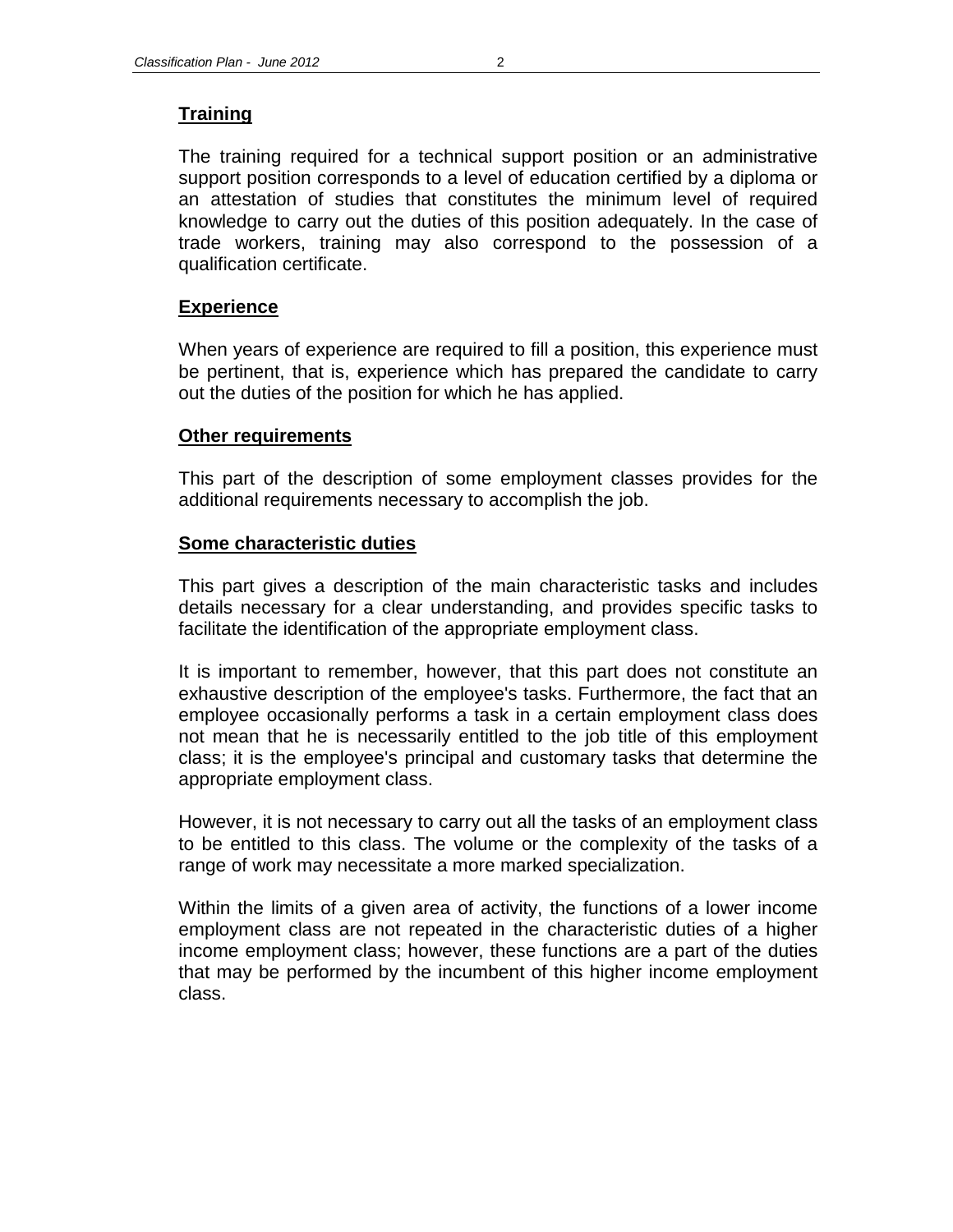*Related task* must be understood as signifying any task which, like the characteristic duties listed in the employment class, would normally be associated with the type of work related to this employment class.

The incumbents of any employment class may have to use the information technology and communication tools.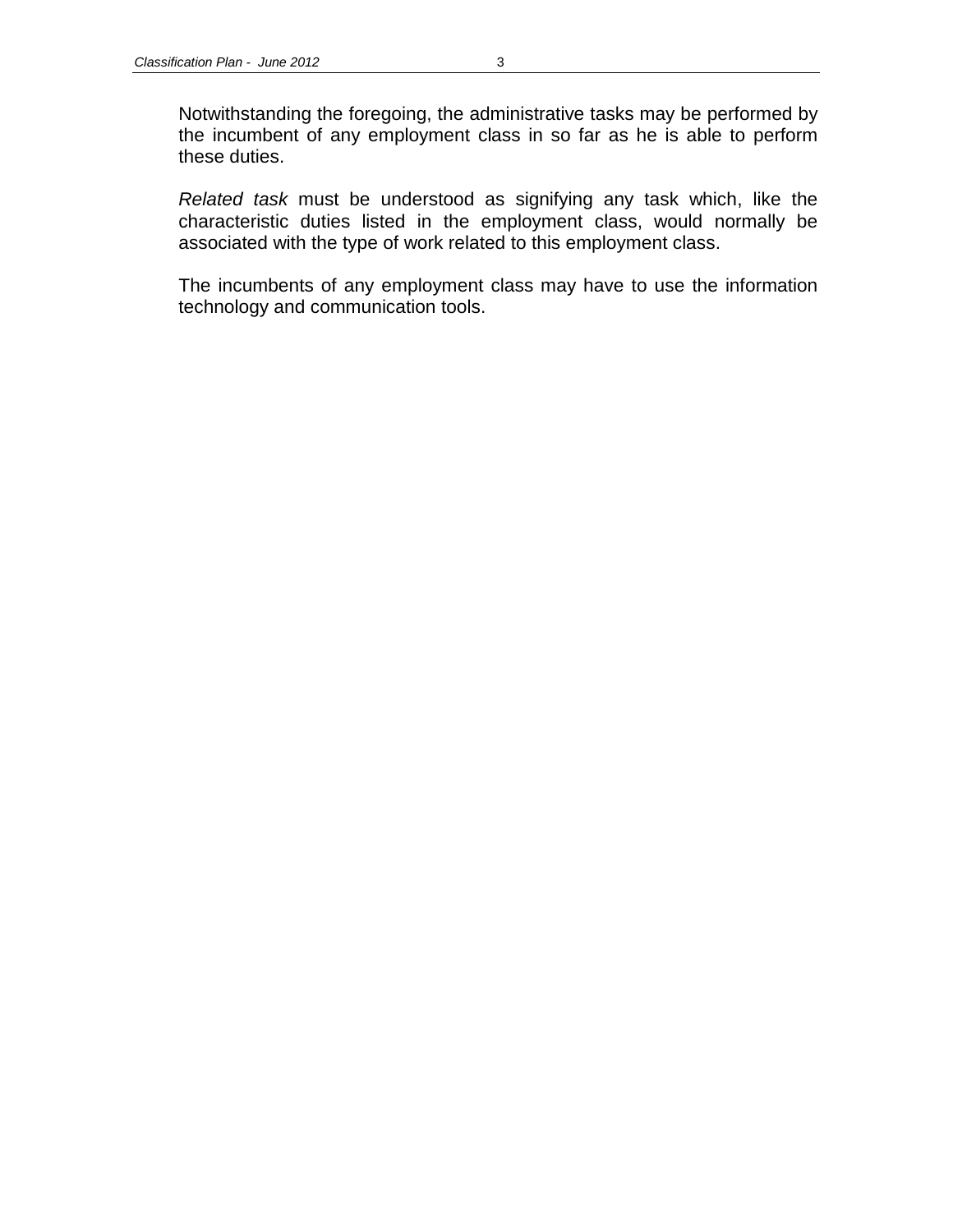#### <span id="page-9-0"></span>ADMINISTRATION TECHNICIAN

## **Nature of work**

The principal and customary work of the employee in this employment class consists in performing various technical tasks of an administrative nature. He assists support personnel as well as users of the department concerned.

Regarding office automation, he coordinates the team's work or carries out the more complex technical tasks.

## **Required qualifications**

#### Schooling

In the administration field, have a diploma of college studies (DEC) in administration with an appropriate specialty or, in the office automation field, a diploma of college studies (DEC) in office automation with an appropriate specialty or, a diploma or an attestation of studies which is recognized as equivalent by the competent authority.

#### **Some characteristic duties**

In the administration field, the employee in this employment class performs various technical tasks of an administrative nature on behalf of those responsible for administrative units. He participates in the development and application of management standards, procedures and tools, the specifications of which are provided to him by management or professional personnel.

Regarding financial resources, he performs all technical tasks related to accounting entries, funds transfers, payroll production and any production of reports required. He gathers, analyzes and processes data or information with a view to assisting in preparation of the budget and production of the financial statements.

Regarding material resources, he evaluates the features of new products, obtains the necessary information from companies that supply material, and makes recommendations. He collaborates in the analysis of furniture and equipment requirements and he supervises and directs their installation.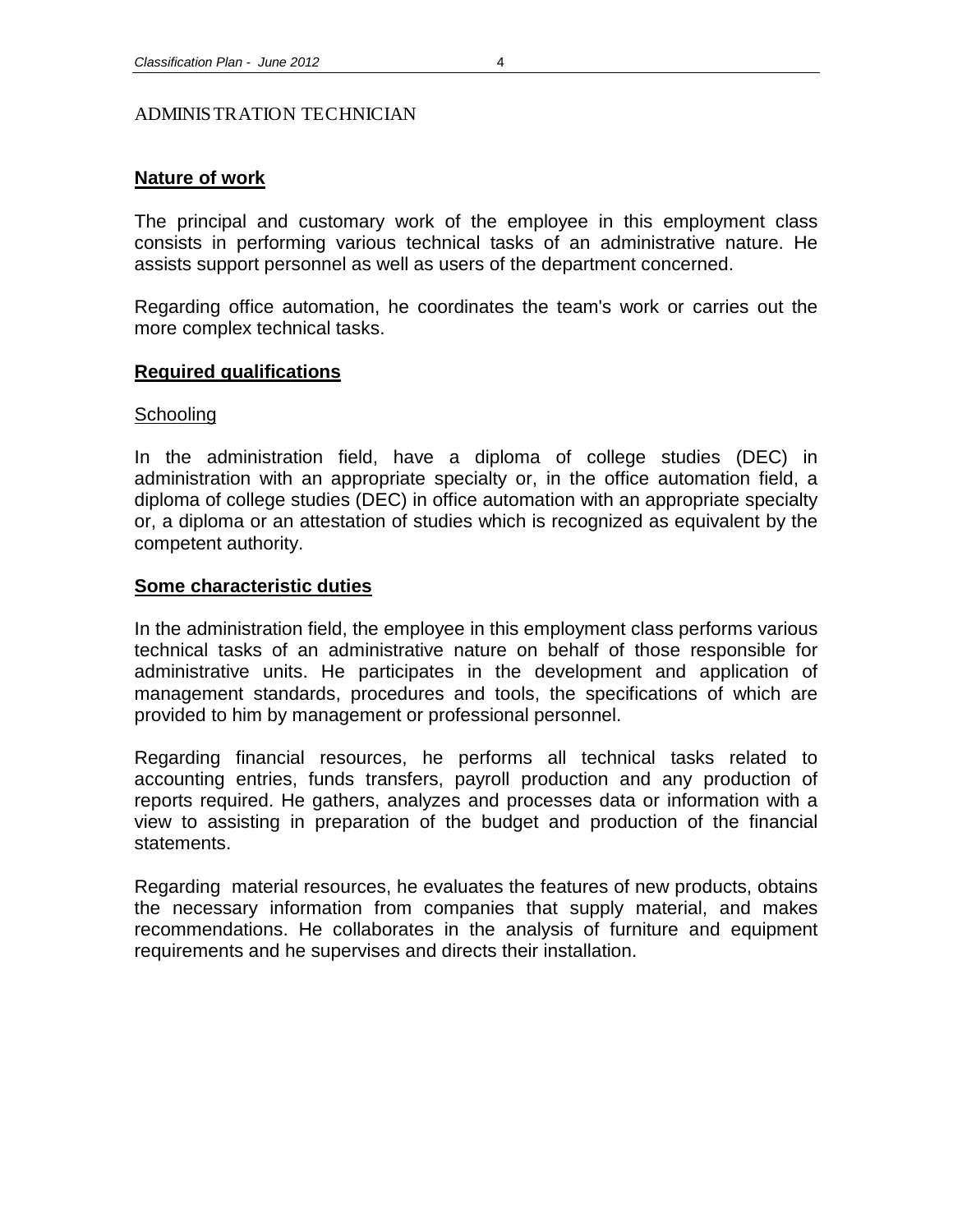Regarding human resources, he performs all technical tasks related to hiring, application of the working conditions of the personnel, development of staffing plans and application of job security processes.

In the office automation field, he plans, organizes and evaluates the work of a team and ensures performance of all the activities according to the projected schedules. He sees to the relationships with the other administrative units and external organizations. He performs complex administrative tasks and ensures technical support in writing, syntax of texts and presentation of documents.

Regardless of his field of expertise, he is called upon to coordinate the work of support personnel involved in technical operations or programs for which he is responsible and to train them.

He uses information technology and communication tools at his disposal related to the work to be done.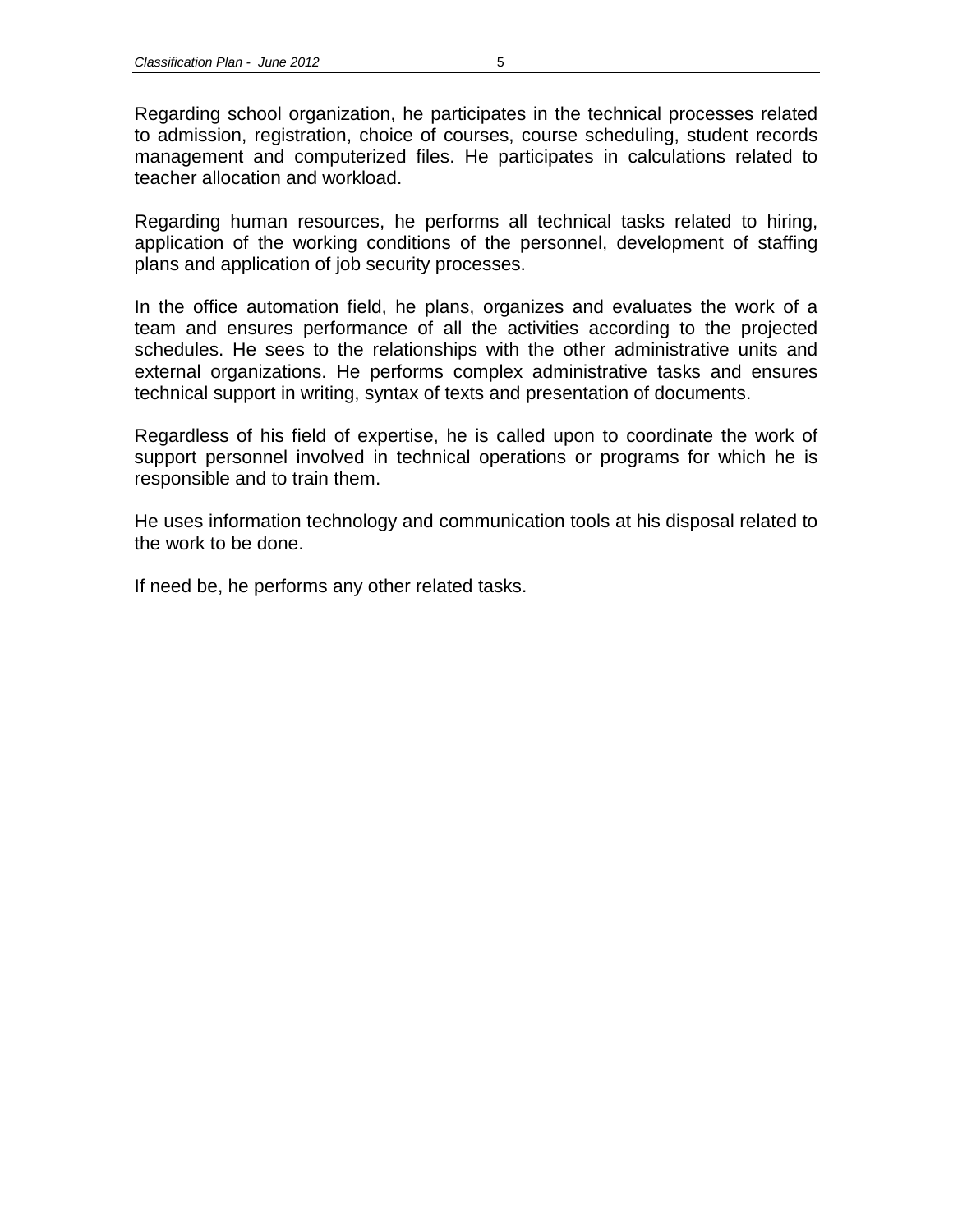#### <span id="page-11-0"></span>ADMINISTRATIVE SECRETARY

#### **Nature of work**

The principal and customary work of the employee in this employment class consists in carrying out various clerical tasks, including the more complex ones, in collaboration with one or more persons.

#### **Required qualifications**

#### **Schooling and experience**

To have a diploma of vocational studies (DEP) in an appropriate specialty or a secondary school diploma (DES) or have a diploma or an attestation of studies which is recognized as equivalent by the competent authority and have four (4) years of pertinent experience.

#### **Some characteristic duties**

The employee in this employment class drafts documents, designs and writes department memos and correspondence; he performs research and prepares summaries of complex problems and questions; he keeps the schedules up to date and verifies that they are met.

He keeps up to date the agenda of the persons with whom he collaborates and organizes the activities related to their internal or external meetings; he prepares the minutes of the meetings he attends and ensures the necessary follow-ups. He communicates the information related to his competency.

He keeps up to date the data that influences the department's budgets and produces reports on request according to the established procedures.

He advises the personnel on administrative terminology and on ways in which letters and documents can be produced.

He participates in the development of the classification system of the college and is responsible for the department's document management system.

He uses information technology and communication tools at his disposal related to the work to be done.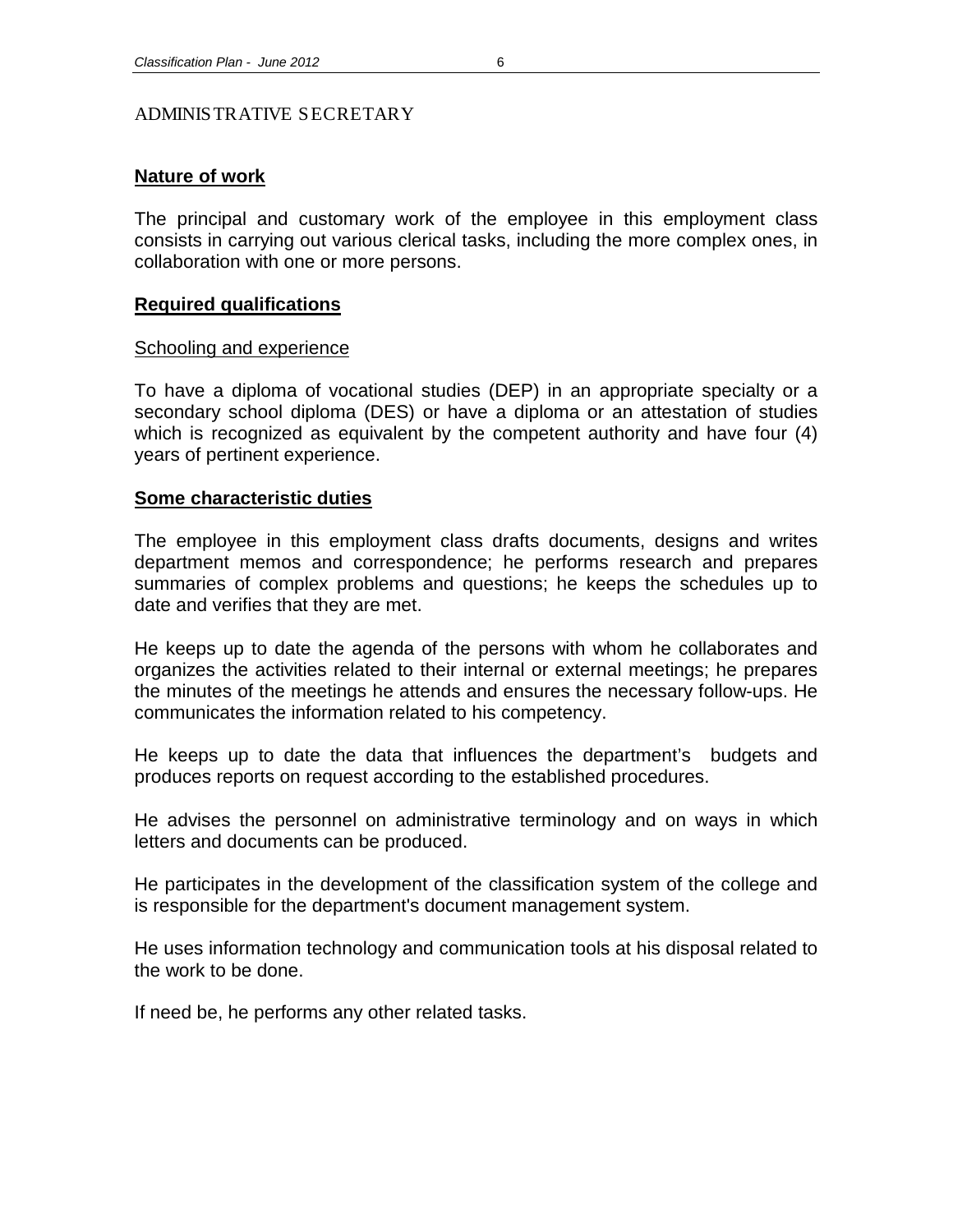## <span id="page-12-0"></span>**Nature of work**

The principal and customary work of the employee in this employment class consists in performing a variety of administrative duties in accordance with established methods and procedures.

## **Required qualifications**

## **Schooling**

To have a diploma of vocational studies (DEP) in an appropriate specialty or a secondary school diploma (DES) or have a diploma or an attestation of studies which is recognized as equivalent by the competent authority.

## **Some characteristic duties**

The employee in this employment class completes forms, various administrative documents and keeps a document and file system up to date. He enters all types of texts and sends form letters and acknowledgements of receipt; he searches for and dispatches information related to his area of activity; he prepares, compiles and verifies statistics.

He takes and transfers telephone calls and provides information of a general nature. He receives and dispatches mail. He greets, informs and guides people within the college.

He records commercial transactions related to his activities and he verifies the accuracy of these entries. He performs a variety of functions related to the lending and he may act as a cashier.

He uses information technology and communication tools at his disposal related to the work to be done.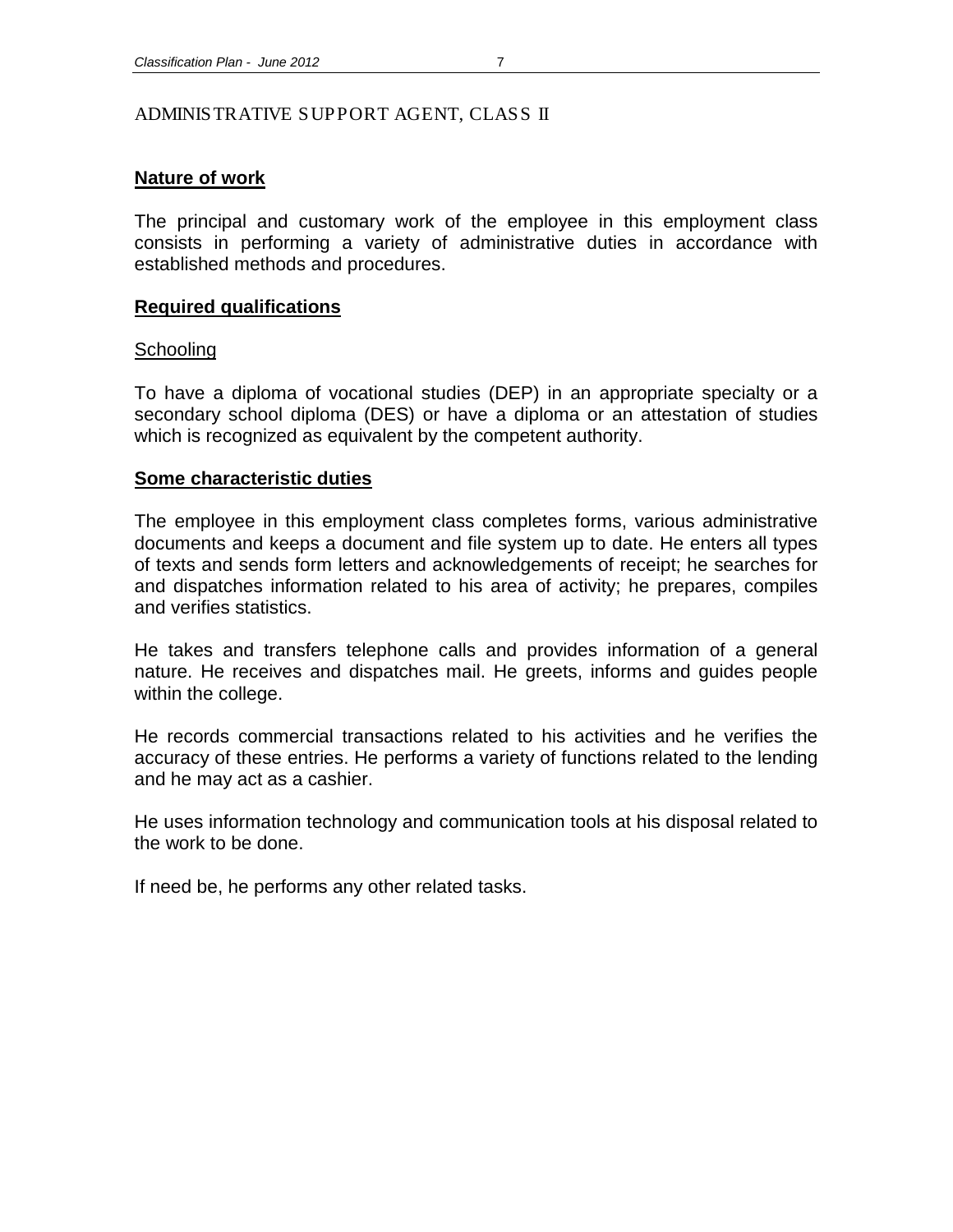## <span id="page-13-0"></span>**Nature of work**

The principal and customary work of the employee in this employment class consists in performing a set of administrative functions of a relatively complex nature according to established methods and procedures and clerical functions related to activities in his area.

## **Required qualifications**

## Schooling and experience

To have a diploma of vocational studies (DEP) with appropriate specialty or a secondary school diploma (DES) or have a diploma or an attestation of studies which is recognized as equivalent by the competent authority and have at least one (1) year of pertinent experience.

## **Some characteristic duties**

The employee in this employment class carries out accounting operations of a relatively complex nature and sees that norms and procedures are being observed. He may also make certain purchases of nominal value. He performs some verification work and sees to the control of the payments. He prepares and makes the deposits and reconciles the accounts.

He can execute some tasks related to remuneration and accomplishes various tasks related to applying the working conditions of his administrative unit or the college personnel.

He may have to perform a part or the complete set of tasks of an area of activity.

He transcribes texts and creates different tables and graphics. He keeps up to date databases, the list of documents required by users, some records for the persons he assists as well as their appointment book. He organizes meetings, convenes participants and prepares the necessary files.

He greets people, provides information related to his competency and gives them directions within the college.

He seeks out and collects information to be included in correspondence or reports. He gathers, classifies and locates files in accordance with established procedures.

He trains new employees.

He uses information technology and communication tools at his disposal related to the work to be done.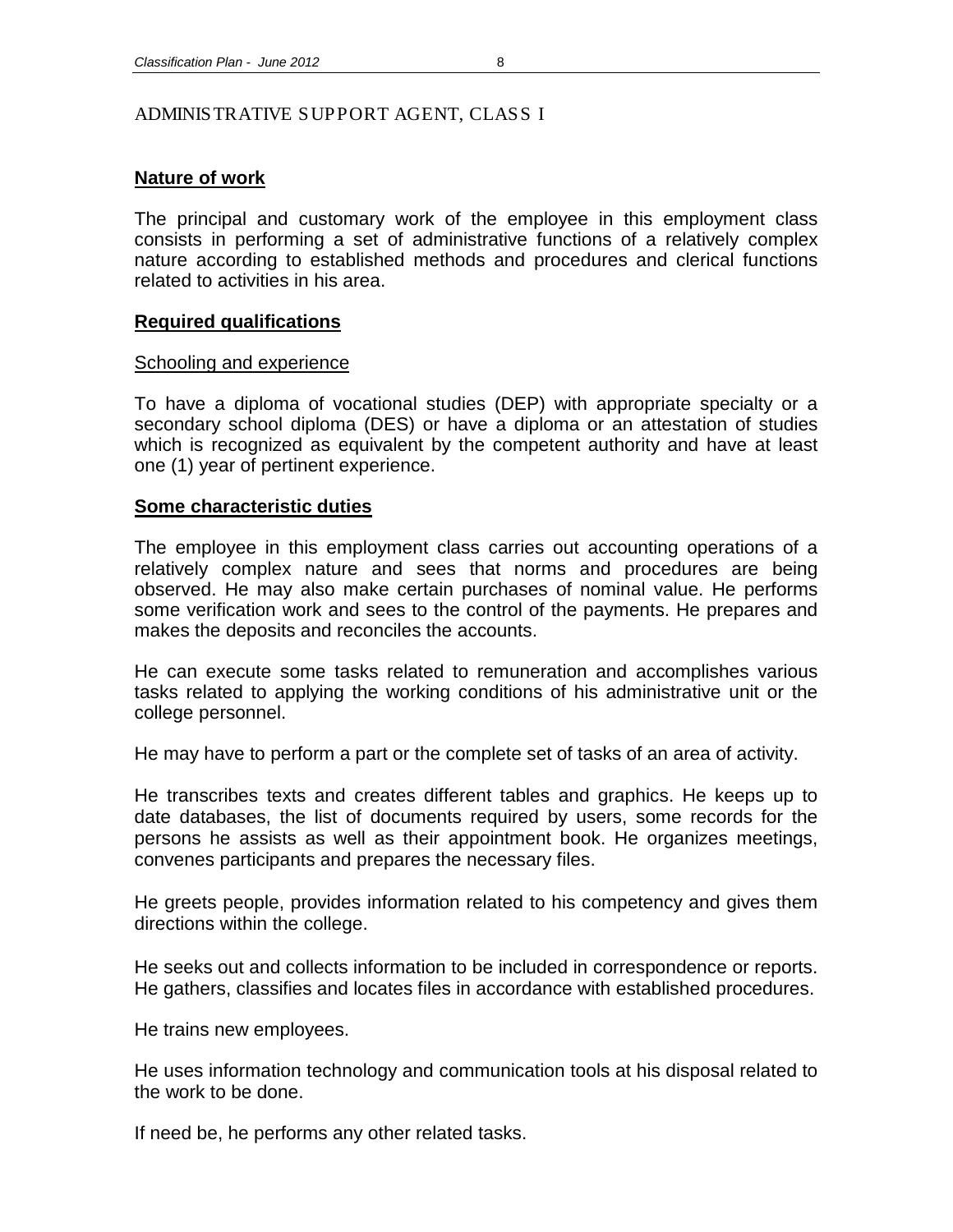## <span id="page-14-0"></span>ADMINISTRATIVE SUPPORT AGENT, PRINCIPAL CLASS

## **Nature of work**

The principal and customary work of the employee in this employment class consists in ensuring the coordination of a set of administrative tasks from a specific area of activity.

He can also be assigned to one or several tasks which are specialized and are characterized by complexity, expertise and autonomy<sup>[1](#page-14-1)</sup>.

## **Required qualifications**

#### Schooling and experience

To have a diploma of vocational studies (DEP) with appropriate specialty or a secondary school diploma (DES) or have a diploma or an attestation of studies which is recognized as equivalent by the competent authority**,** and have at least six (6) years of pertinent experience.

## **Some characteristic duties**

The employee in this employment class coordinates the administrative duties of a specific area of activity; he trains new employees, ensures the distribution of work and provides his opinion on the quality of the work carried out. He collaborates in the preparation of the work schedule and ensures work is performed.

<span id="page-14-1"></span>**Definitions** 

 $\overline{a}$ 

**Complexity** 

This refers to:

- work composed of a combination of various steps the implications of which cannot be grasped in the performance of an operation, without extended practice;
- work that requires the interpretation and selection of data obtained after contacts and regular exchanges of information with other administrative units or with people or organizations.

Expertise

This refers to :

- work that requires an in-depth knowledge of the procedures, their interrelations, requlations and directives applicable to an area of activity;
- work that requires special knowledge in addition to the knowledge normally required of the Administrative Support Agent, class I, and which is generally acquired by long work experience in an area of activity.

#### Autonomy

This refers to :

- responsibility for the tasks of all or a significant part of the steps of the process necessary to the performance of a given operation for which the incumbent is answerable;
- work defined according to general orientations and performed with great freedom of action.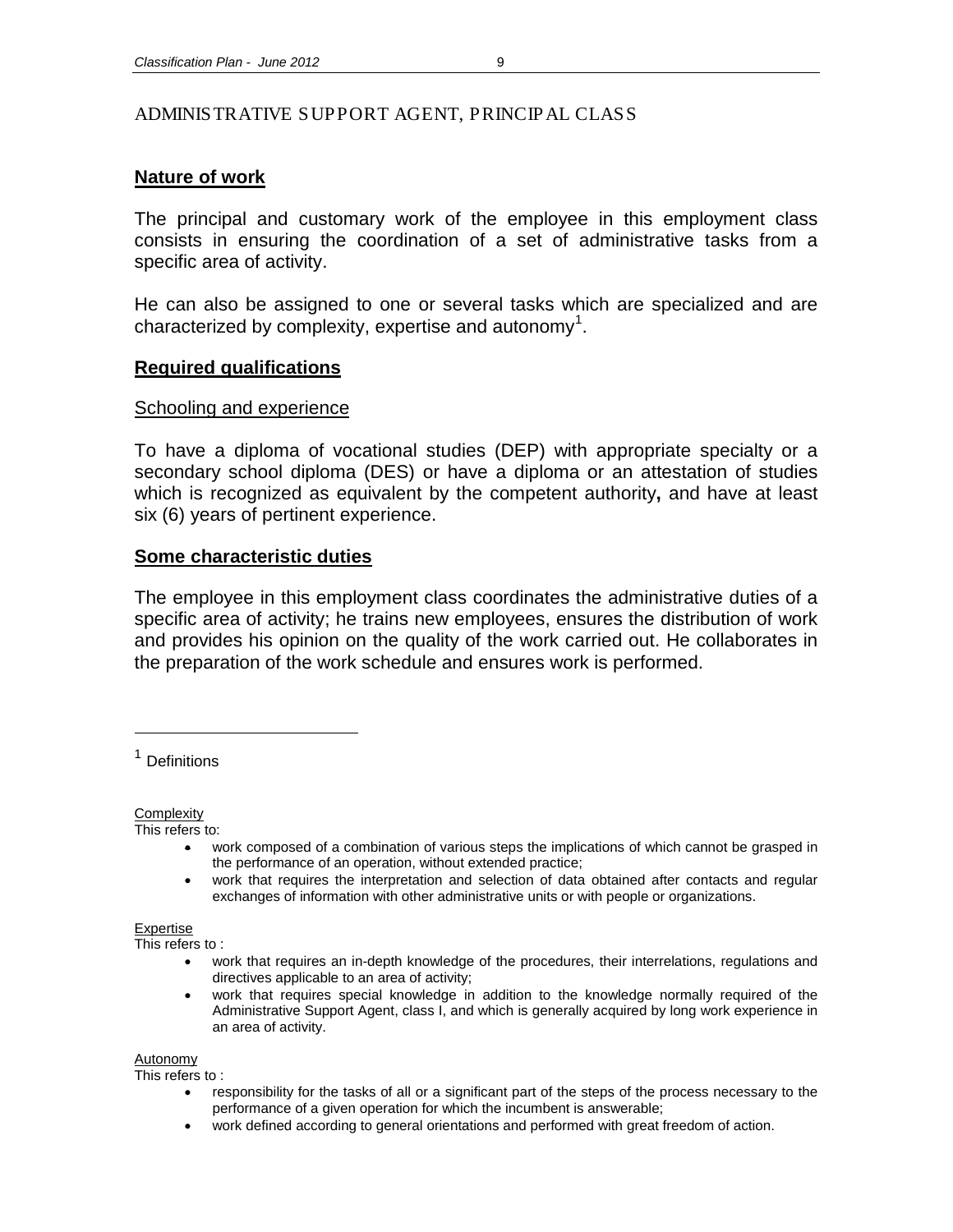He endeavours to obtain further information from the users and from the companies which supply materials, enters data into the contracts and proceeds with invoicing.

In the performance of his duties, he makes suggestions to personnel at the technical, professional and management levels with a view to improving the progress of activities under his responsibility.

He uses information technology and communication tools offered related to the work to be done.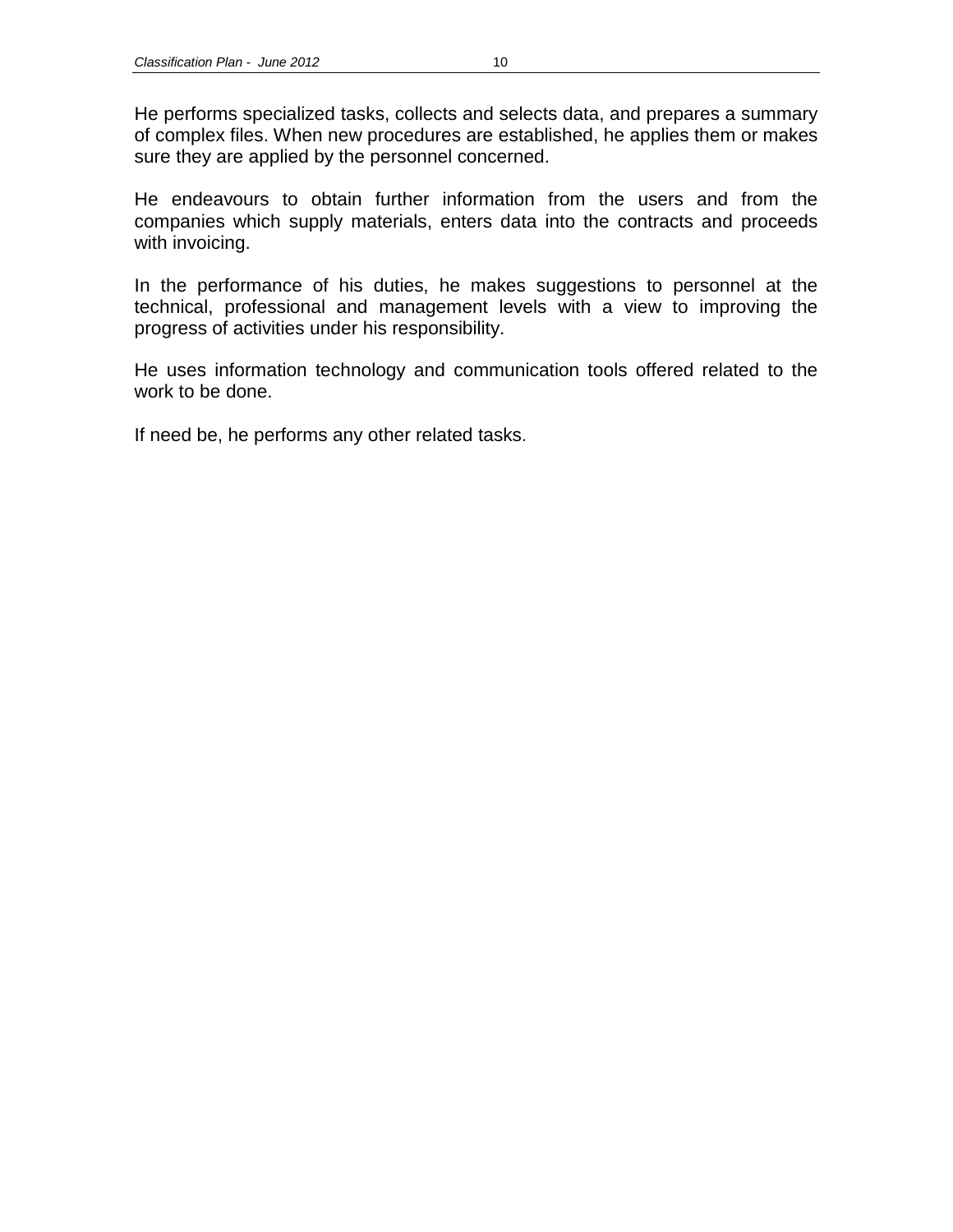#### <span id="page-16-0"></span>AERONAUTICS MAINTENANCE TECHNICIAN

## **Nature of work**

The principal and customary work of the employee in this employment class consists in the maintenance and repair of aircrafts, in accordance with Transport Canada's standards, in order to keep them in good working order.

## **Required qualifications**

## **Schooling**

To have a diploma of college studies (DEC) in aircraft maintenance or a diploma or an attestation of studies which is recognized as equivalent by the competent authority.

## **Some characteristic duties**

The employee in this employment class performs the maintenance and repair of aircrafts. He verifies the aircrafts and ensures they are in good working order. These tasks aim also to rectify particular problems, which, generally, do not affect the aircraft's safety.

At regular intervals or when unexpected problems occur, he makes verifications to detect defects and repairs them in accordance with Transport Canada's standards.

Before and after the use of an aircraft, he examines it in detail to detect damages or irregularities; he reports any observed defects. According to a part replacement schedule, he removes the used parts and replaces them.

He is called upon to coordinate the work of support personnel involved in technical operations or programs for which he is responsible and to train them.

He uses information technology and communication tools at his disposal related to the work to be done.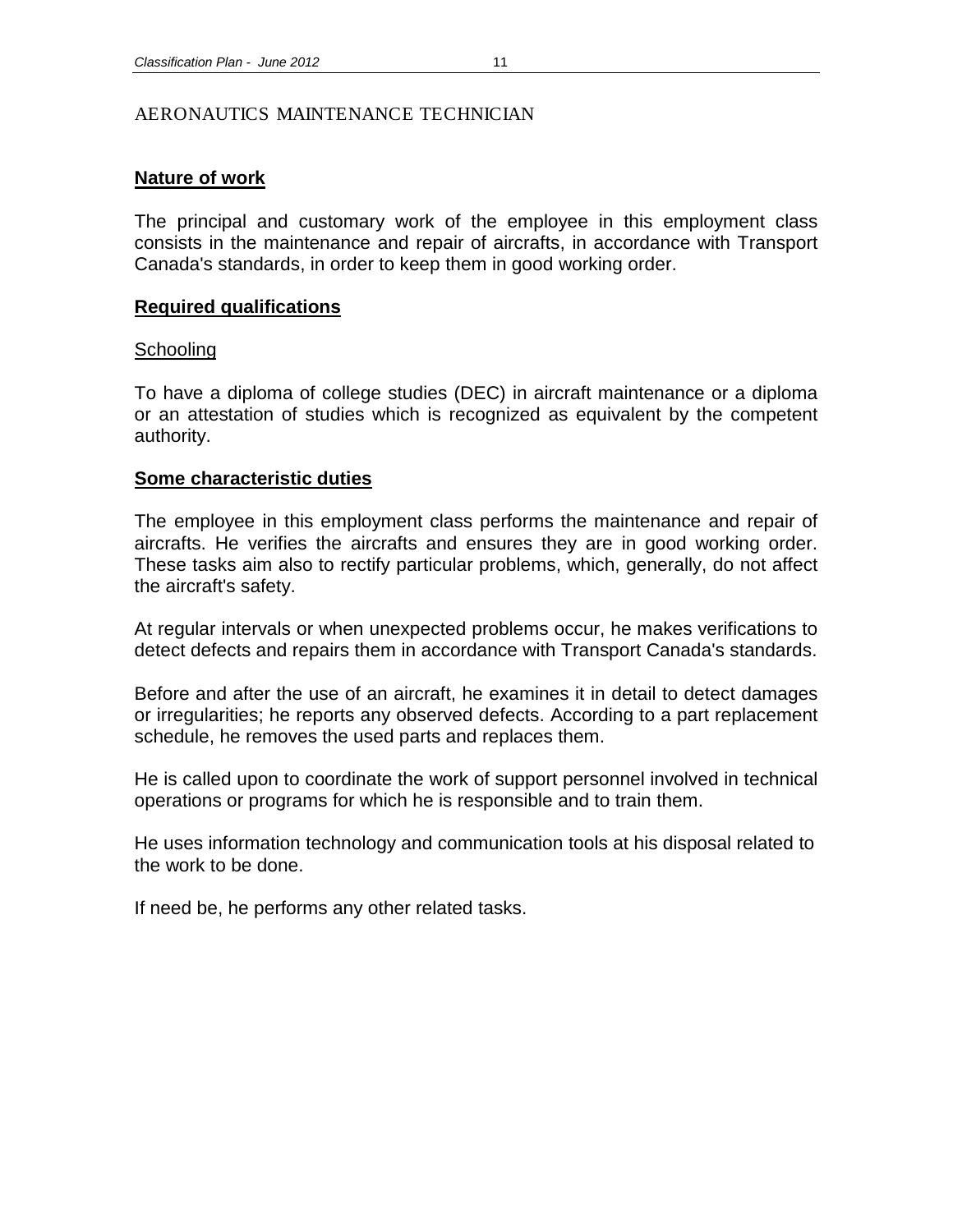#### <span id="page-17-0"></span>ATTENDANT FOR DISABLED STUDENTS

## **Nature of work**

The principal and customary work of the employee in this employment class consists in assisting disabled students in their participation in the courses or in other activities. The employee assists the disabled students in their movements, provides them with the assistance required by their condition and ensures their well-being.

## **Required qualifications**

## Schooling and experience

To have a diploma of vocational studies (DEP) with appropriate specialty or a secondary school diploma (DES) or have a diploma or an attestation of studies which is recognized as equivalent by the competent authority and have at least one (1) year of pertinent experience.

## **Some characteristic duties**

The employee in this employment class accompanies the student to his classroom and on all his other movements within the college.

As needed, the employee assists the student with everything regarding his welfare, hygiene and safety.

He assists the student in manipulating the material or objects necessary to prepare or conduct pedagogical or student activities.

He notes his observations concerning the student's needs and behaviours and may be called upon to inform the teaching staff or the other stakeholders.

He uses information technology and communication tools at his disposal related to the work to be done.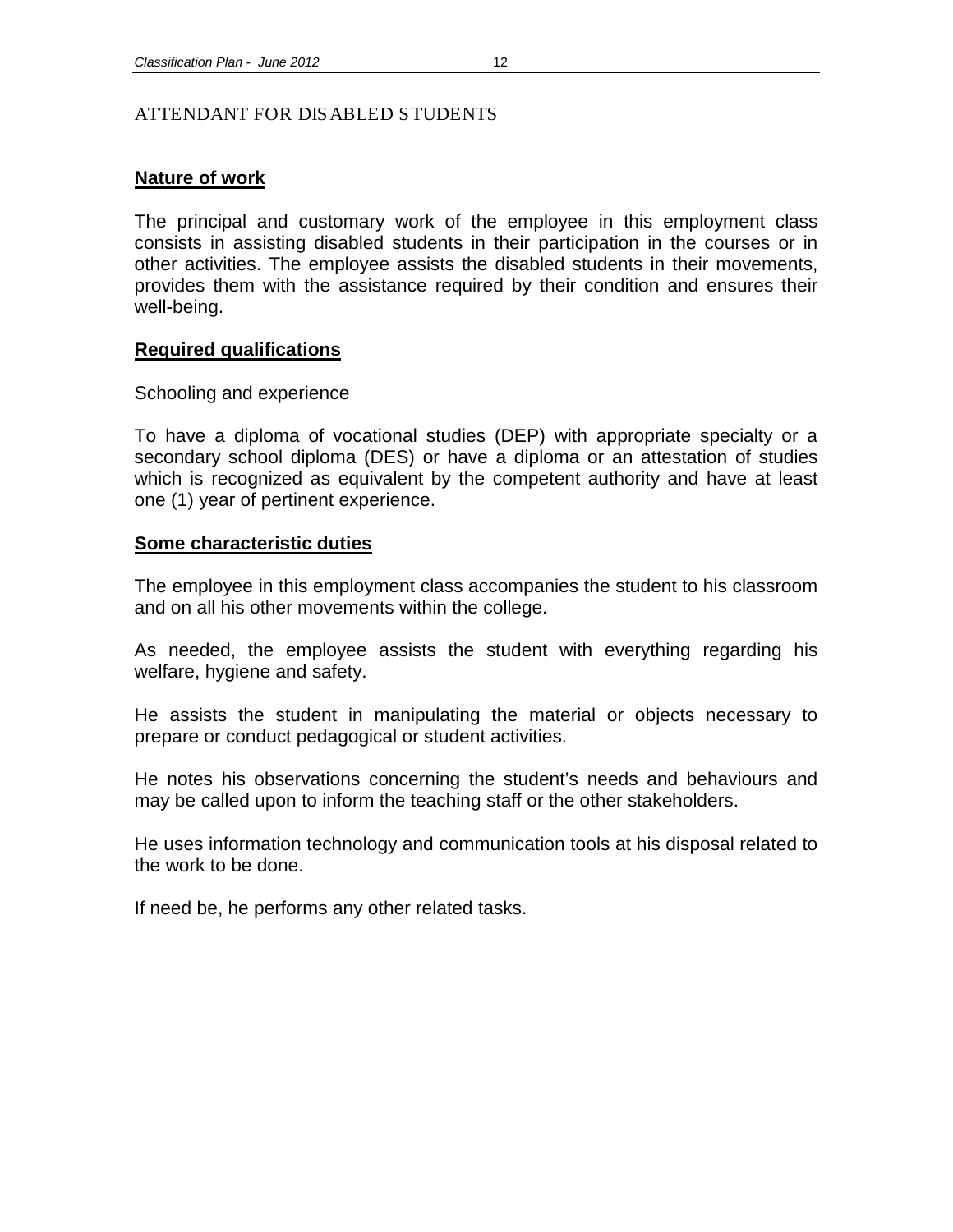#### <span id="page-18-0"></span>AUDIO-VISUAL TECHNICIAN

## **Nature of work**

The principal and customary work of an employee in this employment class consists in carrying out, for the different departments of the college, various technical duties in the area of audio-visual production. He provides technical assistance to users.

## **Required qualifications**

#### **Schooling**

To have a diploma of college studies (DEC) in an appropriate specialty or, a diploma or an attestation of studies which is recognized as equivalent by the competent authority.

#### **Some characteristic duties**

The employee of this employment class acts as a resource person to the users during audio-visual productions. He carries out all types of technical duties in the area of audio-visual production. He may be asked to carry out technical duties in the area of photography.

He participates in the choice of new apparatus by testing and providing appraisals; he may collaborate in the preparation of specifications when new material is purchased. Upon receipt of the material, he checks that it conforms with the purchase order and that it is in good working order, and then records it in the inventory that he maintains.

He studies the operation and use of equipment for the purpose of adapting it to specific requirements.

He is responsible for the lending and recovery of equipment and for keeping the related records.

He proceeds with the installation, the periodic examination, the adjustment and repair of the audio-visual equipment and material.

He is called upon to coordinate the work of support personnel involved in technical operations or programs for which he is responsible and to train them.

He uses information technology and communication tools at his disposal related to the work to be done.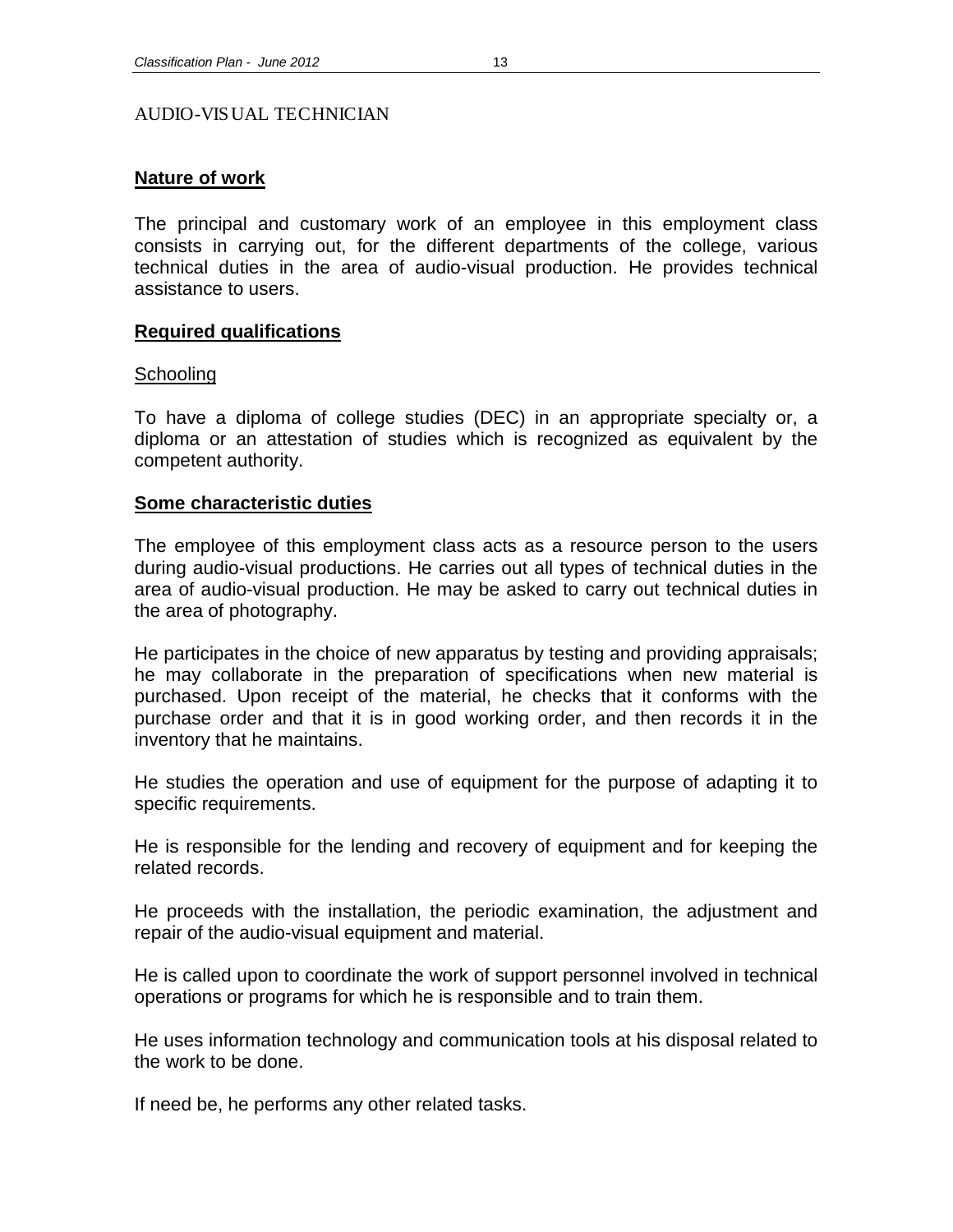## <span id="page-19-0"></span>BUILDING SERVICES TECHNICIAN

## **Nature of work**

The principal and customary work of the employee in this employment class consists in performing technical duties in the field of building mechanicals, in order to ensure the good working order of the equipment. He operates and modifies mechanical, electrical and control installations, and applies the regular and preventive maintenance programs for different equipment, apparatus and power or service systems.

In the field of architecture and civil engineering, he can also work on the aspects of the different stages of a building's life cycle by performing various technical work related to the design, preparation, verification and supervision of building development, renovation, restoration or construction projects.

## **Required qualifications**

#### **Schooling**

To have a diploma of college studies (DEC) in building mechanicals, in architecture or in civil engineering according to the appropriate field, or a diploma or an attestation of studies which is recognized as equivalent by the competent authority.

#### **Some characteristic duties**

In the field of building mechanicals, the employee in this employment class is responsible for the operation, the maintenance, the inspection and the installation of systems related to heating, air conditioning, ventilation and refrigeration and related equipment.

He is responsible for preventive maintenance of mechanical systems; he carries out regular inspections and performs repairs or recommends that they be performed.

He participates in the development and in the update of the physical inventory of mechanical services and of the supply depot of spare parts that are necessary for the reliability of the systems. He operates the computerized systems control programs; he evaluates and proposes energy conservation and energy saving projects. He receives complaints concerning comfort on the premises, verifies and analyzes the problems and takes the necessary corrective actions.

In the field of architecture or civil engineering, he participates in management of the spaces and carries out regular inspections of the buildings.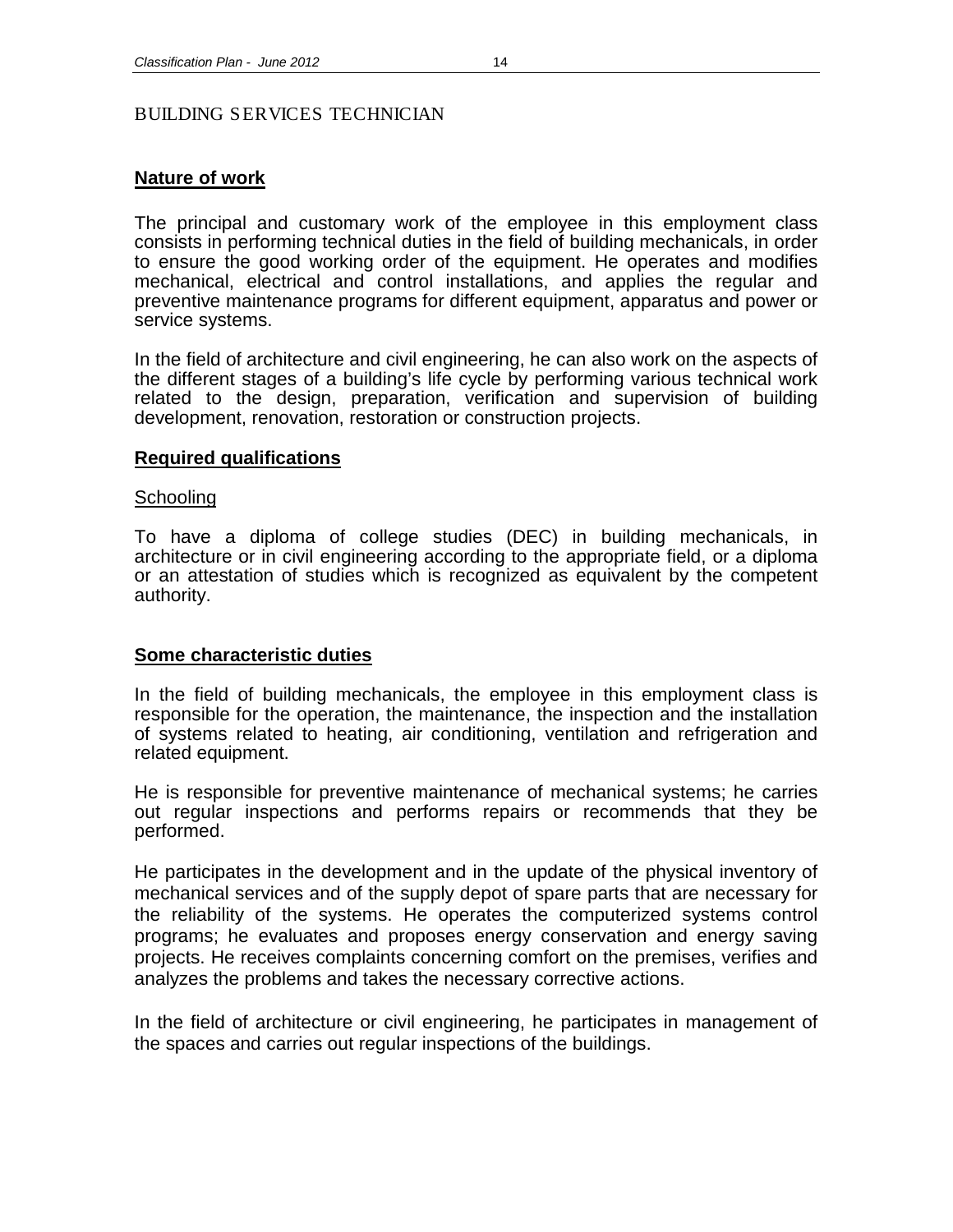He gathers the necessary information for the preparation of development, renovation, restoration or construction projects. He produces the drawings, calculates the costs and estimates the quantities of materials and labour necessary to carry out the projects.

He ensures compliance with the Building Code, the municipal by-laws and the space and siting requirements.

He draws up the inventory of the work to be performed; he proposes solutions to the problems or anomalies encountered and establishes the intervention priorities. He operates and updates the specialized databases; he develops new applications, proceeds with analyses and produces reports on various subjects related to management of spaces and properties.

He coordinates the development activities with the stakeholders and ensures monitoring of the work. He oversees the building renovation, restoration or construction work and collaborates with the architects or engineers engaged in the projects. He may act as respondent for the college.

He gathers, files, archives and sees to the updating of plans and other documents in his field. He transmits files to the designated external organizations.

Regardless of his field, he prepares plans, drafts specifications to be proposed for the purposes of requests for proposals and sees to it that the work conforms to the specifications.

He is called upon to coordinate the work of support personnel involved in technical operations or programs for which he is responsible and to train them.

He uses information technology and communication tools at his disposal related to the work to be done.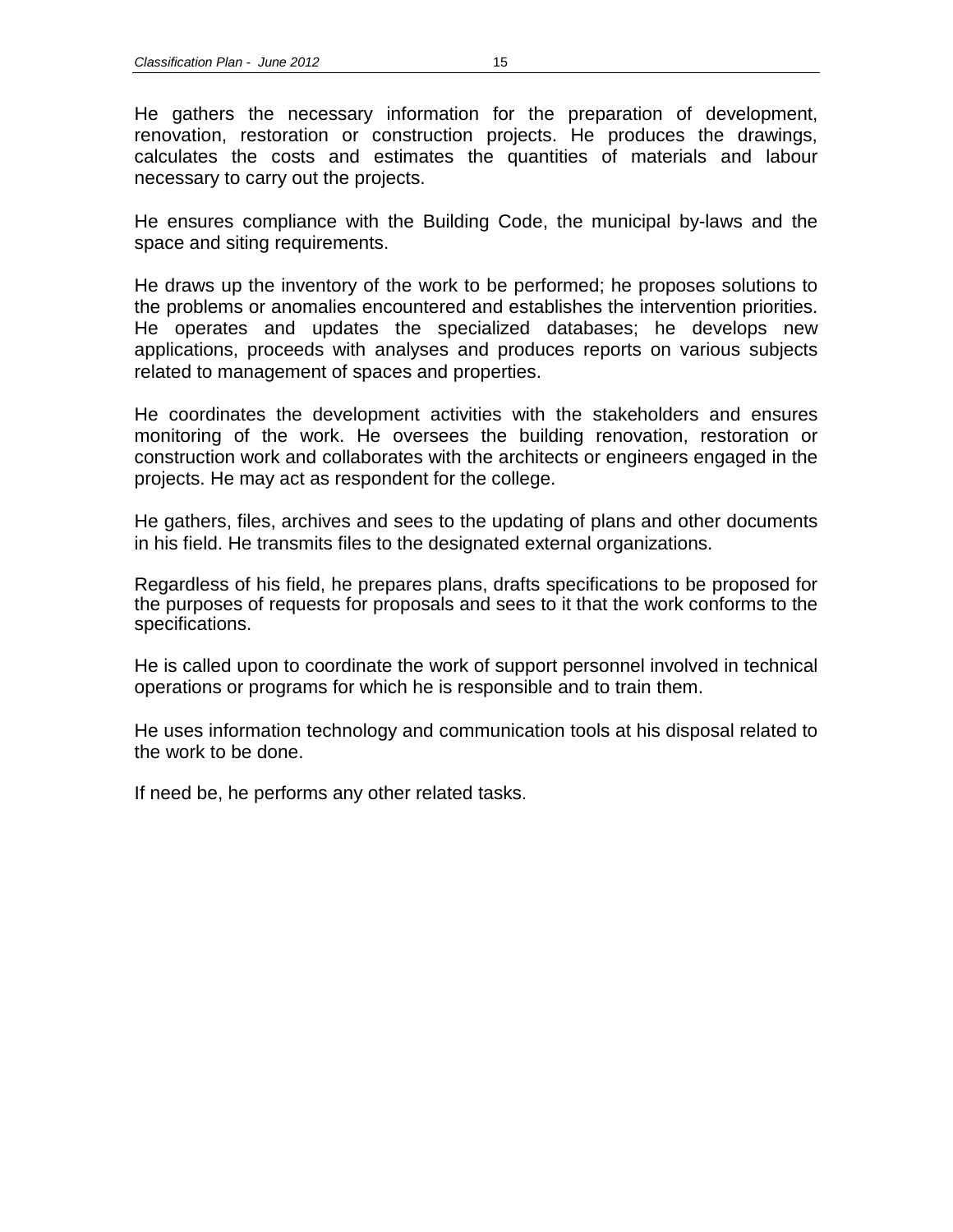#### <span id="page-21-0"></span>CABINETMAKER

## **Nature of work**

The principal and customary work of the employee in this employment class consists, in designing, making, altering, repairing cabinet work such as period or high-grade furniture and decorative articles.

### **Required qualifications**

To have the legal and prescribed qualifications for this employment class.<sup>[1](#page-21-1)</sup>.

or

To have a diploma of vocational studies (DEP) in an appropriate specialty and have one (1) year of pertinent experience.

## **Some characteristic duties**

The employee in this employment class prepares sketches and plans of work to be done. He chooses the wood, traces the pieces to be made and transforms it using the appropriate techniques. He performs the necessary assembling and adjusting; he bleaches out or sands the wood, and applies coating materials and veneer; he installs trims, hardware and accessories.

He applies high-grade coatings, designs and makes fine trims, recesses furniture, cupboards or other similar cabinet work into the wall. He sees that the premises and the equipment used are safe.

He checks the material inventory and, if needed, fills out purchase orders in order to have on hand the necessary material for his work.

He may be called upon to coordinate the work of other support personnel who are assigned to him.

He may be called upon to use the information technology and communication tools at his disposal in relation to the work to be done.

<span id="page-21-1"></span> $<sup>1</sup>$  As described in the document entitled: List of Legal and Prescribed Qualifications.</sup>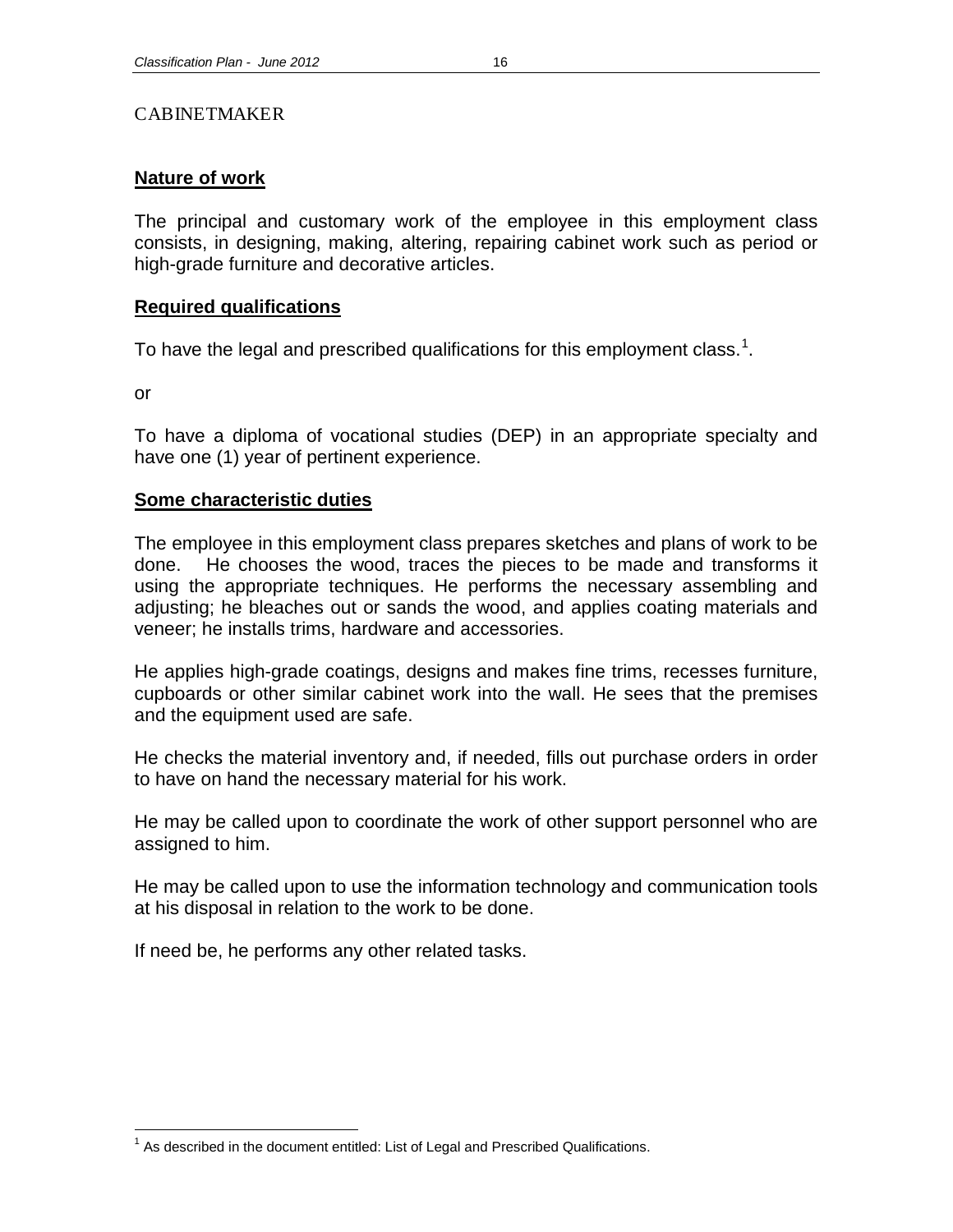### <span id="page-22-0"></span>CARPENTER

## **Nature of work**

The principal and customary work of the employee in this employment class consists in performing alterations, repairs, constructions, frames, finishings and other carpentry work done with various materials.

## **Required qualifications**

To have the legal and prescribed qualifications for this employment class.<sup>[1](#page-22-1)</sup>.

Or

To have a diploma of vocational studies (DEP) in an appropriate specialty and have one (1) year of pertinent experience.

## **Some characteristic duties**

The employee in this employment class performs general frame and finishing tasks. He makes, transforms and repairs carpentry and locksmithing work from various materials. He traces, cuts out, shapes, adjusts and assembles the parts with tools and machines. He complies with, creates or modifies the plans according to the carpentry work requested in order to meet the users' different needs. He sees that the premises and the equipment used are safe.

He checks the material inventory and, if needed, fills out purchase orders in order to have on hand the necessary material for his work.

He may be called upon to coordinate the work of other support personnel who are assigned to him.

He may be called upon to use the information technology and communication tools at his disposal in relation to the work to be done.

<span id="page-22-1"></span> $1$  As described in the document entitled: List of Legal and Prescribed Qualifications.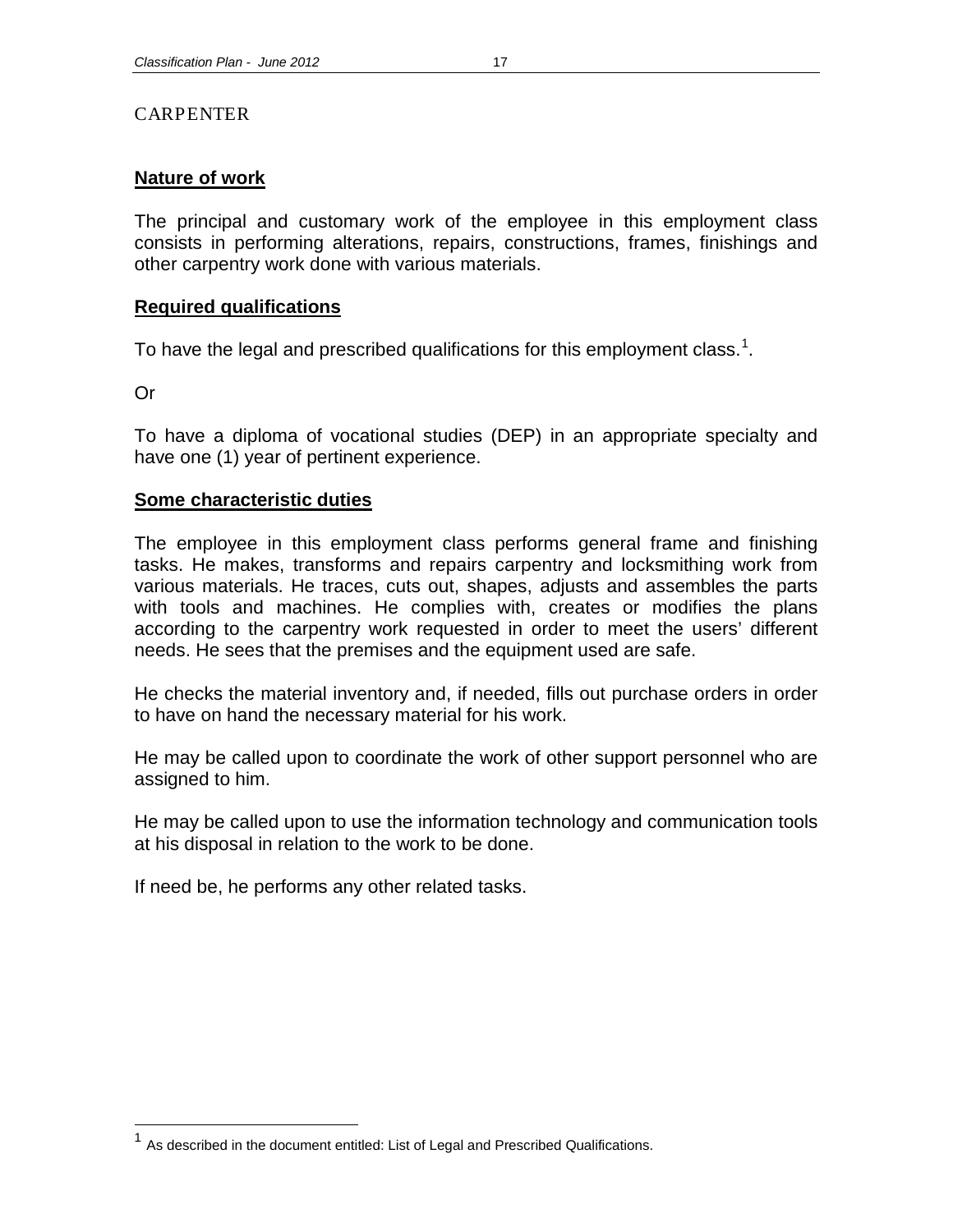## <span id="page-23-0"></span>CERTIFIED AERONAUTICS MAINTENANCE TECHNICIAN

## **Nature of work**

The principal and customary work of the employee in this employment class consists in the maintenance, repair and inspection of aircraft in order to certify the airworthiness according to Transport Canada's standards.

## **Required qualifications**

## **Schooling**

To have a diploma of college studies (DEC) in aircraft maintenance or a diploma or an attestation of studies which is recognized as equivalent by the competent authority.

To have the legal and prescribed qualifications for this employment class.<sup>[1](#page-23-1)</sup>.

## **Some characteristic duties**

The employee in this employment class participates in the inspection and maintenance tasks before and after flights; he certifies an aircraft's airworthiness by signing the log book, which reports the work completed on the aircraft.

During maintenance duties at regular intervals, he supervises the reassembly of parts, helps, if needed, and makes sure the instructions have been observed; he makes general inspections on the aircraft and carries out repairs for which the signature of a certified technician is required.

He may be called upon to make drafts and establishes the specifications of the parts to be replaced; using precision instruments, he carries out tests on engines and other parts to ensure the aircraft's flight holding; he keeps the aircraft's files up to date.

He acts as an attendant during aircraft inspections and he organizes inspection schedules for each stage of the maintenance program.

He develops procedures and instructions for the inspections, according to Transport Canada's standards; he keeps an up-to-date inventory of those standards and modifies, if needed, the inspection process.

<span id="page-23-1"></span> $<sup>1</sup>$  As described in the document entitled: List of Legal and Prescribed Qualifications.</sup>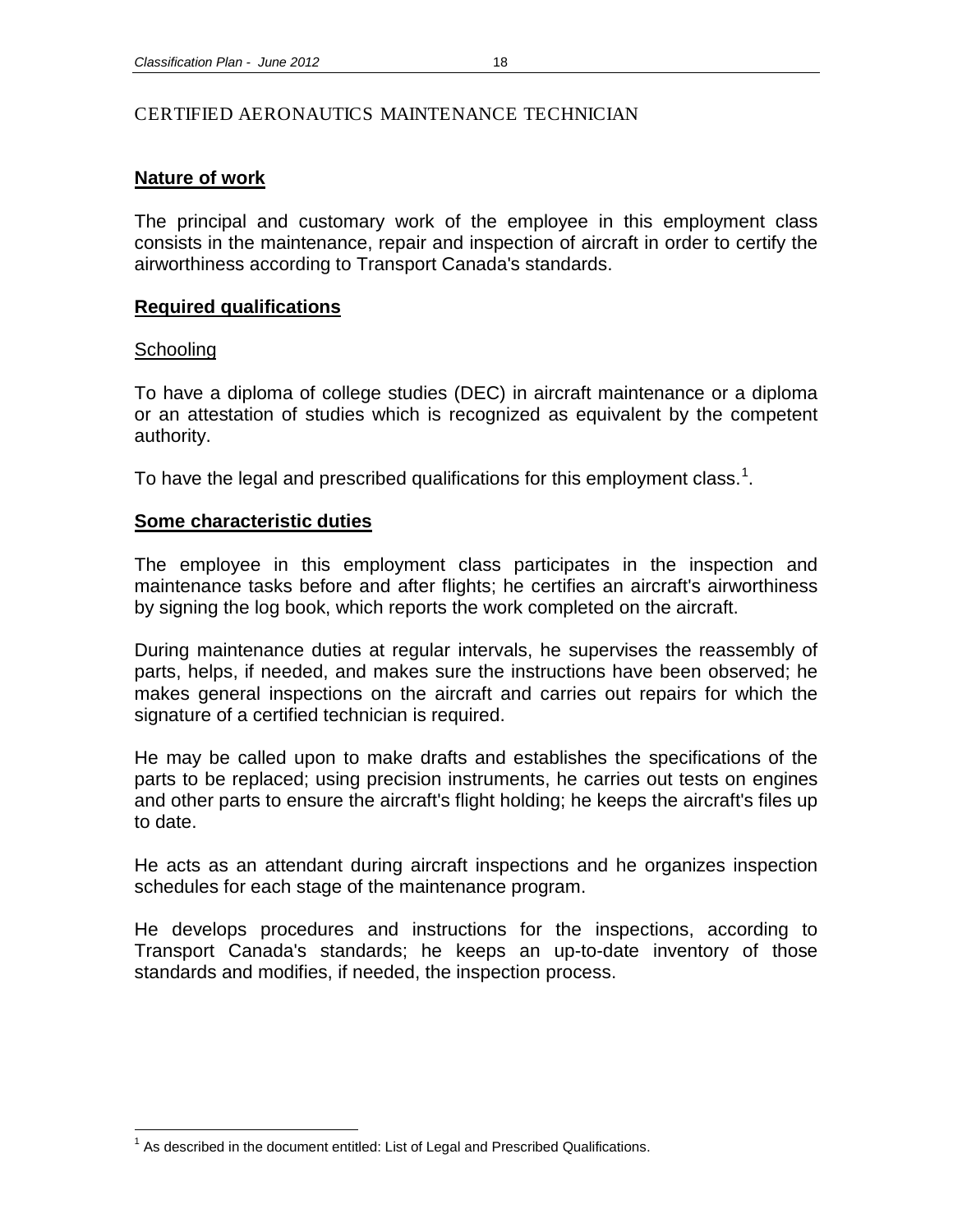He informs his superior when the time has come to inspect an aircraft; he makes sure the files of all aircraft parts are up-to-date and inspects them according to fixed schedules and when deemed necessary.

He assists the teaching staff in the preparation, presentation, supervision and evaluation of training periods or workshops, and carries out laboratory technician duties in the field of aeronautics maintenance.

He is called upon to coordinate the work of support personnel involved in technical operations or programs for which he is responsible and to train them.

He uses information technology and communication tools at his disposal related to the work to be done.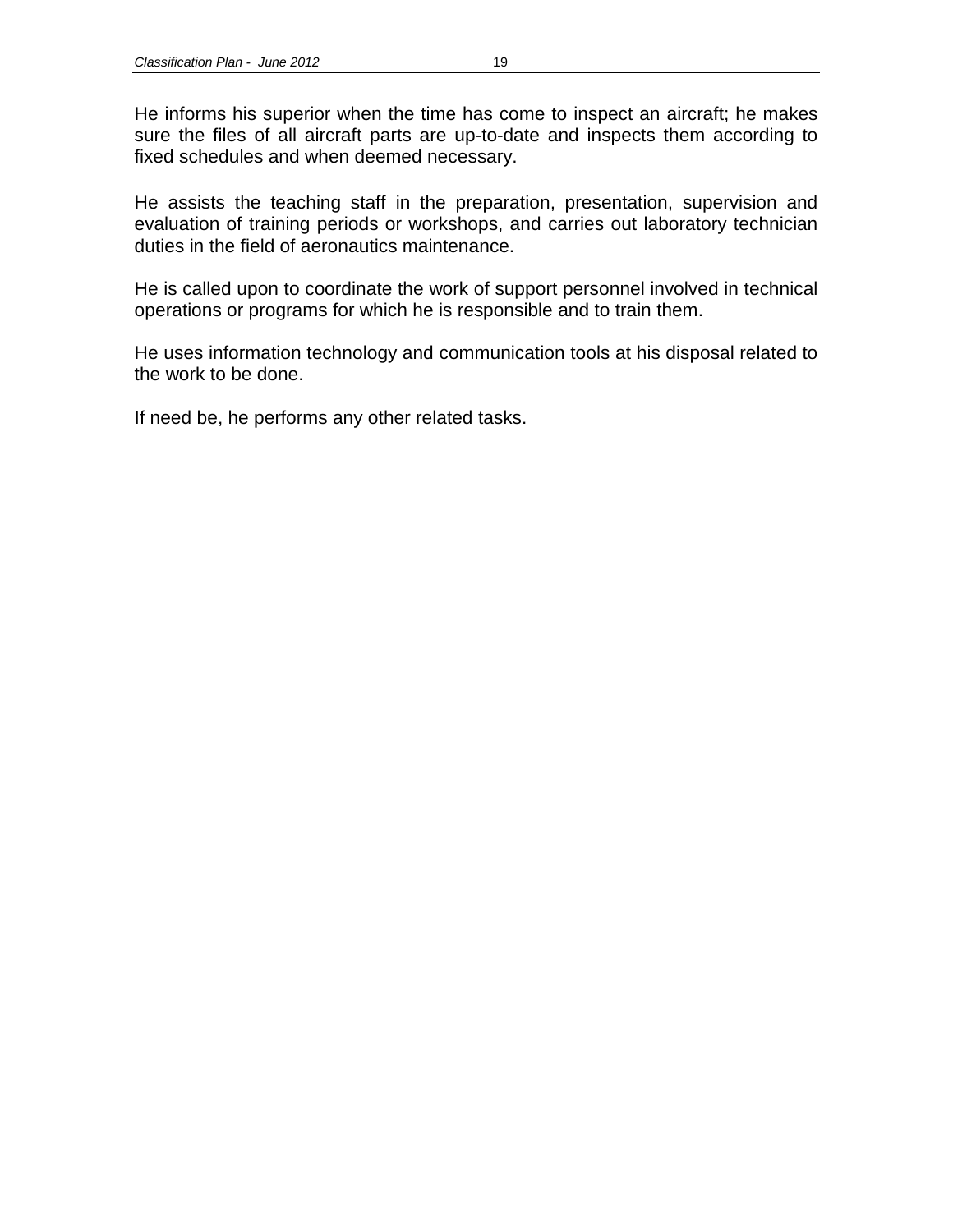## <span id="page-25-0"></span>CERTIFIED MAINTENANCE WORKMAN

#### **Nature of work**

The principal and customary work of the employee in this employment class consists in performing maintenance, repair and renovation work relevant to several building trades.

#### **Required qualifications**

To have the legal and prescribed qualifications for this employment class<sup>[1](#page-25-1)</sup> and two (2) years of pertinent experience in work related to several other trades.

Or

To have a diploma of vocational studies (DEP) in an appropriate specialty and have three (3) years of pertinent experience.

#### **Some characteristic duties**

The employee in this employment class performs general maintenance work on installations and buildings, and takes care of preventive and safety maintenance of premises and equipment.

He collaborates with technical personnel or workers in specialized tasks. He drafts or reads the plans and selects the materials necessary for the work to be performed.

He checks the material inventory and, if needed, fills out purchase orders in order to have on hand the necessary material for his work.

He may be called upon to coordinate the work of other support personnel who are assigned to him.

He may be called upon to use the information technology and communication tools at his disposal in relation to the work to be done.

<span id="page-25-1"></span><sup>&</sup>lt;sup>1</sup> As described in the document entitled: List of Legal and Prescribed Qualifications.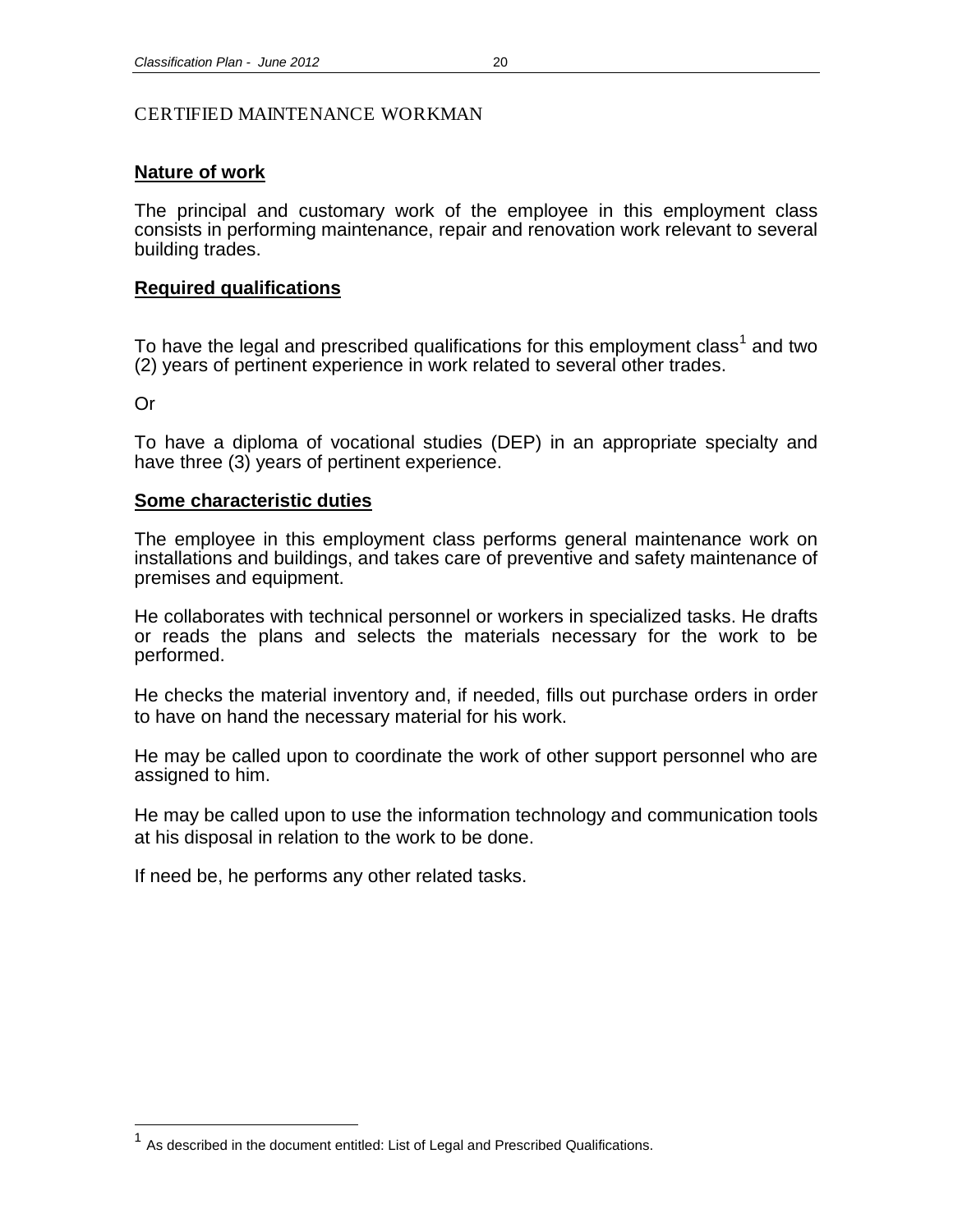<span id="page-26-0"></span>COOK, CLASS III

## **Nature of work**

The principal and customary work of the employee in this employment class consists in participating in all tasks performed by a Cook, class I or II related to preparing and cooking food.

## **Required qualifications**

## **Schooling**

To have a diploma of vocational studies (DEP) in an appropriate specialty or a diploma or an attestation of studies which is recognized as equivalent by the competent authority.

## **Some characteristic duties**

The employee in this employment class prepares and cooks food and may be asked to help in the preparation of well-balanced menus. He participates in the making of pastries and desserts.

He must watch the level of his stocks and submit the necessary purchase orders. He may participate in the receiving and checking of goods delivered and their storage.

He is responsible for the cleanliness and the maintenance of his work area and the equipment used, and ensures health and safety rules are met.

He serves customers at the counter and acts as a cashier.

He may be called upon to use the information technology and communication tools at his disposal in relation to the work to be done.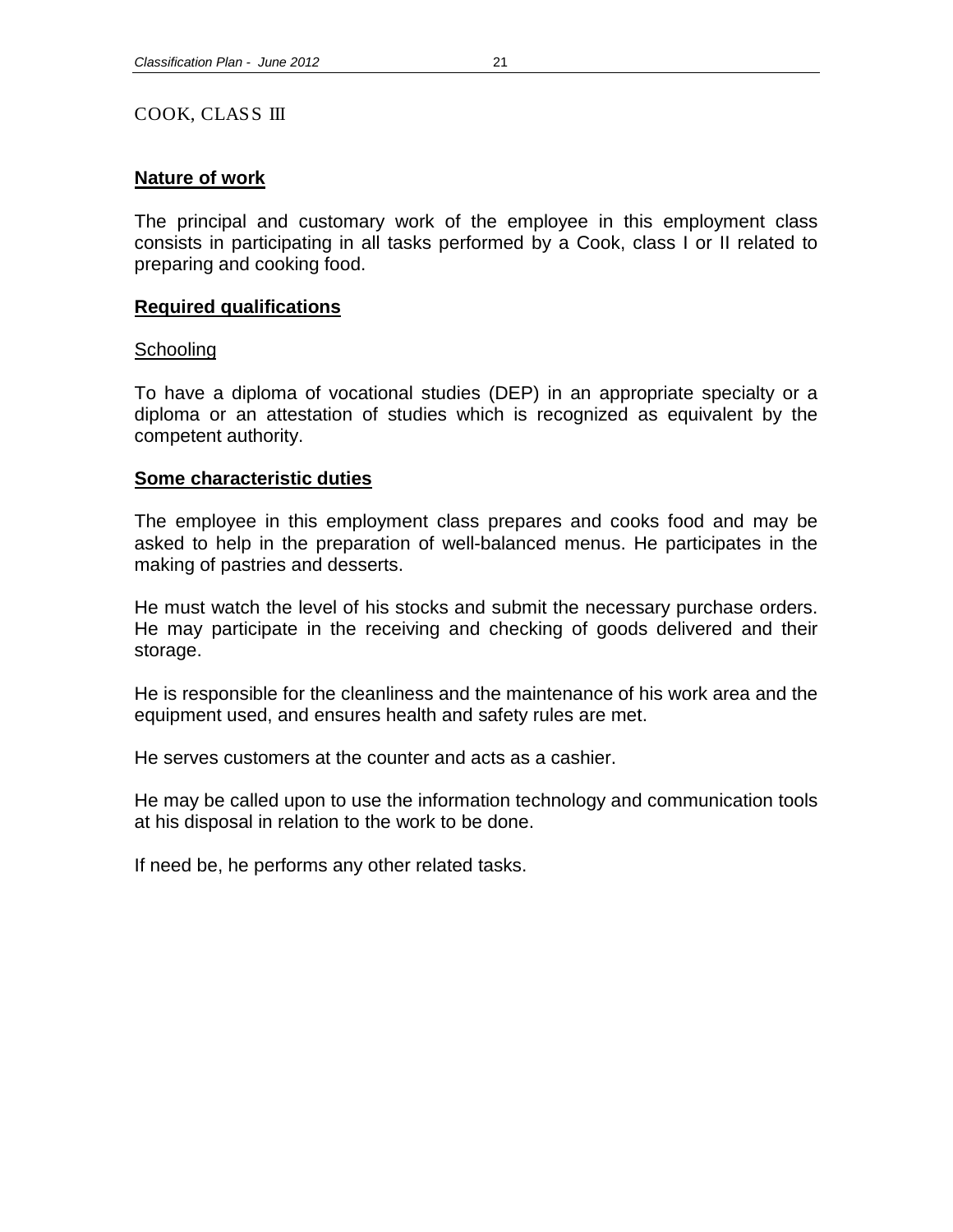### <span id="page-27-0"></span>COOK, CLASS II

## **Nature of work**

The principal and customary work of the employee in this employment class consists in assisting a Cook, class I or in assuming the responsibility for managing the activities taking place in a kitchen or a cafeteria where the number of meals served per year is less than seventy-five thousand (75,000).

## **Required qualifications**

#### Schooling and experience

To have a diploma of vocational studies (DEP) in an appropriate specialty or have a diploma or an attestation of studies which is recognized as equivalent by the competent authority and have one (1) year of pertinent experience.

#### **Some characteristic duties**

As an assistant to the Cook, class I, the employee in this employment class participates in the food service management, assists the Cook, class I during all his activities and may replace him momentarily.

As the person responsible for the food services, he prepares balanced menus according to dietetic standards; he checks the meal quality and presentation and ensures rational control of food distribution and inventory turnover.

In addition to preparing and cooking food, the Cook, class I, coordinates the work of all food service support personnel; he trains new employees, prepares schedules and ensures health and safety rules are met.

He keeps up to date the inventory of food and products, prepares purchase orders and, upon receipt of the material, he verifies it.

He participates in the preparation and administration of the budget, in food provisioning and in the determination of the price per meal.

He may be called upon to use the information technology and communication tools at his disposal in relation to the work to be done.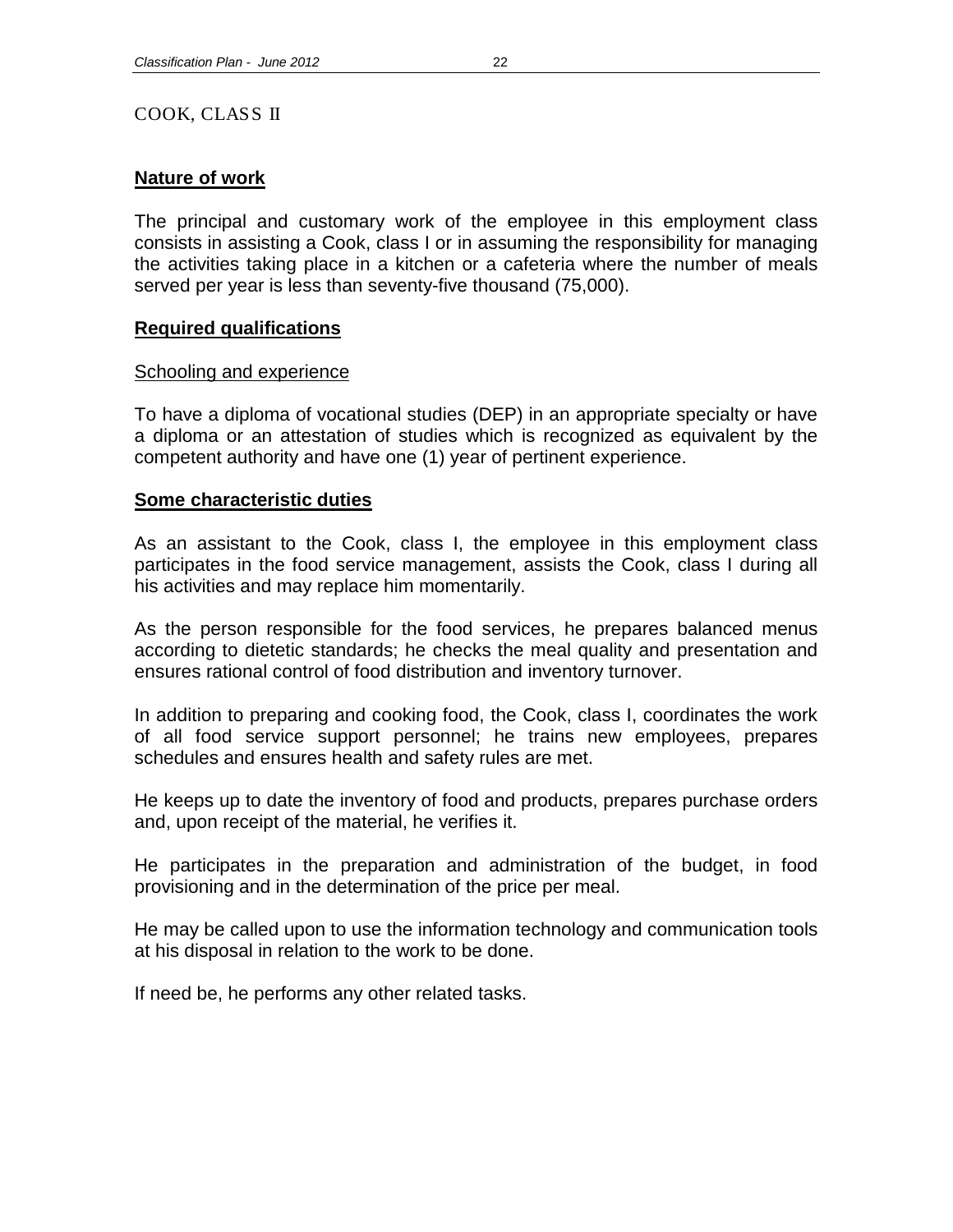### <span id="page-28-0"></span>COOK, CLASS I

## **Nature of work**

The principal and customary work of the employee in this employment class consists in assuming the responsibility for managing the activities taking place in a kitchen or a cafeteria where the number of meals served per year is more than seventy-five thousand (75,000).

## **Required qualifications**

#### Schooling and experience

To have a diploma of vocational studies (DEP) in an appropriate specialty or have a diploma or an attestation of studies which is recognized as equivalent by the competent authority and have at least four (4) years of pertinent experience.

#### **Some characteristic duties**

The employee in this employment class manages the food services; he prepares balanced menus according to dietetic standards; he checks the meal quality and presentation and ensures rational control of food distribution and inventory turnover.

In addition to preparing and cooking food, he coordinates the work of all food service support personnel, he trains new employees, prepares schedules and ensures health and safety rules are met.

He keeps up to date the inventory of food and products, prepares purchase orders and, upon receipt of the material, he verifies it.

He participates in the preparation and administration of the budget, in food provisioning and in the determination of the price per meal.

He may be called upon to use the information technology and communication tools at his disposal in relation to the work to be done.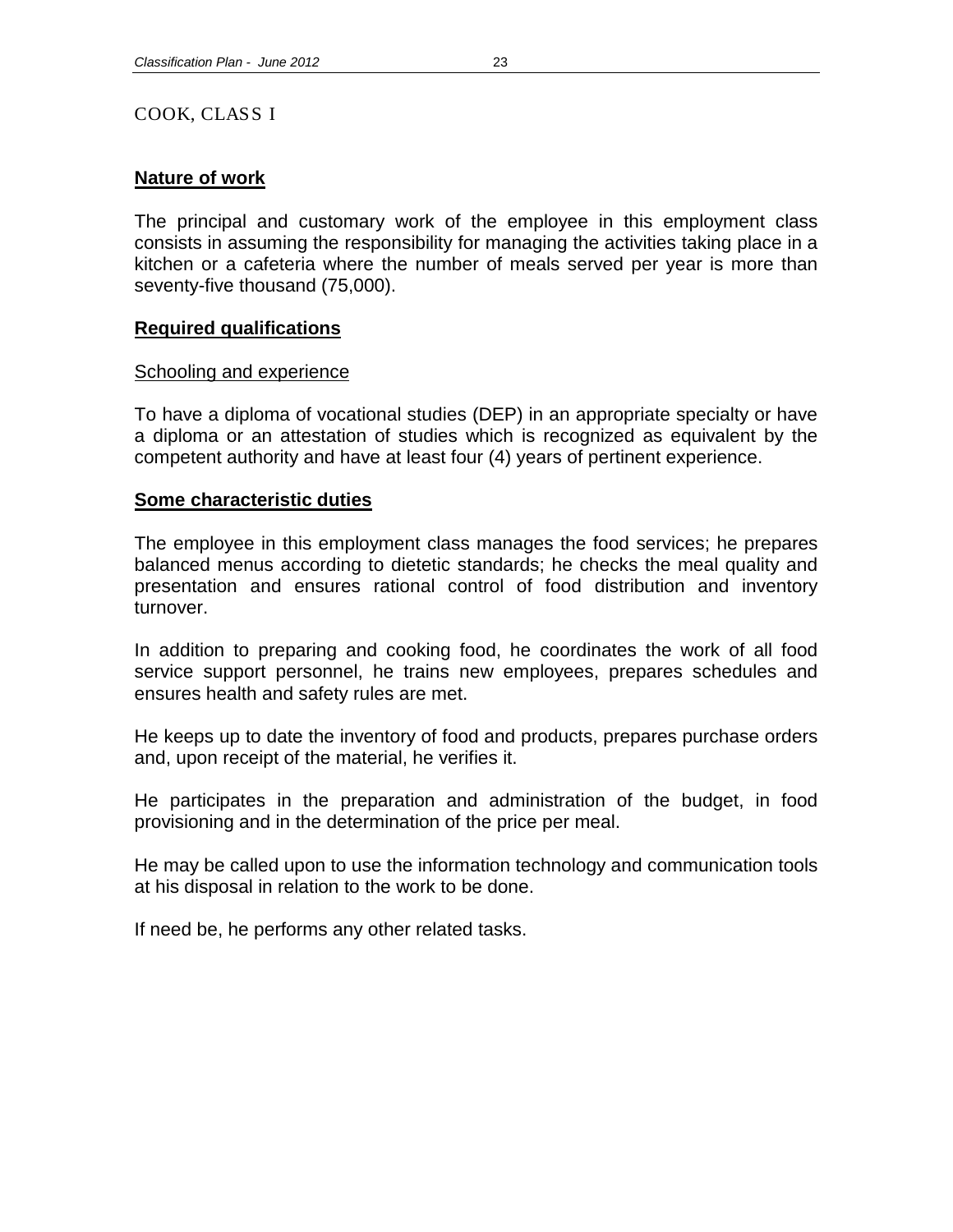## <span id="page-29-0"></span>DATA PROCESSING OPERATOR

## **Nature of work**

The principal and customary work of the employee in this employment class consists in assisting computer users and in helping them when they have hardware or software problems. He installs and configures hardware and software in accordance with specific procedures.

## **Required qualifications**

#### Schooling and experience

To have a diploma of vocational studies (DEP) in an appropriate specialty.

Or

To have an attestation of studies which is recognized as equivalent by the competent authority and have two (2) years of pertinent experience.

## **Some characteristic duties**

The employee of this employment class installs and configures computers and peripherals; he performs these tasks on networks. He solves certain problems of use of information and communications technologies. He connects the computers and the peripherals and ensures their compatibility.

He installs, configures and updates in-house software and programs in accordance with established procedures; in particular, he uses utility software to locate and solve difficulties.

He responds by remote access to users' requests for assistance and provides the relevant information. If necessary, he goes on site to perform hardware and software troubleshooting, and entrusts problems beyond his competency to qualified persons or the companies that supplied the hardware.

He backs up, copies, compresses or deletes files on various media and transfers data between various workstations; he cleans, maintains and performs minor repairs on equipment.

He uses various peripherals according to specific instructions.

He may be called upon to draw up and maintain the hardware and software inventory.

He may be called upon to train new employees within his employment class.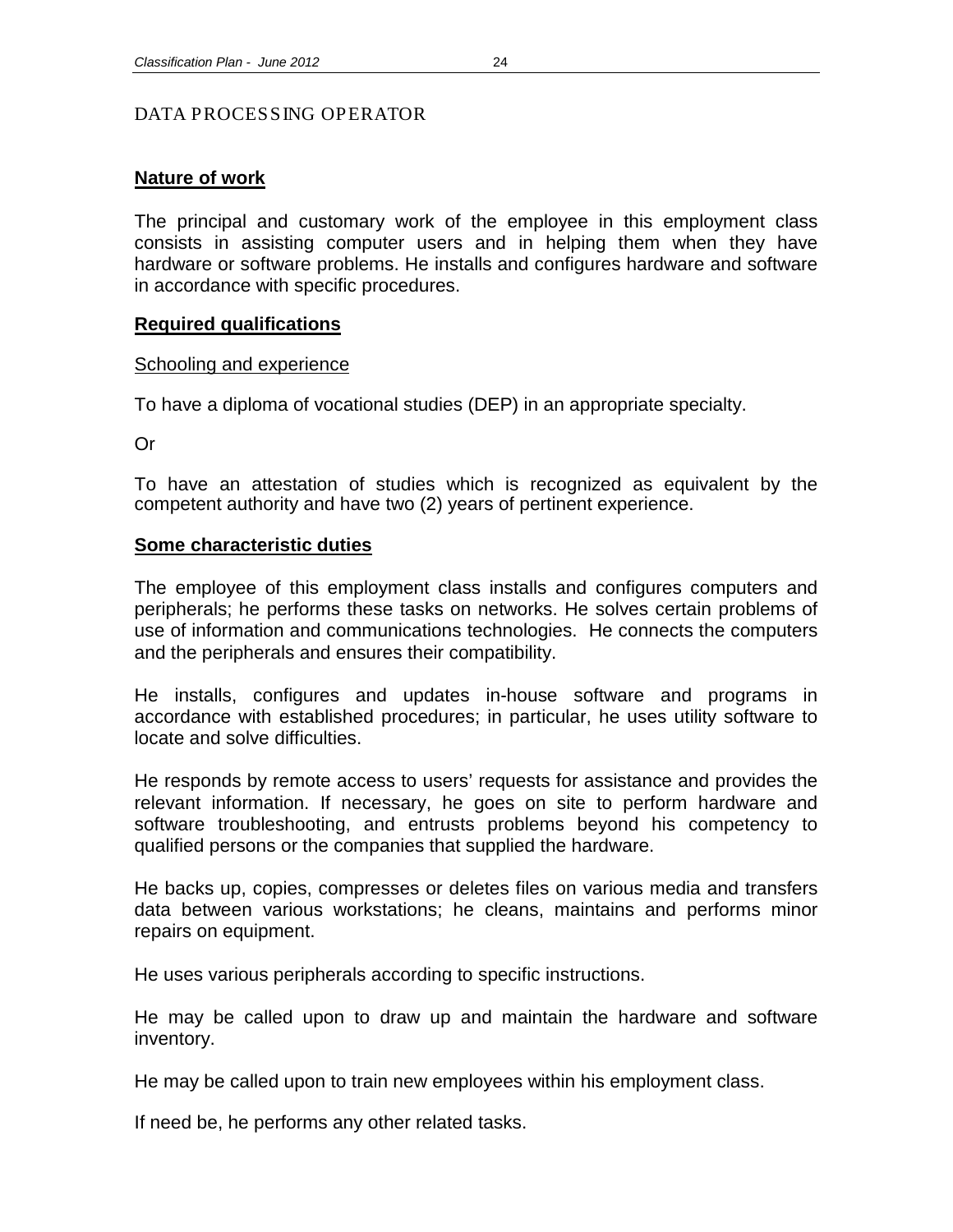#### <span id="page-30-0"></span>DATA PROCESSING TECHNICIAN

## **Nature of work**

The principal and customary work of the employee in this employment class consists in performing technical duties related to network, computer and peripherals, and providing technical support to users.

## **Required qualifications**

#### **Schooling**

To have a diploma of college studies (DEC) in an appropriate specialty or a diploma or an attestation of studies which is recognized as equivalent by the competent authority.

## **Some characteristic duties**

The employee in this employment class performs activities related to the monitoring and proper functioning of operating systems, networks and servers for which he is responsible and solves arising problems. In view of carrying out that task, he installs, configures and updates the network components and develops utility programs. He implements data saving and data safety procedures, creates, alters or destroys user accounts and grants access rights.

He ensures technical support for users, may be called upon to receive service requests and to process them.

He installs, configures and updates the software. He tests new software, evaluates its compatibility and sees to the carrying out of the appropriate corrections. He performs minor repairs and participates in choosing software and hardware.

He develops software applications and prepares general and detailed diagrams of the programs in accordance with the specifications established by the Data Processing Technician, principal class or by the Analyst; he codes data in a logical manner; he prepares information for testing; he tests and troubleshoots programs; he prepares procedure, operating and standard manuals, and may be called upon to participate in personnel training.

He evaluates, corrects and refines existing programs in order to take into account changes in the requirements of the systems or in the structure of the equipment.

He may assist the professional personnel and participate in the analysis, design and development of systems.

He may have to maintain a system for hardware inventory and localization.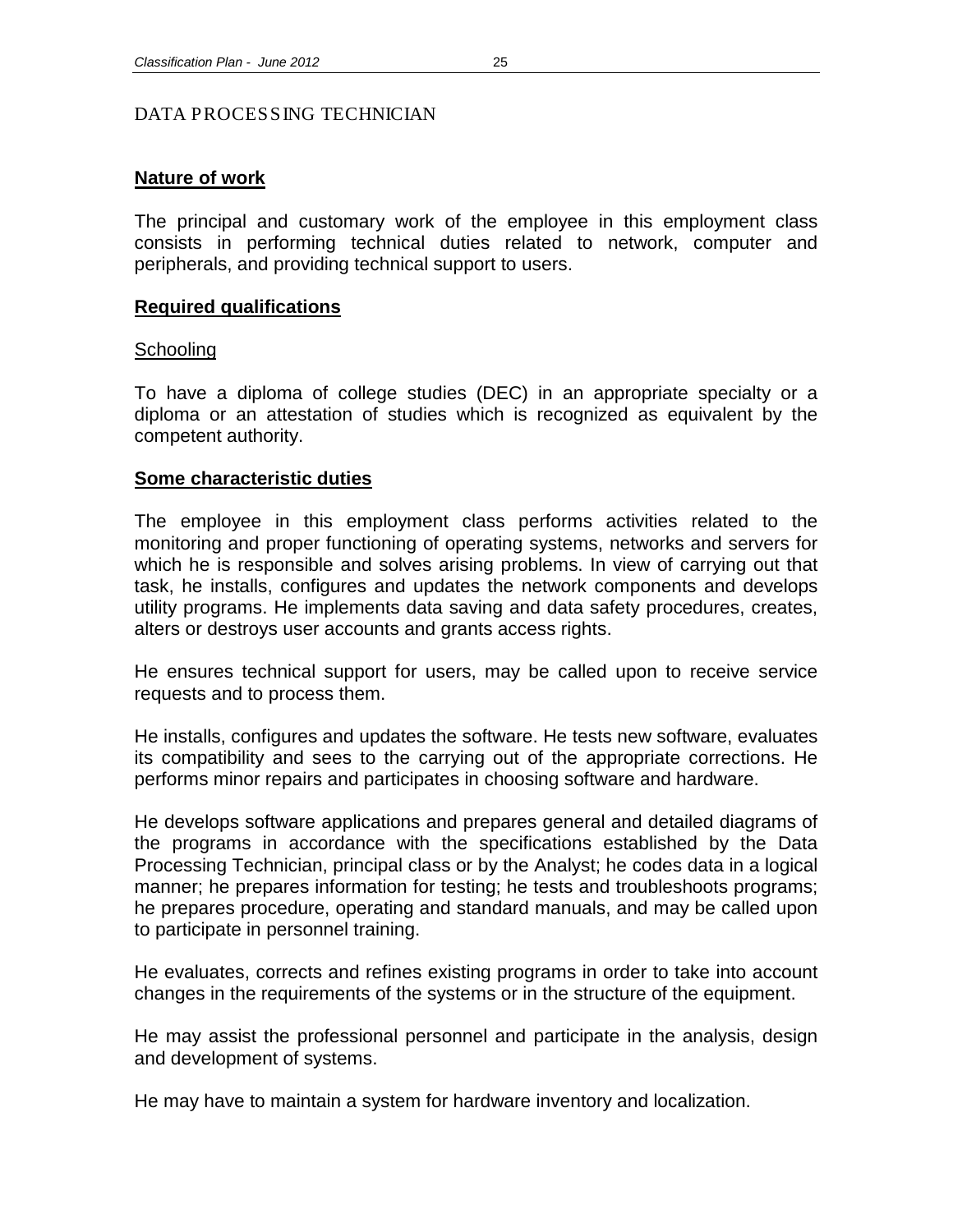He is called upon to coordinate the work of support personnel involved in technical operations or programs for which he is responsible and to train them.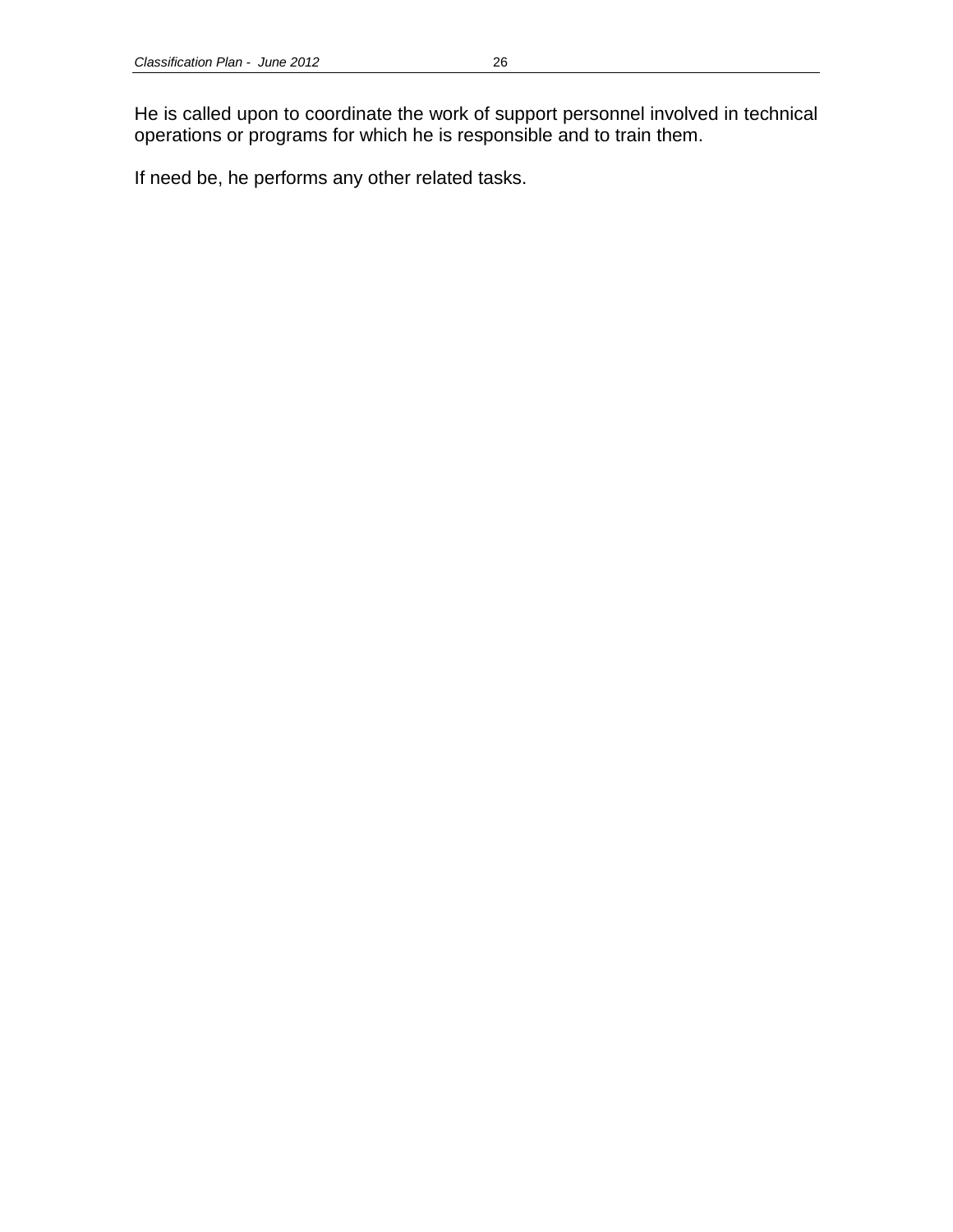## <span id="page-32-0"></span>DATA PROCESSING TECHNICIAN, PRINCIPAL CLASS

## **Nature of work**

The principal and customary work of the employee in this employment class consists in assuming the duties of network administrator of the college, carrying out highly technical duties and developing various computer programs intended for the processing of data from systems whose specifications have been established by himself or the Analyst.

He may be called upon to coordinate the work of a team of Data Processing Technicians.

#### **Required qualifications**

#### Schooling and experience

To have a diploma of college studies (DEC) in an appropriate specialty or a diploma or an attestation of studies which is recognized as equivalent by the competent authority and have four (4) years of experience as a Data Processing Technician or in a similar position.

#### **Some characteristic duties**

The employee in this employment class ensures the planning, configuration and management of the computer networks of the college. He coordinates activities related to solving network problems. He manages the deployment of mechanisms, equipment and hardware ensuring the college's data and network safety. Concerning network equipment, he analyzes its performance, conducts requirement projections and prepares the technical portion of the invitations to tender.

He carries out the different steps of analysis for simple operating controls. He works directly with the users for specific programs.He carries out specialized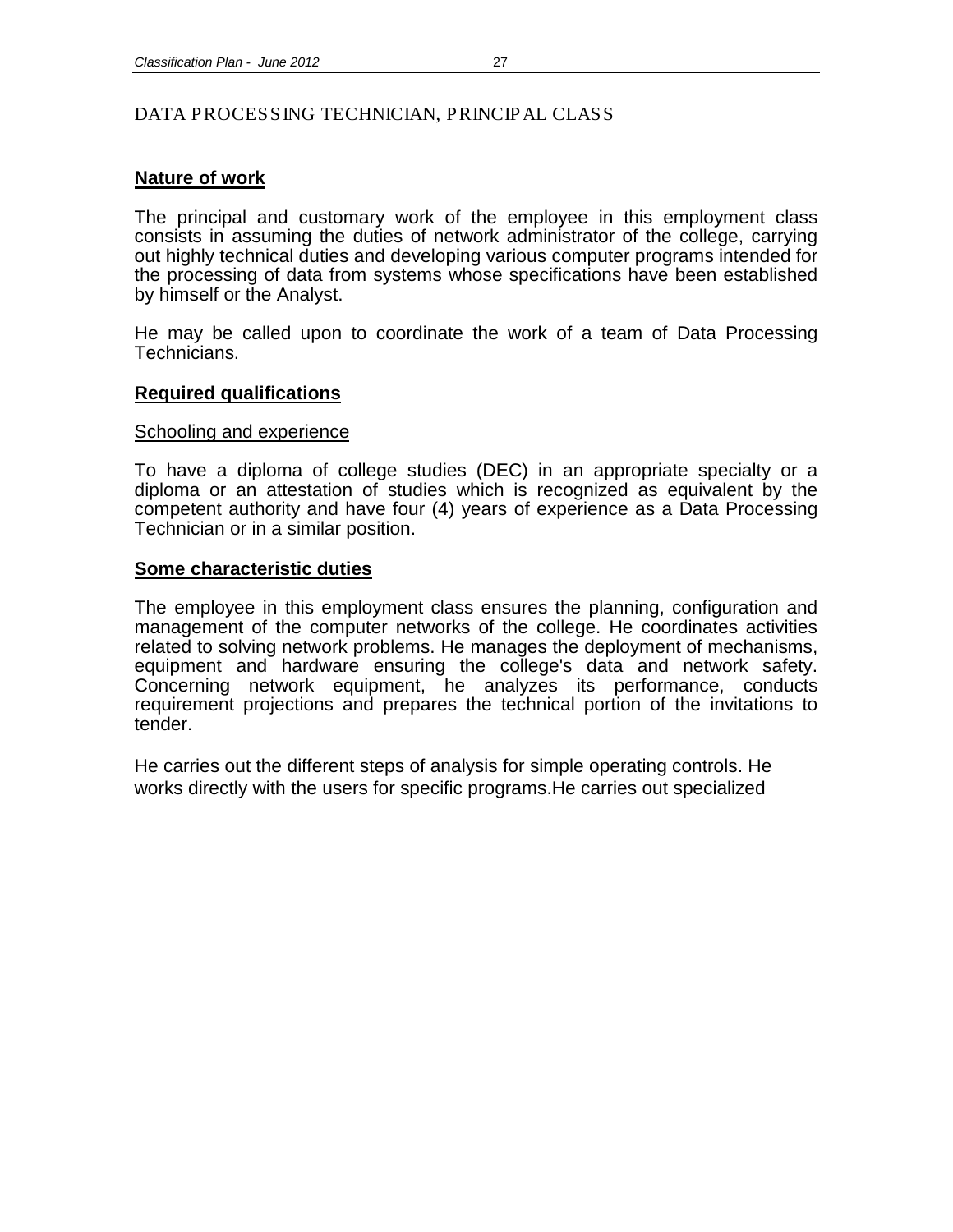technical work characterized by the complexity, creativity, ability to communicate and autonomy of action required of an employee in this employment class<sup>[1](#page-33-0)</sup>.

He designs and writes the documentation related to the programs he develops and acts as a resource person to the Data Processing Technicians.

He is called upon to coordinate the work of support personnel involved in technical operations or programs for which he is responsible and to train them.

If need be, he performs any other related tasks.

<span id="page-33-0"></span><sup>1</sup> Definitions

 $\overline{a}$ 

#### Complexity of the work

This refers to:

- a) work requiring specific knowledge in addition to that usually required of the technician;
- b) work considered essential, unique and a determining factor in the realization of the entire activity program;
- c) work that, because of its complexity, makes such employees the immediate assistants of the professionals and executives.

#### **Creativity**

This refers to:

- a) work for which new methods and technical procedures are required;
- b) work which requires a choice from among several possibilities;
- c) work which requires from those who carry it out an ability to adapt to new or unforeseen factors and findings;
- d) work which requires original solutions.

#### Communication ability

This refers to :

- a) work requiring coordination with other administrative units and necessitating exchanges of technical information and discussions for the achievement of common or complementary objectives;
- b) work with the effect of standardizing the IT activities of the other administrative units.

#### Freedom of action

This refers to :

- a) work performed under the supervision of management or professional personnel;
- b) work defined, in view of the general priorities and objectives, and accomplished autonomously.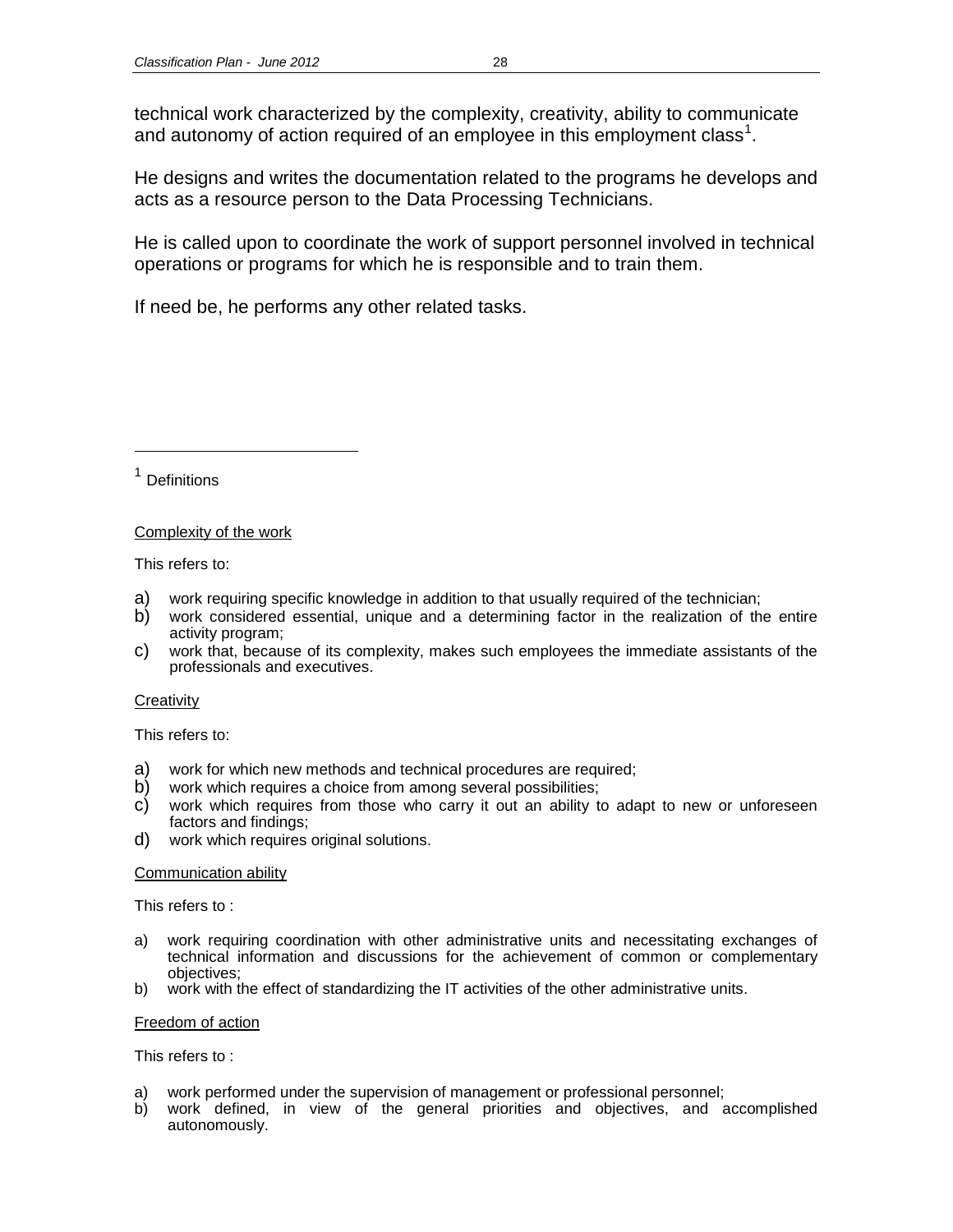## <span id="page-34-0"></span>DAY CAMP COUNSELLOR

#### **Nature of work**

Under the supervision of the person in charge of the day camp, the employee of this employment class carries out and leads activities planned, organized and structured by the college.

#### **Required qualifications**

#### **Schooling**

To have a secondary school diploma (DES) or a diploma or an attestation of studies which is recognized as equivalent by the competent authority.

#### **Some characteristic duties**

The employee in this employment class is in charge of and leads a group of people.

He helps with the development of activities and adapts the contents.

He takes attendance and ensures that the activities run smoothly by taking part in them and by making sure that the rules of conduct and safety are respected.

He sees to the good order of the material and premises where the activities take place.

He participates in the daily preparation and storage of the material and assists the team members.

He works with the directing staff and the other Day Camp Counsellors for the carrying out of his activities. If need be, he advises his superior of issues encountered and possible improvements to make.

He uses information technology and communication tools at his disposal related to the work to be done.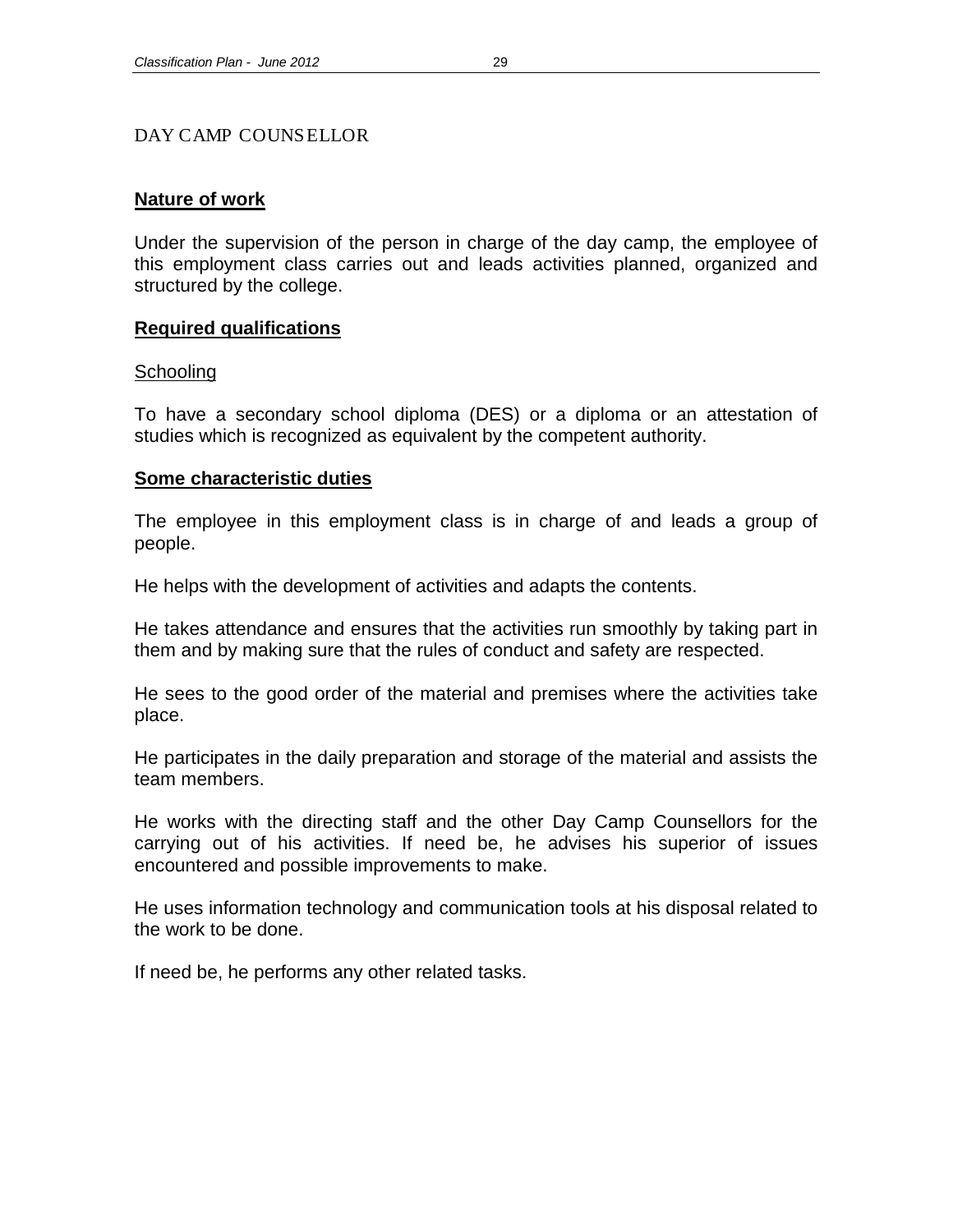## <span id="page-35-0"></span>DENTAL HYGIENIST

## **Nature of work**

The principal and customary work of the employee in this employment class consists in performing technical duties in the areas of preventive care and education, to provide therapeutic care and to promote oral health among patients at the college's dental clinic.

The employee may provide technical assistance to teaching personnel assigned to the college's dental clinic.

#### **Required qualifications**

#### **Schooling**

To have a diploma of college studies (DEC) in dental hygiene or a diploma or attestation of studies recognized as equivalent by the competent authority.

#### Other requirement

Must be a member in good standing of the Ordre des hygiénistes dentaires du Québec.

## **Some characteristic duties**

The employee in this employment class works to prevent mouth and tooth diseases and motivates patients to adopt good oral hygiene habits. He explains brushing and flossing techniques and gives personalized advice. He establishes individual preventive treatment plans.

The employee greets patients, opens files for new patients and records pertinent information. He takes x-rays; cleans teeth; removes tartar, stains and deposits from teeth, then applies fluoride.

The employee prepares instruments for sterilization and makes sure the office is aseptic at all times. He applies a substance that desensitizes such as varnish or adhesive cement and sculpts dental obturators, removes stitches, and applies temporary dressings, without drilling, when the pulp is not exposed. He gathers and groups information from pulp vitality tests.

He may seal pits and cracks and make models and supports.

In orthodontics, the employee may install braces, elastics and wires; following the treatment plan established by the dentist, he may make the necessary adjustments and may cement spacers.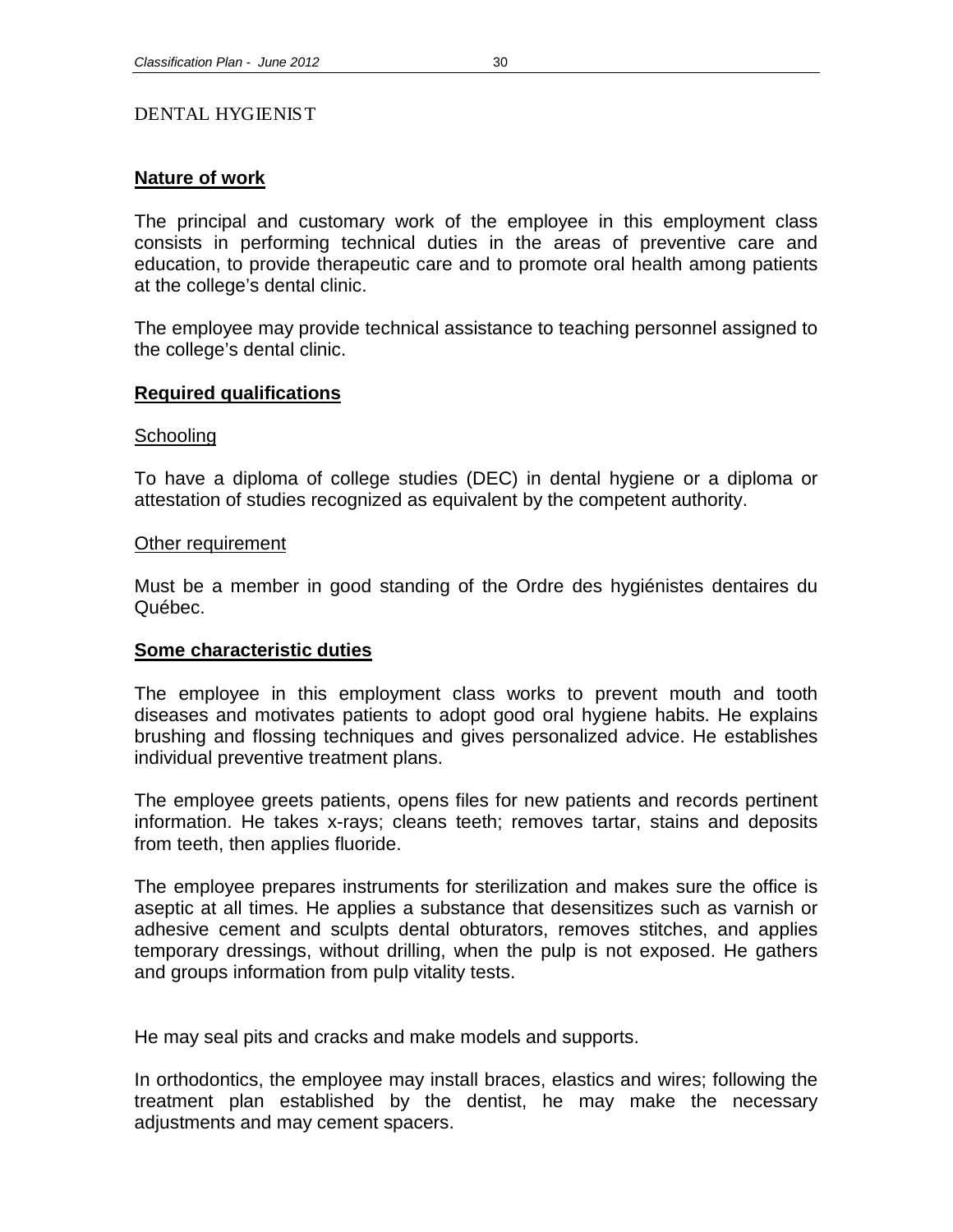In periodontics, the employee treats diseased gums, removes periodontal dressings and descales above and below the gum line, and polishes the exposed part of the root.

He is called upon to keep an inventory of specialized products and material required by the clinic and to process orders.

He is called upon to coordinate the work of support personnel involved in technical operations or programs for which he is responsible and to train them.

He uses information technology and communication tools at his disposal related to the work to be done.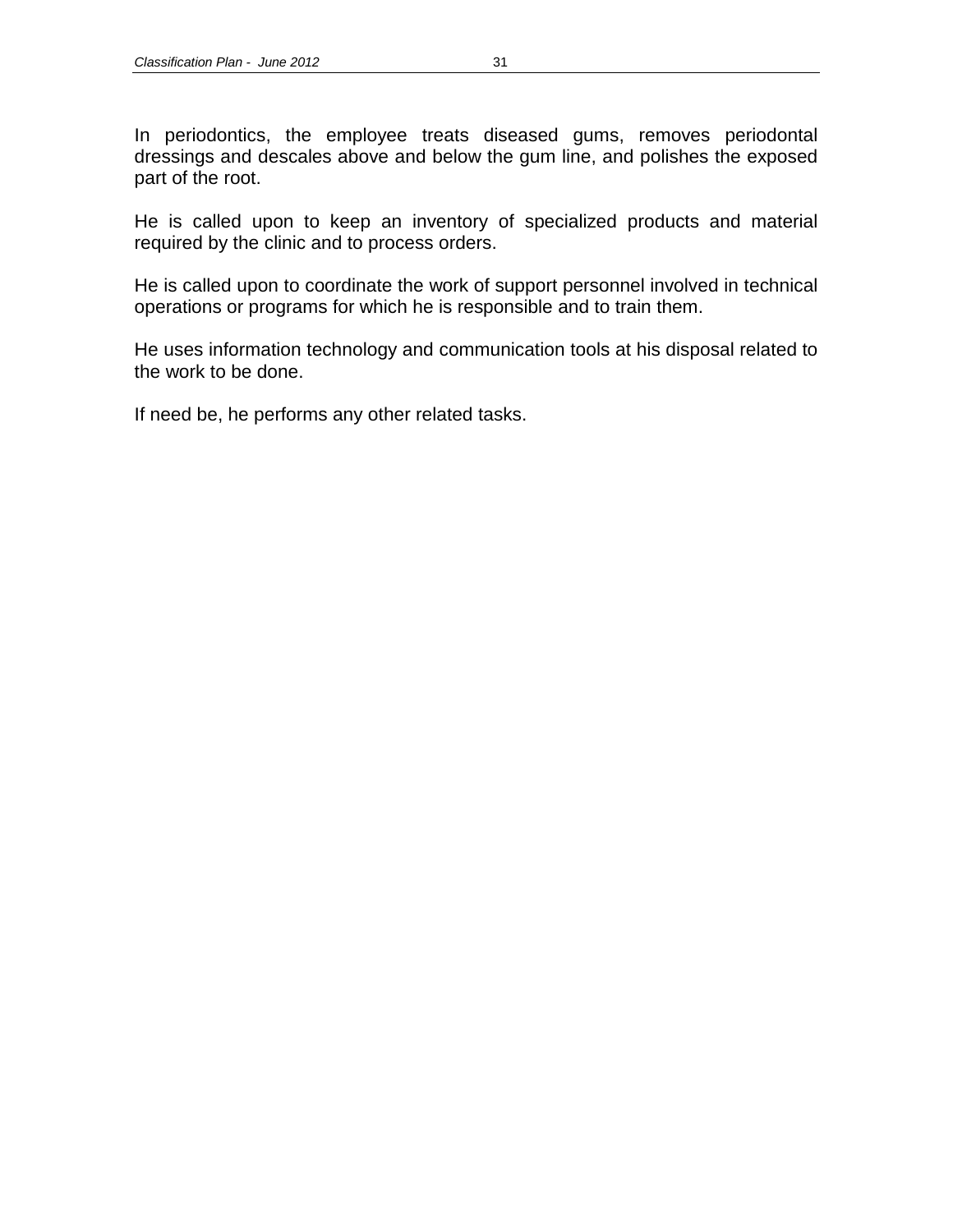# DOCUMENTATION TECHNICIAN

# **Nature of work**

The principal and customary work of the employee in this employment class consists in performing technical tasks related to the organization and operation of documentation systems or documentation centres such as the library, the audiovisual library or the document management centre. He provides technical assistance to the professional personnel of the documentation centres and also to users of the centres.

# **Required qualifications**

# Schooling

To have a diploma of college studies (DEC) in an appropriate specialty or a diploma or an attestation of studies which is recognized as equivalent by the competent authority.

# **Some characteristic duties**

The employee in this employment class performs technical research and classification, catalogues documents, checks bibliographical details and prices and sees to the binding of periodicals and other documents. From time to time and within the framework of specific policies, he participates in the evaluation and sorting of the books and other documents of the documentation centres and verifies regularly the documentation inventory whatever the format.

He initiates clientele as to the technical aspect in the use of files and reference materials, assists them in their research, and develops and adapts tools facilitating the locating and distribution of information and documents. He ensures tracking of interlibrary loans.

He collaborates in programming of activities and provides support in facilitation and promotion of documentation centres. He participates in gathering external information, particularly by means of a technology watch.

He may participate in the development and in the revision of a standardized documentation system.

He is called upon to coordinate the work of support personnel involved in technical operations or programs for which he is responsible and to train them.

He uses information technology and communication tools at his disposal related to the work to be done.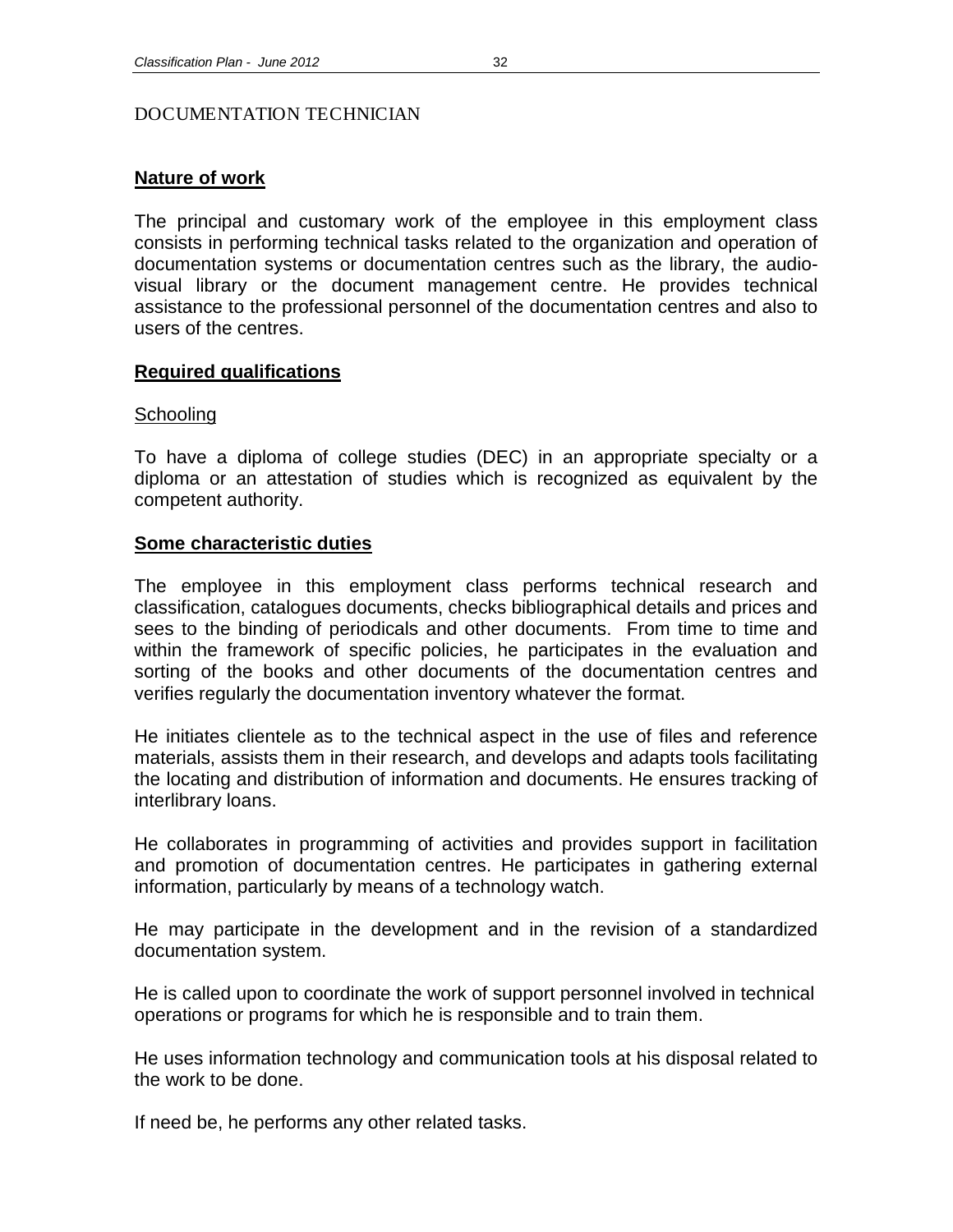#### DOMESTIC HELPER

#### **Nature of work**

The principal and customary work of the employee in this employment class involves the carrying out of minor domestic tasks related to the cleanliness of the assigned premises.

# **Required qualifications**

No specific qualifications are required.

#### **Some characteristic duties**

The employee in this employment class dusts, cleans, washes and waxes the furniture and the woodwork; he vacuums the carpeting, sweeps the floors; he arranges light furniture; he empties the waste baskets; and he washes the windows and blackboards.

He sees that the premises and the equipment he uses are safe.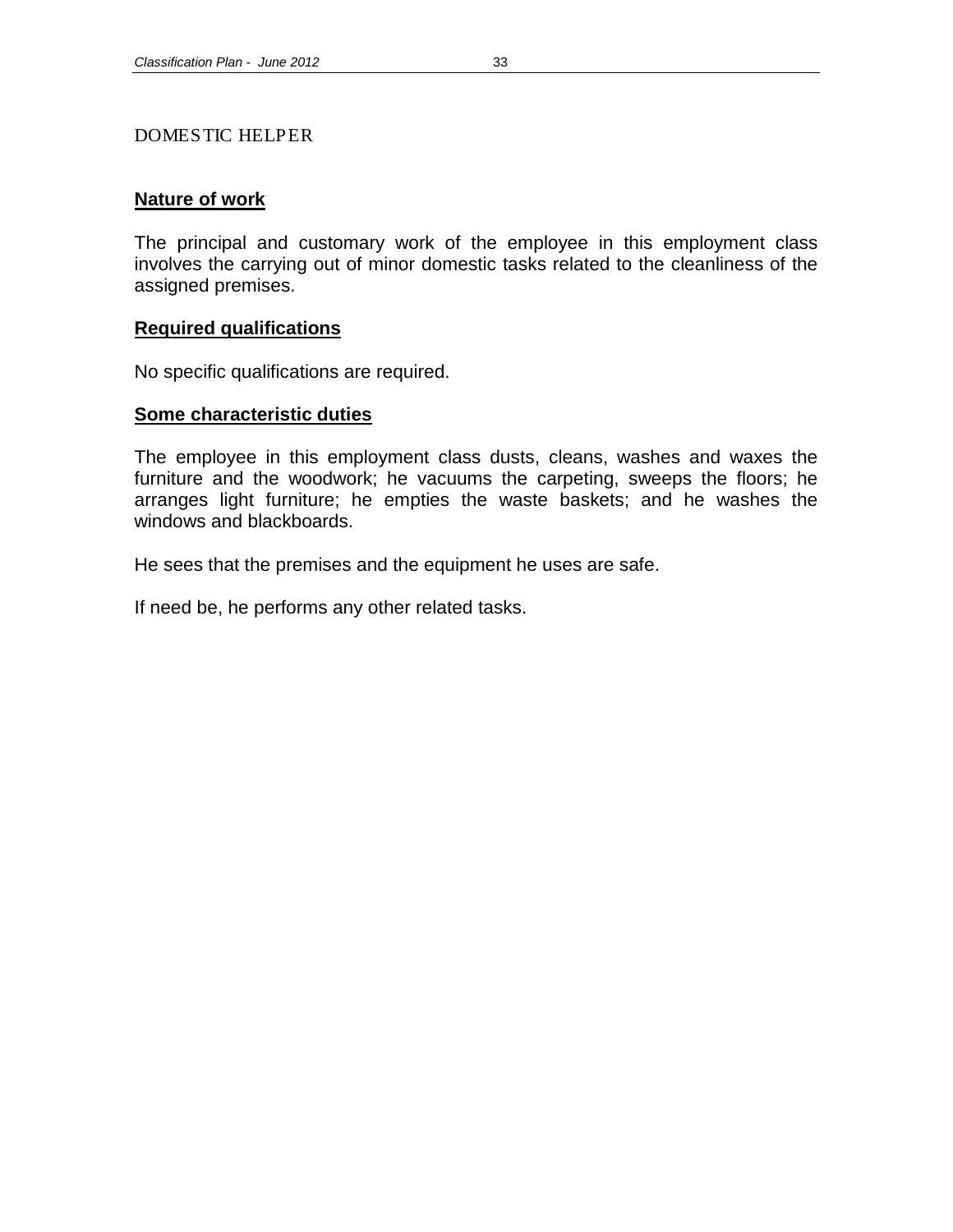# **ELECTRICIAN**

# **Nature of work**

The principal and customary work of the employee in this employment class consists in carrying out tasks related to the installation, repair and maintenance of electrical systems.

# **Required qualifications**

To have the legal and prescribed qualifications for this employment class<sup>[1](#page-39-0)</sup>.

# **Some characteristic duties**

The employee in this employment class executes all installation and connection work, the detection and identification of malfunctions and the restoration, alteration, repair and maintenance of any electrical equipment, of conduction (for lighting, heating, air conditioning, ventilation and motor power purposes), communication, switching and transmission systems.

He makes periodic examinations of electrical circuits for preventive maintenance purposes.

He makes electrical entrances; he installs distribution panels and conducts, runs wires and makes the necessary connections. He sees that the premises and the equipment used are safe.

He checks the material inventory and, if needed, fills out purchase orders in order to have on hand the necessary material for his work.

He may be called upon to coordinate the work of other support personnel who are assigned to him.

He may be called upon to use the information technology and communication tools at his disposal in relation to the work to be done.

<span id="page-39-0"></span> $<sup>1</sup>$  As described in the document entitled: List of Legal and Prescribed Qualifications.</sup>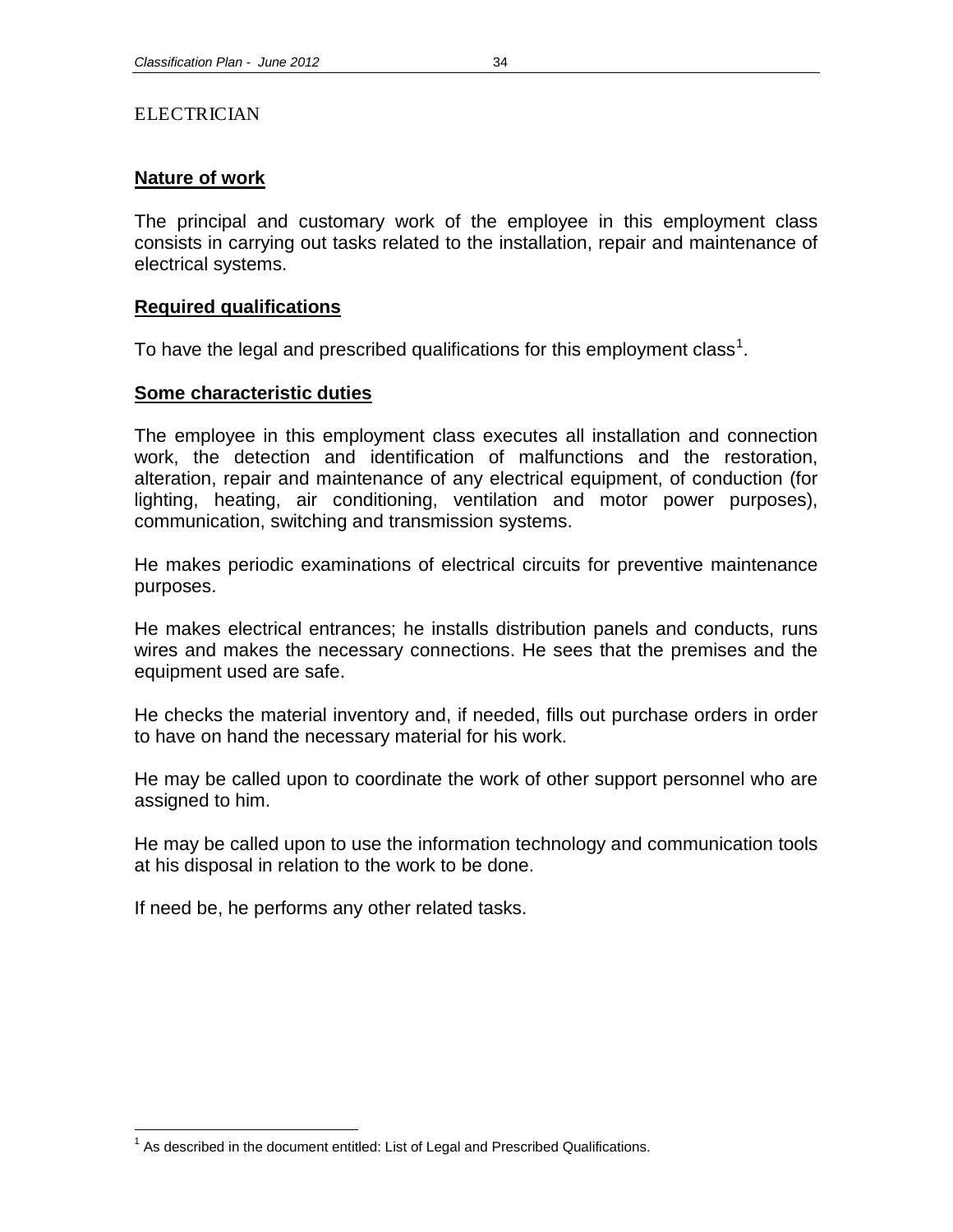# ELECTRICIAN, PRINCIPAL CLASS

# **Nature of work**

The principal and customary work of the employee in this employment class consists in assuming responsibility for the electrical work and for carrying out the more complex tasks.

# **Required qualifications**

To have the legal and prescribed qualifications for this employment class.<sup>[1](#page-40-0)</sup>.

# **Some characteristic duties**

The employee in this employment class generally performs the same duties as the electrician. However, because of his qualifications, he works more independently and carries out the more complex work.

He can participate in the development of certain projects and assume partial or full responsibility for tasks related to the renewal, modification or repair of the electrical installations. In this regard, he reads the plans, checks the specifications of the work to be carried out, performs this work or, if the work is contracted out, oversees the work with the specifications.

He fills out all required files and keeps them up to date. He sees that the premises and the equipment used are safe.

He checks the material inventory and, if needed, fills out purchase orders in order to have on hand the necessary material for his work.

He may be called upon to coordinate the work of the electricians and other support personnel who are assigned to him.

He may be called upon to use the information technology and communication tools at his disposal in relation to the work to be done.

<span id="page-40-0"></span> $<sup>1</sup>$  As described in the document entitled: List of Legal and Prescribed Qualifications.</sup>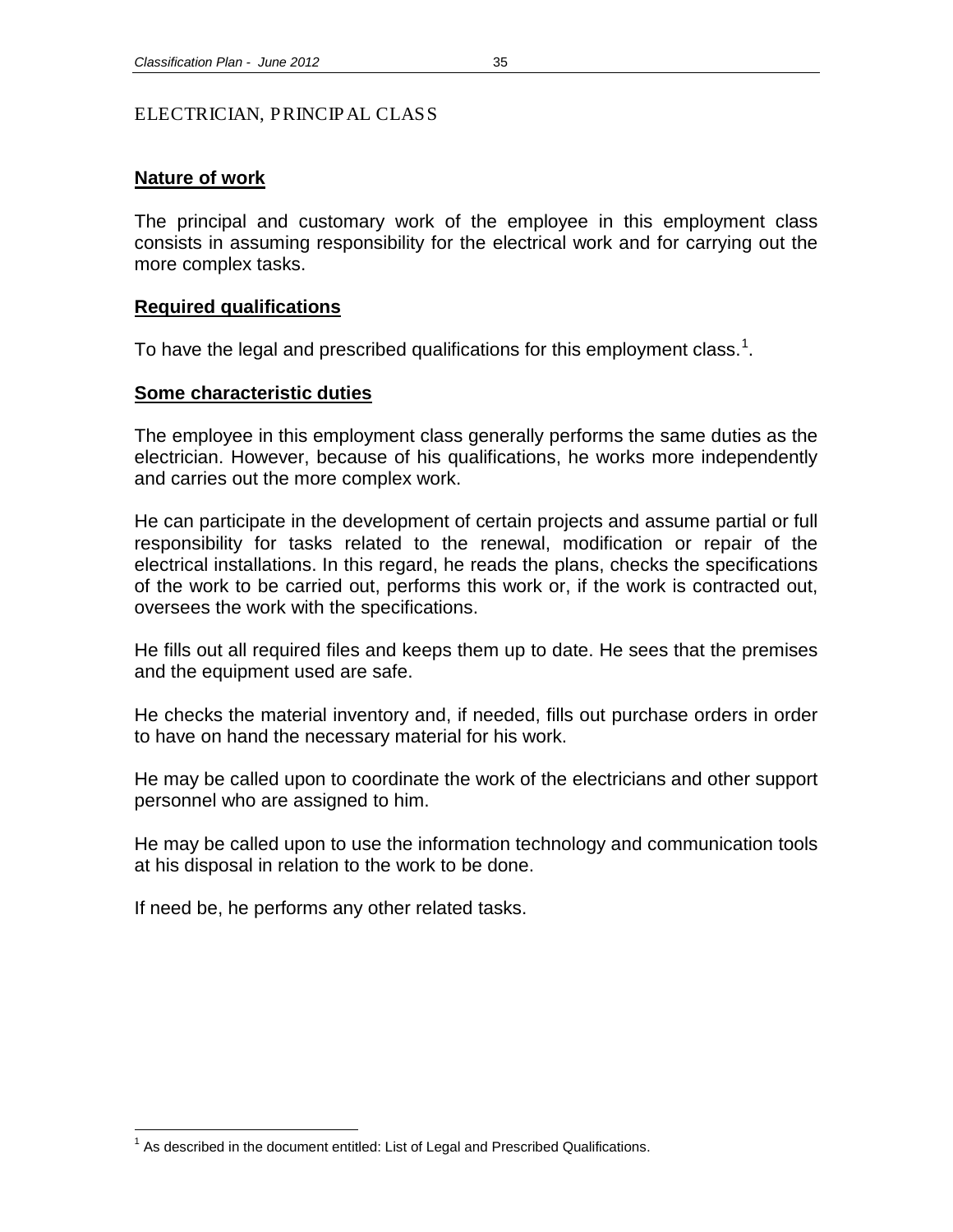# ELECTRONICS TECHNICIAN

#### **Nature of work**

The principal and customary work of the employee in this employment class consists in carrying out various technical duties related to the installation, alteration, maintenance and repair of systems, apparatus and instruments related to electronics, electromechanics, data processing and telecommunications.

#### **Required qualifications**

#### **Schooling**

To have a diploma of college studies (DEC) in an appropriate specialty or a diploma or an attestation of studies which is recognized as equivalent by the competent authority.

#### **Some characteristic duties**

The employee in this employment class verifies the electronic, electromechanical and data processing equipment and apparatus of the college; he identifies defects and carries out the necessary repairs. He alters or combines apparatus to meet specific needs.

He installs, repairs or alters internal telecommunication or alarm systems and calibers measurement instruments.

He performs the preventive maintenance, keeps the inventory of equipment and parts, fills out the purchase orders and records gathered data in reports.

He prepares diagrams and plans and specifications for work to be done. He may be called upon to supervise the quality of the work contracted out in the electronics field. He may also advise on the quality of the equipment and systems installed or to be purchased, and may provide technical assistance to users. He may be called upon to install the wiring of computer networks.

He is called upon to coordinate the work of support personnel involved in technical operations or programs for which he is responsible and to train them.

He uses information technology and communication tools at his disposal related to the work to be done.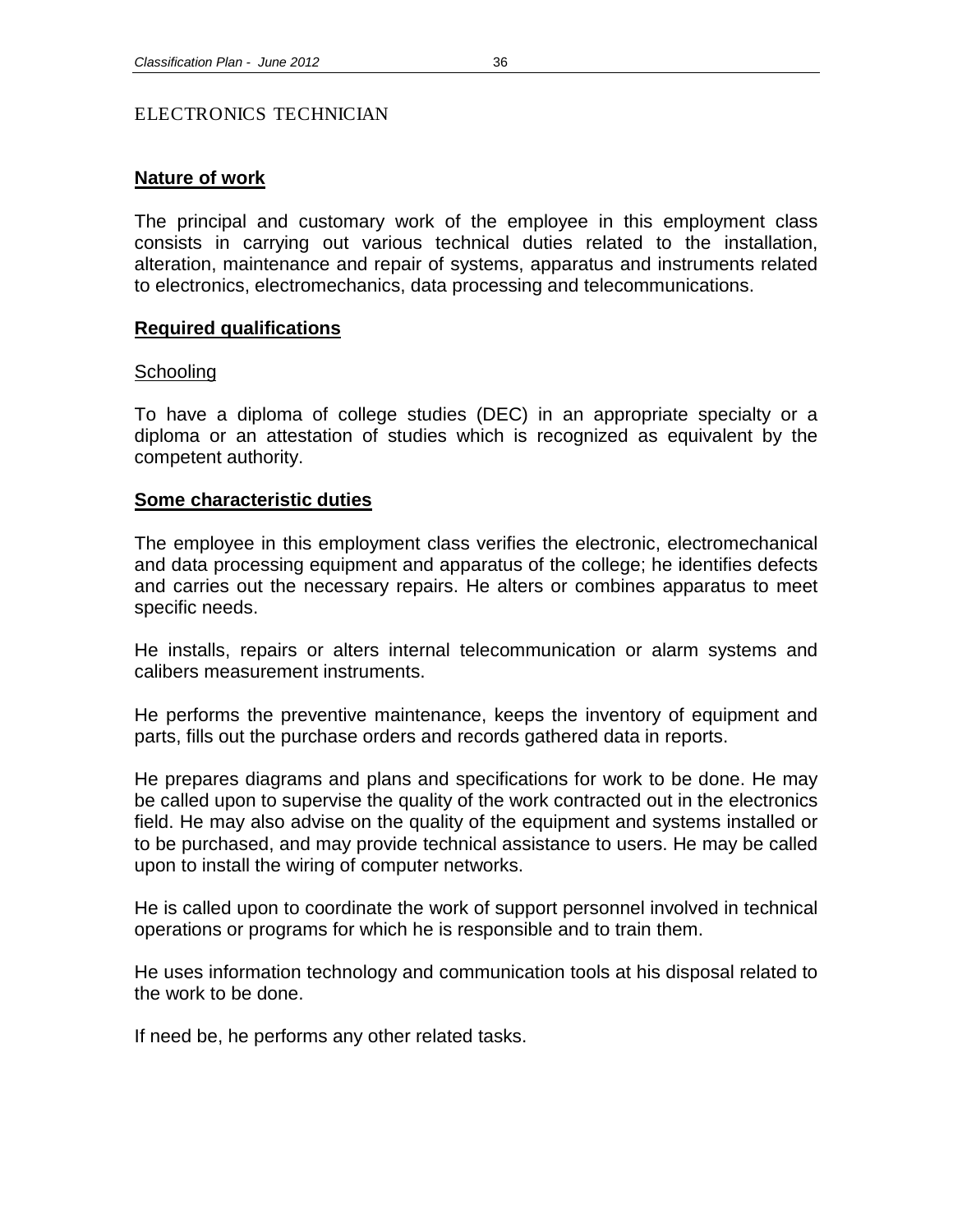#### EQUIPMENT MAINTENANCE MECHANIC

# **Nature of work**

The principal and customary work of the employee in this employment class consists in carrying out various tasks related to the installation, maintenance, inspection, repair, adjustment and alteration of the machinery and mechanical equipment of the college.

# **Required qualifications**

To have the legal and prescribed qualifications for this employment class.<sup>[1](#page-42-0)</sup>.

Or

To have a diploma of vocational studies (DEP) in an appropriate specialty and have one (1) year of pertinent experience.

# **Some characteristic duties**

The employee in this employment class moves and installs machinery. He uses sketches, models or plans and establishes the detailed sequences of operations to perform.

He sees to the preventive maintenance, inspection, repair and adjustment of machinery and tools, whether mechanical, electrical, hydraulic or pneumatic.

He checks the material inventory and, if needed, fills out purchase orders in order to have on hand the necessary material for his work.

He installs and repairs air lines and suction pipes. He controls and balances hydraulic systems. He sees that the premises and the equipment used are safe.

He may be called upon to coordinate the work of other support personnel who are assigned to him.

He may be called upon to use the information technology and communication tools at his disposal in relation to the work to be done.

<span id="page-42-0"></span> $<sup>1</sup>$  As described in the document entitled: List of Legal and Prescribed Qualifications.</sup>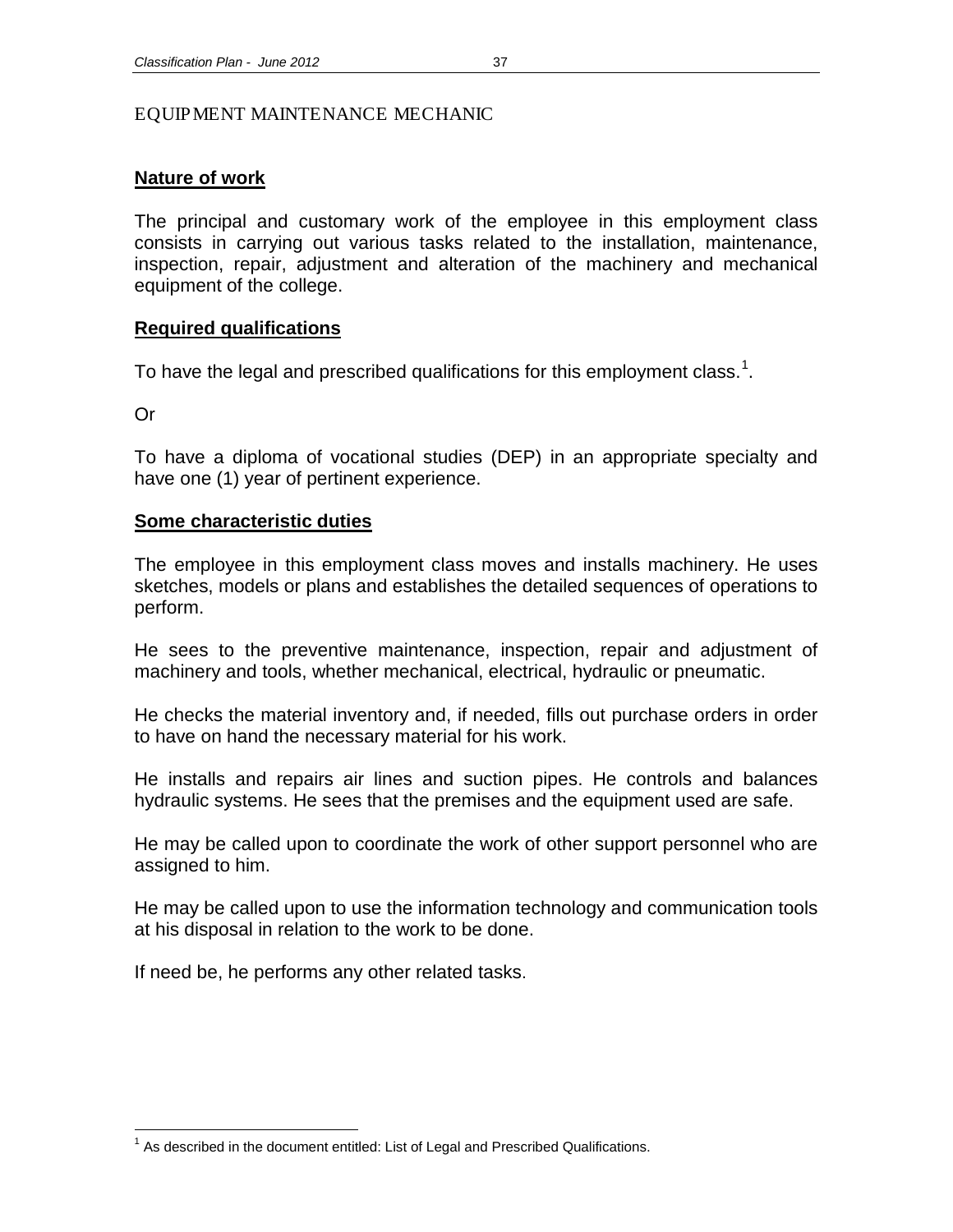# **GARDENER**

# **Nature of work**

The principal and customary work of the employee in this employment class consists in performing tasks related to the growing and upkeep of plants, inside as well as outside.

# **Required qualifications**

To have, if needed, the legal and prescribed qualifications for this employment class $^1$  $^1$ .

And

To have a diploma of vocational studies (DEP) in an appropriate specialty for the employment class or an attestation of studies which is recognized as equivalent by the competent authority.

Or

To have two (2) years of pertinent experience.

# **Some characteristic duties**

The employee in this employment class looks after plants by performing horticultural tasks. He prunes trees and seals the wounds with a protective coating. He picks up the dead leaves and other residues and disposes of them for composting or waste. He sees that the premises and the equipment used are safe.

He prepares the soil and fertilizes it, if needed; he pricks out and pots plants, does the planting and lays turf. He mows the lawn and performs landscaping work. He is called upon to drive tractors and other equipment.

He keeps the premises clean; stores and maintains the equipment and ensures the aeration and irrigation systems are in good working condition.

He checks the material inventory and, if needed, fills out purchase orders in order to have on hand the necessary material for his work.

He may be called upon to supervise outsourced earthworks or landscaping.

He may be called upon to use the information and communication technologies at his disposal in relation to the work to be done.

<span id="page-43-0"></span> $<sup>1</sup>$  As described in the document entitled: List of Legal and Prescribed Qualifications.</sup>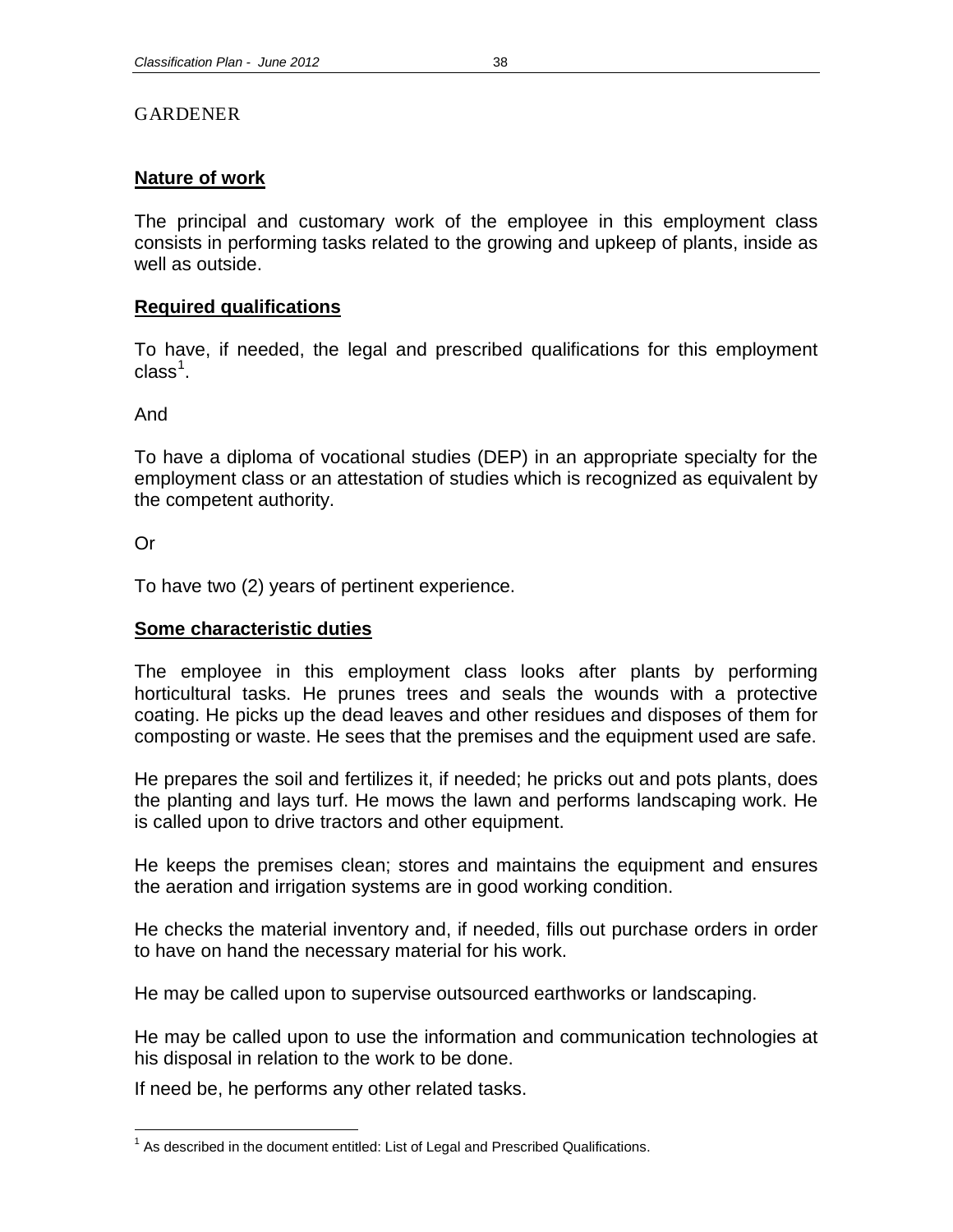#### GRAPHIC ARTS TECHNICIAN

# **Nature of work**

The principal and customary work of the employee in this employment class consists in conceiving and carrying out technical and artistic projects in the areas of applied and graphic arts, editing and multimedia and in giving technical assistance to the users.

# **Required qualifications**

#### **Schooling**

To have a diploma of college studies (DEC) in an appropriate specialty or a diploma or an attestation of studies which is recognized as equivalent by the competent authority.

#### **Some characteristic duties**

The employee in this employment class designs and carries out the college's graphic work, participates in the development of graphic standards of the corporate name and sees to their application.

He updates the college's Web site, modifies its appearance, adds or removes components, and creates pertinent hypertext links. He applies the Web site management and graphic development guidelines defined. He provides support to the departments and services for the purposes of introducing or amending site content as well as advice on the aspects related to the graphic presentation and animation.

He designs and carries out various technical and artistic work such as the graphic representation of plans and specifications related to construction and layout, the production of maps, the illustration, page make-up and layout of the college's publications, the artistic presentation and montage of audio-visual materials and the design of display and illustration models. He may be called upon to carry out technical tasks in the photography and image processing fields.

The graphic arts technician is called upon to draw up interior decoration or renovation plans, to prepare the necessary specifications and to help carry out these plans.

He is called upon to coordinate the work of support personnel involved in technical operations or programs for which he is responsible and to train them.

He uses information technology and communication tools at his disposal related to the work to be done.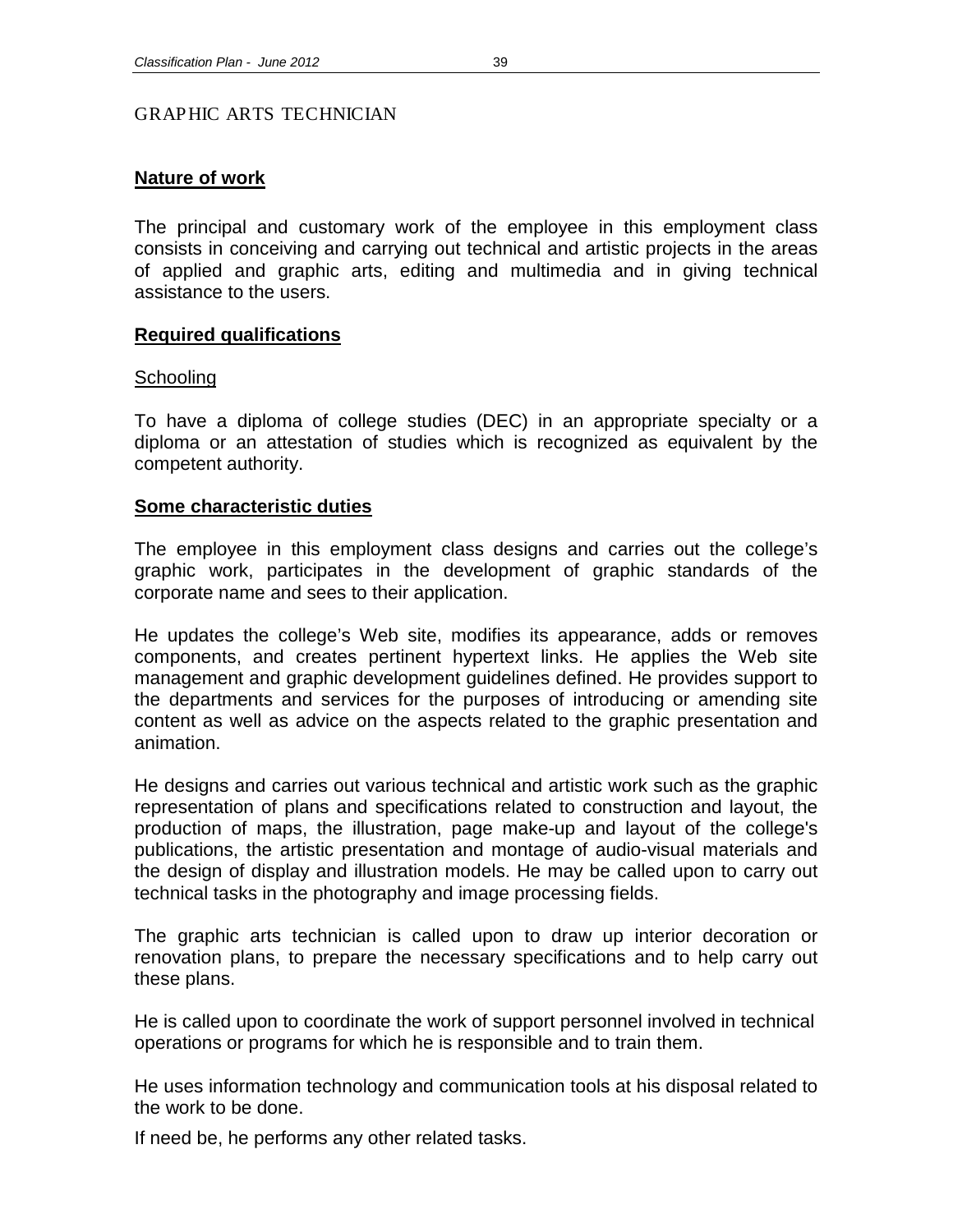# HEAVY VEHICLE DRIVER

# **Nature of work**

The principal and customary work of the employee in this employment class consists in driving a vehicle with a capacity of more than four thousand and five hundred (4,500) kg (net vehicle weight) to transport people, merchandise, and materials.

# **Required qualifications**

To have a driver's licence in the appropriate class.

#### Other requirements

To know how to operate the main types of heavy vehicles.

To have basic knowledge of heavy vehicle mechanics and of the various preventive maintenance methods required.

# **Some characteristic duties**

The employee in this employment class drives a heavy vehicle. He must keep his vehicle clean and in good driving condition. He performs the inspection of his vehicle or must have it performed by a third party, as frequently as instructed, and reports any defect noticed.

He keeps a route record and, if necessary, prepares brief reports concerning certain activities related to the performance of his duties. He uses delivery, receiving or shipping forms. He loads and unloads his vehicle in accordance with the existing safety standards.

He may be called upon to train new employees within his employment class.

He may be called upon to use the information technology and communication tools at his disposal in relation to the work to be done.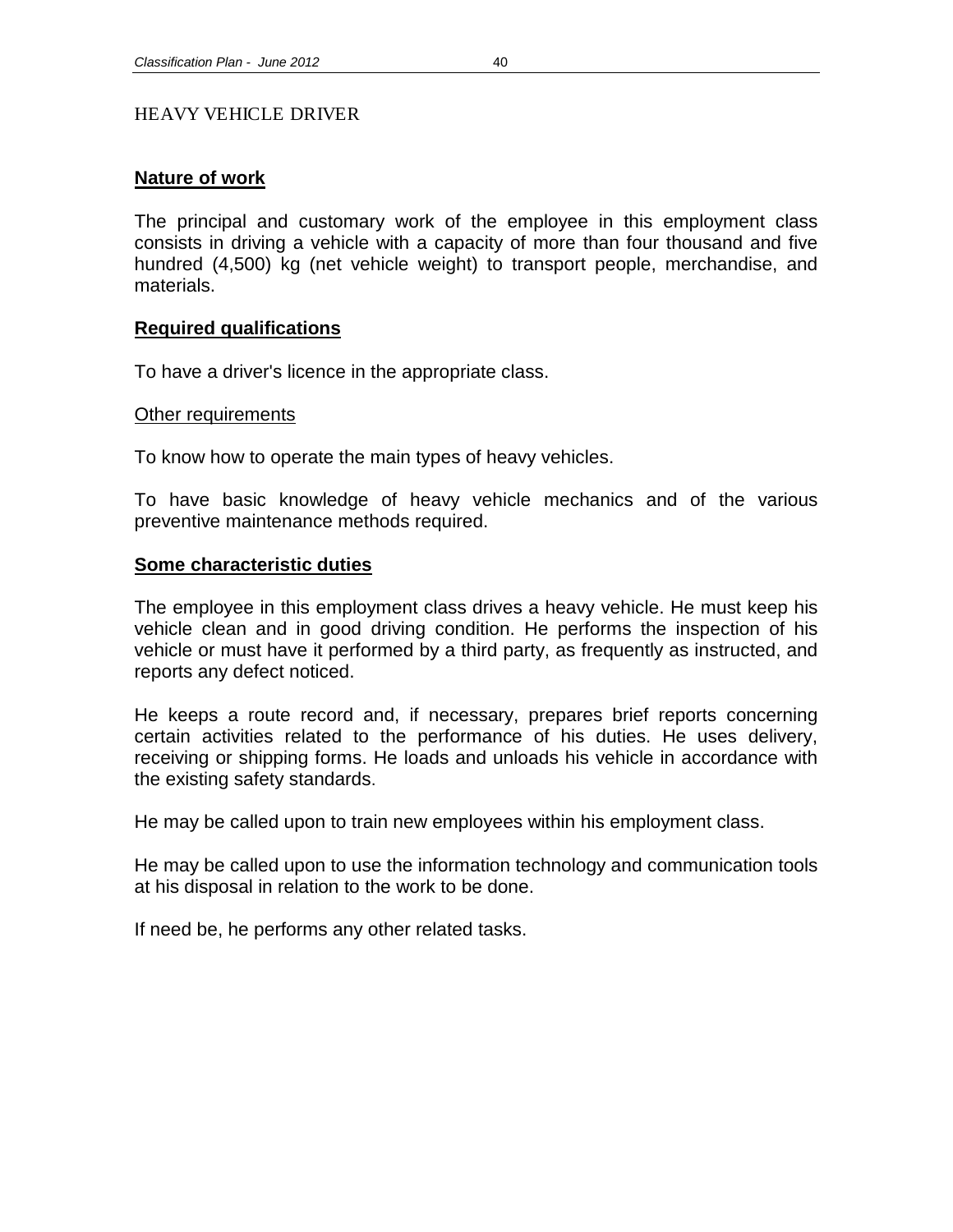#### INFORMATION TECHNICIAN

# **Nature of work**

The principal and customary work of the employee in this employment class consists in carrying out various technical duties related to the gathering, selection, consolidation and distribution of information and preparation of the college's organizational and promotional documents.

# **Required qualifications**

# **Schooling**

To have a diploma of college studies (DEC) in an appropriate specialty or a diploma or an attestation of studies which is recognized as equivalent by the competent authority.

# **Some characteristic duties**

The employee in this employment class gathers, examines and selects information related to varied subjects in accordance with college's policies. He analyzes and consolidates documents; he participates in the drawing up of information and presents various data in tabular or graphical form.

He revises and improves some texts from the point of view of composition, syntax, and vocabulary and ensures their appropriate technical presentation.

In the field of desktop publishing and multimedia and in keeping with the pertinent techniques in the field, the employee in this employment class prepares the college's organizational or promotional documents such as articles, information bulletins, brochures, advertising materials, circulars, reports, hypermedia documents and multimedia presentations. He ensures their update.

He also ensures that the content in the college's Web site is updated.

He is called upon to participate in the staging of various organizational or promotional events and projects with respect to the planning, physical arrangements and follow-up of the activities.

He is called upon to coordinate the work of support personnel involved in technical operations or programs for which he is responsible and to train them.

He uses information technology and communication tools at his disposal related to the work to be done.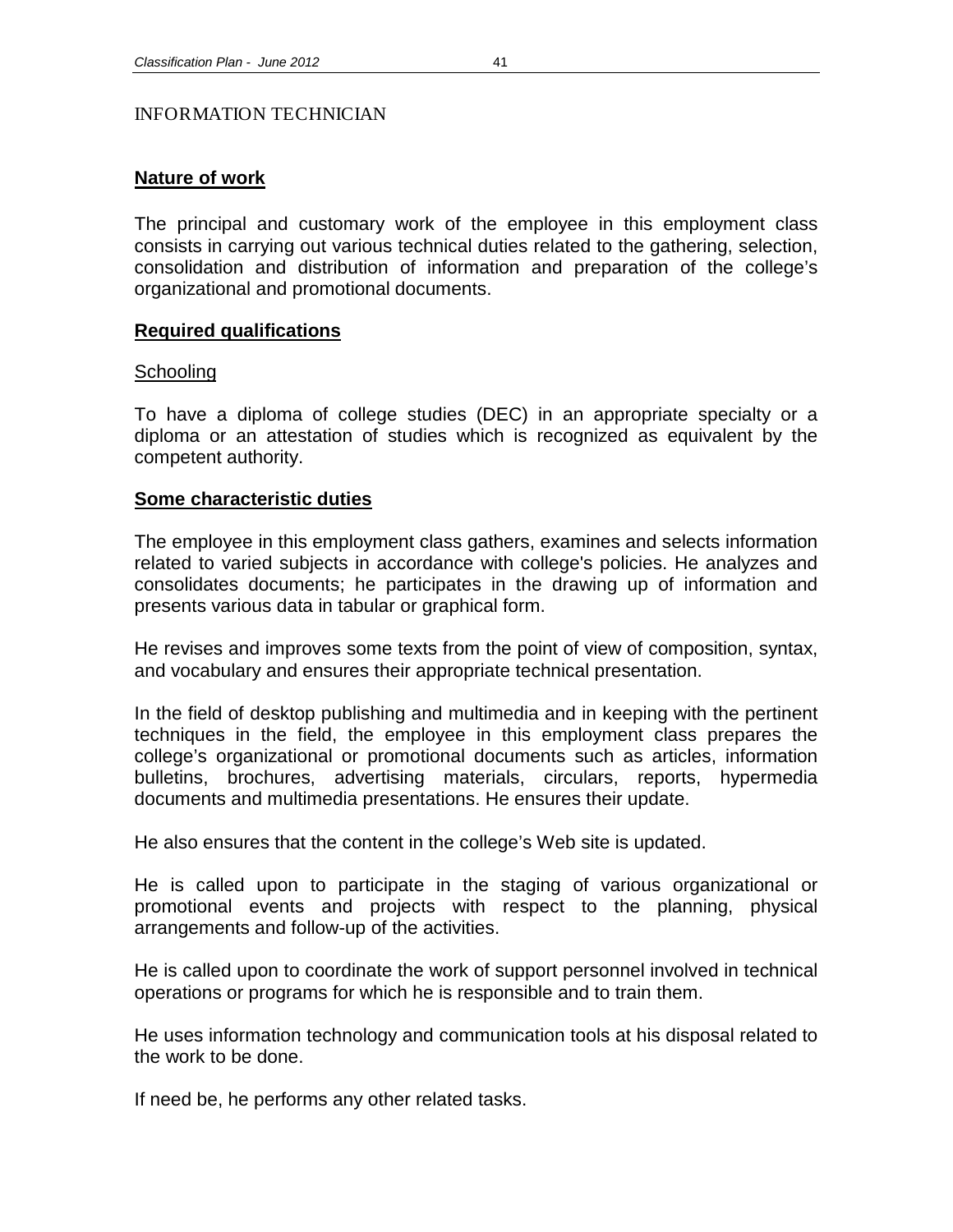#### INTERPRETER

# **Nature of work**

The principal and customary work of the employee in this employment class consists in doing simultaneous interpretation during classes and other activities related to student life, and in allowing interaction between deaf or hard-of-hearing students and the various people working with them.

# **Required qualifications**

#### Schooling and experience

To have a diploma of college studies (DEC) in an appropriate specialty or a diploma or an attestation of studies which is recognized as equivalent by the competent authority, and have at least two (2) years of experience in interpretation.

#### Other requirements

#### French sector

To have an excellent knowledge of the French language and the Quebec Sign Language (LSQ) and of the techniques related to oral interpretation.

#### English sector

To have an excellent knowledge of the English language and American Sign Language (ASL) and of the techniques related to oral interpretation.

#### **Some characteristic duties**

The employee in this employment class does simultaneous interpretation during classes and other activities related to student life using the different methods and communication languages normally used by deaf or hard-of-hearing students: LSQ (ASL), pidgin French, oralism or any other methods that can improve communication between deaf or hard-of-hearing students and people with good hearing; he finds appropriate ways of creating efficient communication. He contributes to the process of technical signs development and conservation.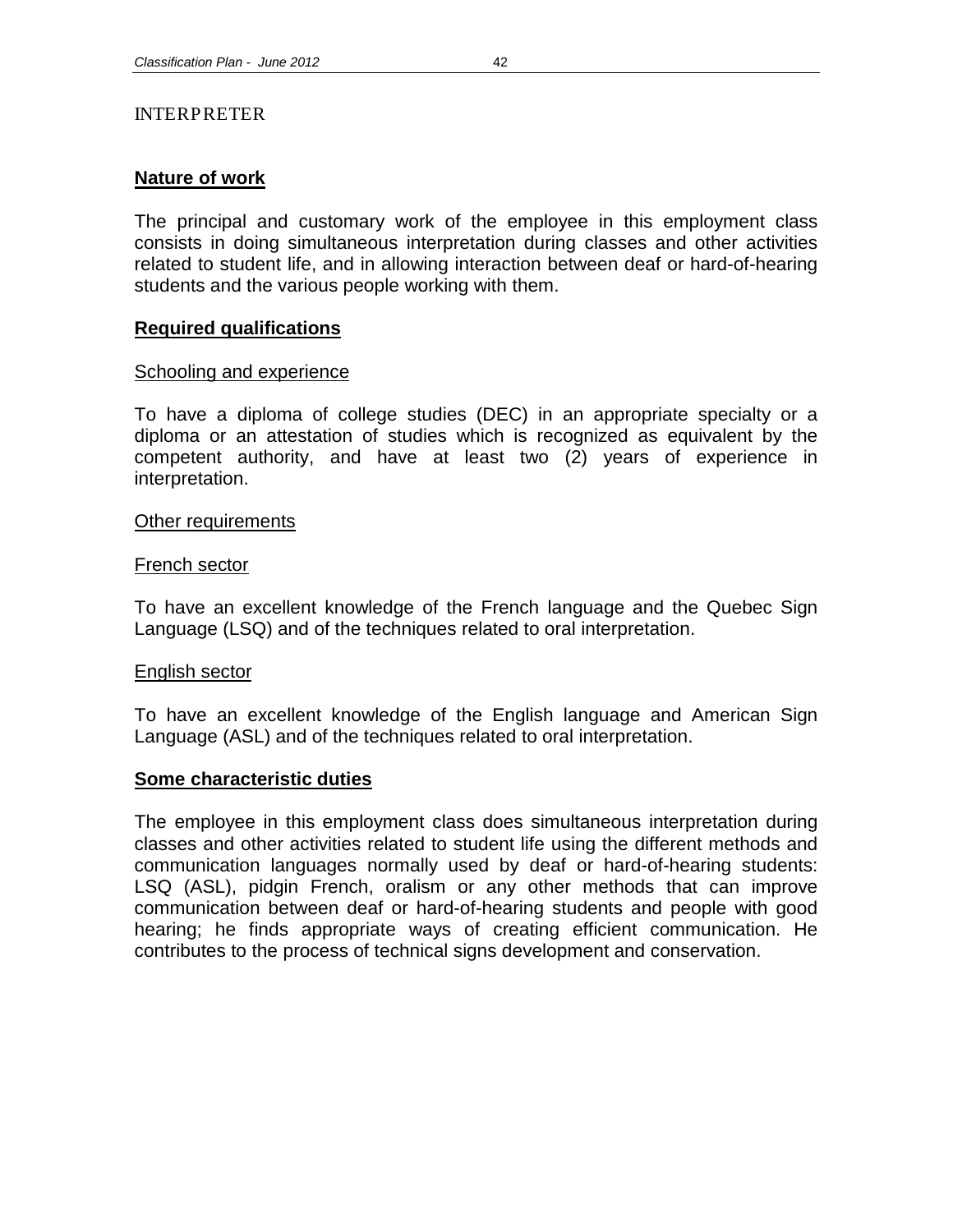He may have to interpret texts, help during information sessions for students, teaching staff and other people involved and write documents aimed at sensitizing people to the special needs of his clientele. He contributes to a better interaction between hard-of-hearing people and the various stakeholders in the community.

He is called upon to train less experienced interpreters and also coordinate the work of other workers involved in technical operations or programs for which he is responsible.

He uses information technology and communication tools at his disposal related to the work to be done.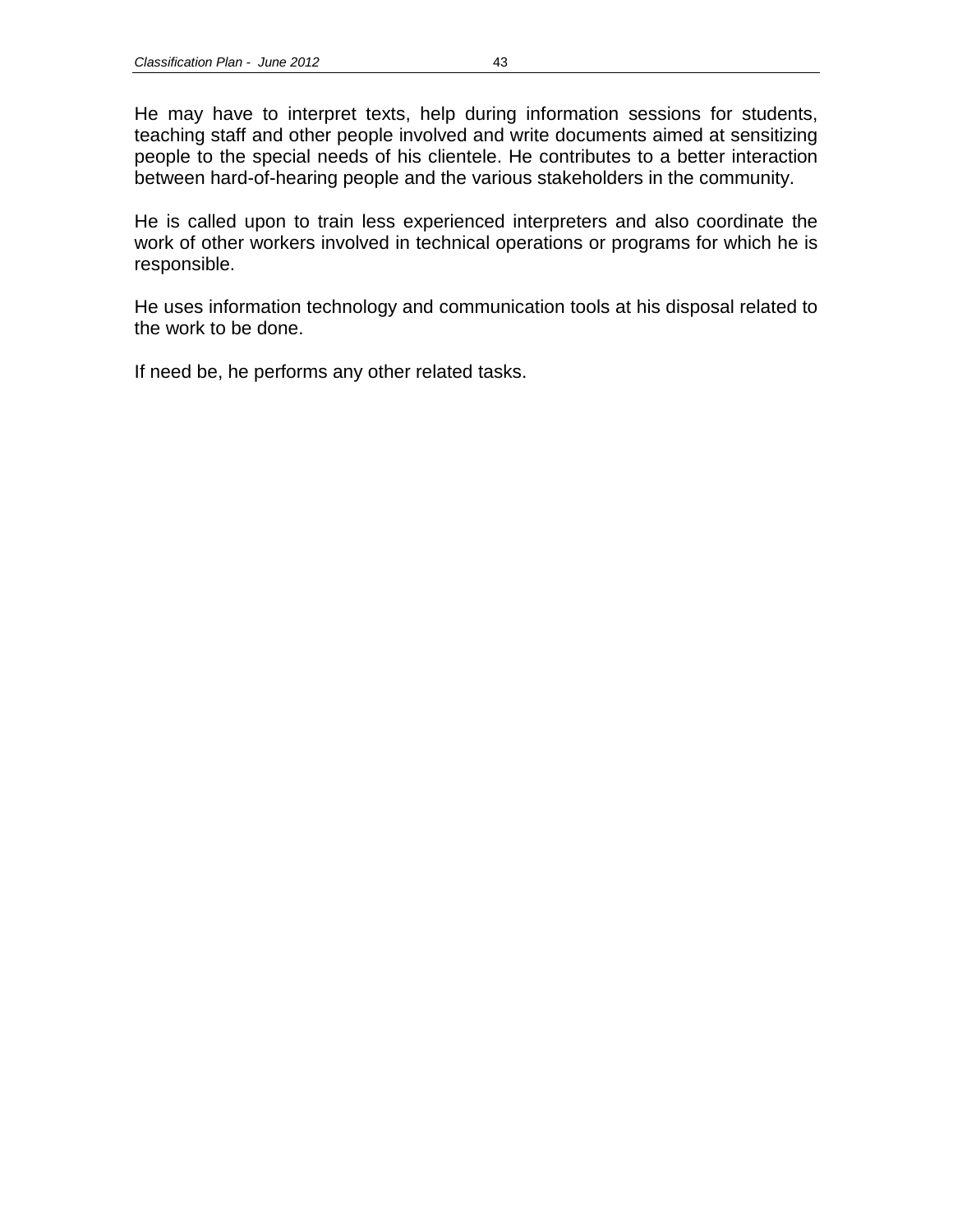#### KITCHEN GENERAL HELPER

#### **Nature of work**

The principal and customary work of the employee in this employment class consists in helping the cook and in serving customers.

#### **Required qualifications**

No specific qualifications are required.

#### **Some characteristic duties**

The employee of this employment class cleans and maintains, according to hygiene and security rules, the work premises, the food service material and equipment.

He participates in the preparation of food, divides them in portions and warms them up according to specific instructions.

He serves customers at the counter and may act as a cashier.

He handles food, receives it, stores it in its proper place and replenishes the vending machines.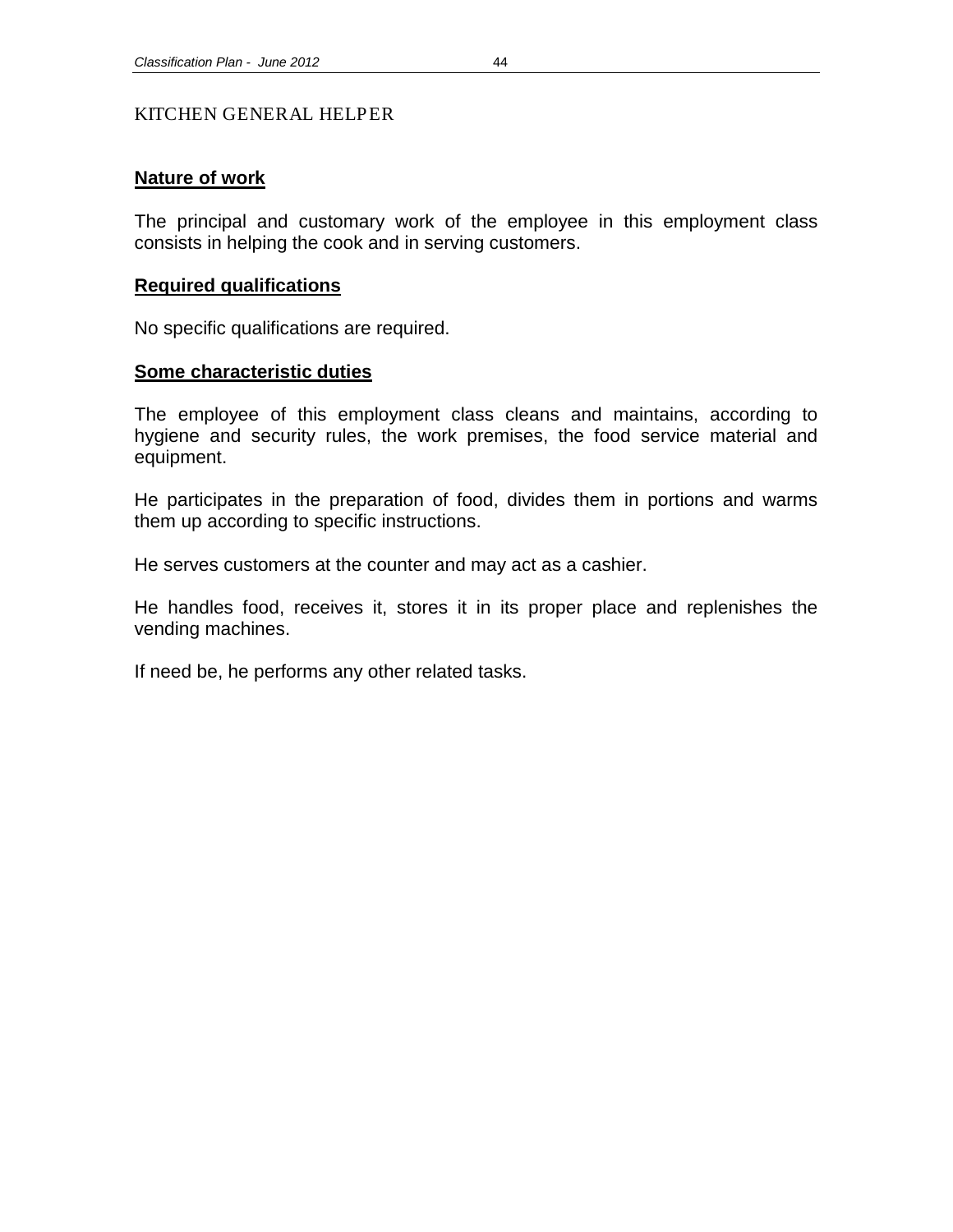# LABORATORY ATTENDANT

# **Nature of work**

The principal and customary work of the employee in this employment class consists in assisting the teaching and technical personnel and students, by preparing and placing at their disposal the material needed for carrying out experiments and activities related to subjects taught, to sociocultural and sports activities and to audio-visual productions.

# **Required qualifications**

#### **Schooling**

To have a secondary school diploma (DES) or a diploma or an attestation of studies which is recognized as equivalent by the competent authority.

# **Some characteristic duties**

The employee in this employment class carries out the duties of labelling, identifying, classifying, maintaining, repairing and adjusting laboratory supplies. He reports defective equipment he is unable to repair. He assembles, dismantles and puts back in place laboratory apparatus and instruments and places at the users' disposal all material required for laboratory sessions, for other academic activities or for sociocultural or sports activities.

He meets the usage and disposal standards of hazardous products in accordance with regulations in effect and ensures that the premises and equipment are safe.

He keeps an inventory of supplies, prepares purchase orders and, upon receipt of the material, he makes sure that it conforms to the requested specifications. He carries out the operations related to the distribution and return of equipment, apparatus and tools and, if necessary, explains their operation to users.

He may carry out the operations of connecting and switching needed for broadcasting and the production of audio-visual documents.

He may be called upon to collect entrance or rental fees.

He uses information technology and communication tools at his disposal related to the work to be done.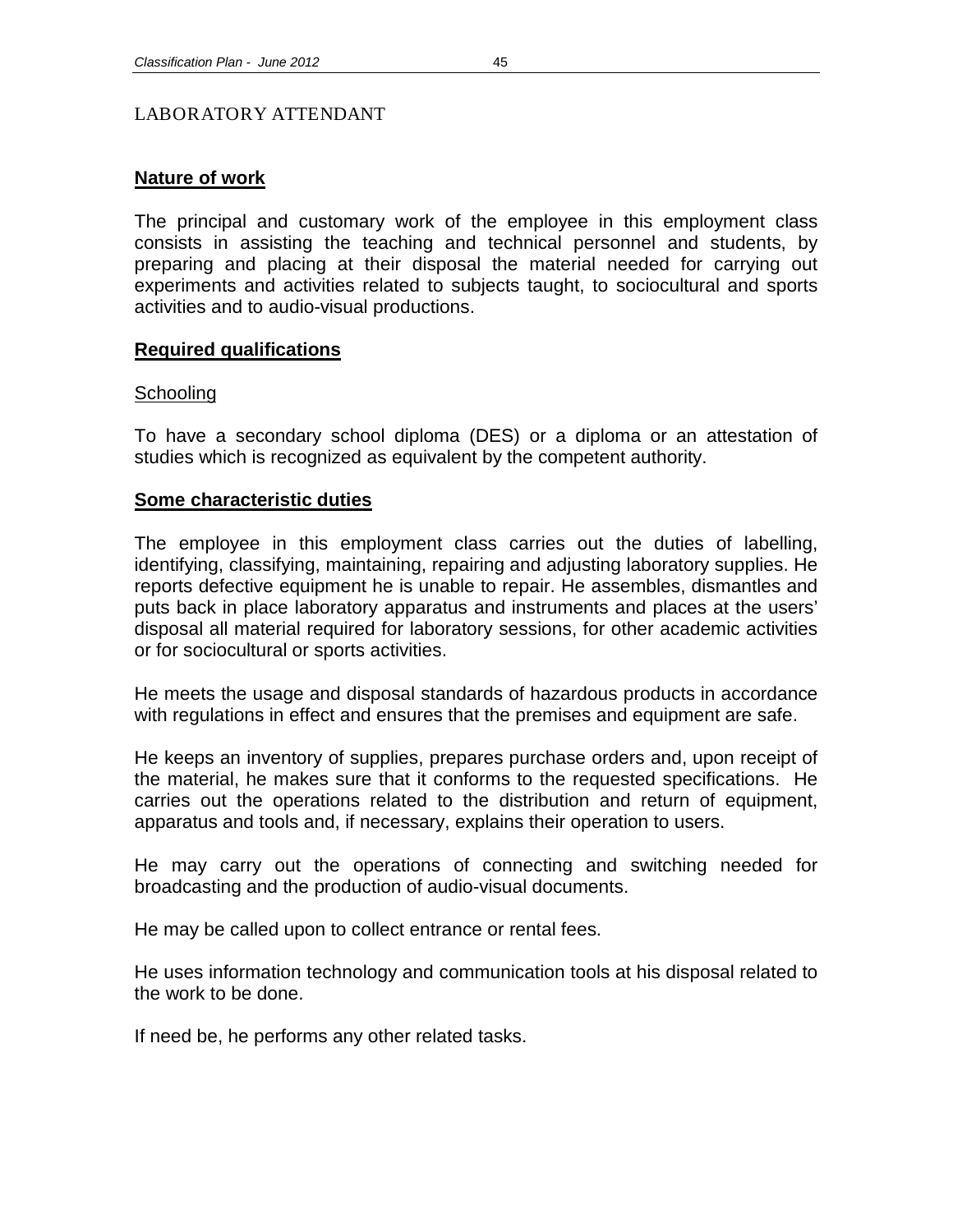#### LABORATORY TECHNICIAN

# **Nature of work**

The principal and customary work of the employee in this employment class consists in assisting the teaching personnel in the preparation, presentation, supervision and evaluation of laboratory work, field work and workshops.

# **Required qualifications**

#### **Schooling**

To have a diploma of college studies (DEC) in an appropriate specialty or a diploma or an attestation of studies which is recognized as equivalent by the competent authority.

# **Some characteristic duties**

The employee in this employment class provides support to students during laboratory, internship or workshop activities, in collaboration with the teachers, and performs the duties of a demonstrator, monitor and supervisor, as needed.

He participates in the choice of specialized devices, laboratory apparatus, tools, machines and instruments, assembles them, if necessary, makes sure they work properly and are rationally utilized and adapts them to particular needs. He carries out calibration, maintenance and repair tasks and sees to inventory maintenance and procurement of material. He ensures compliance with health and safety standards during their use, handling and storage.

He prepares and organizes the laboratories materially and checks that they are functional.

He participates in testing, experimentation or the development of new experiments.

He is called upon to coordinate the work of support personnel involved in technical operations or programs for which he is responsible and to train them.

He uses information technology and communication tools at his disposal related to the work to be done.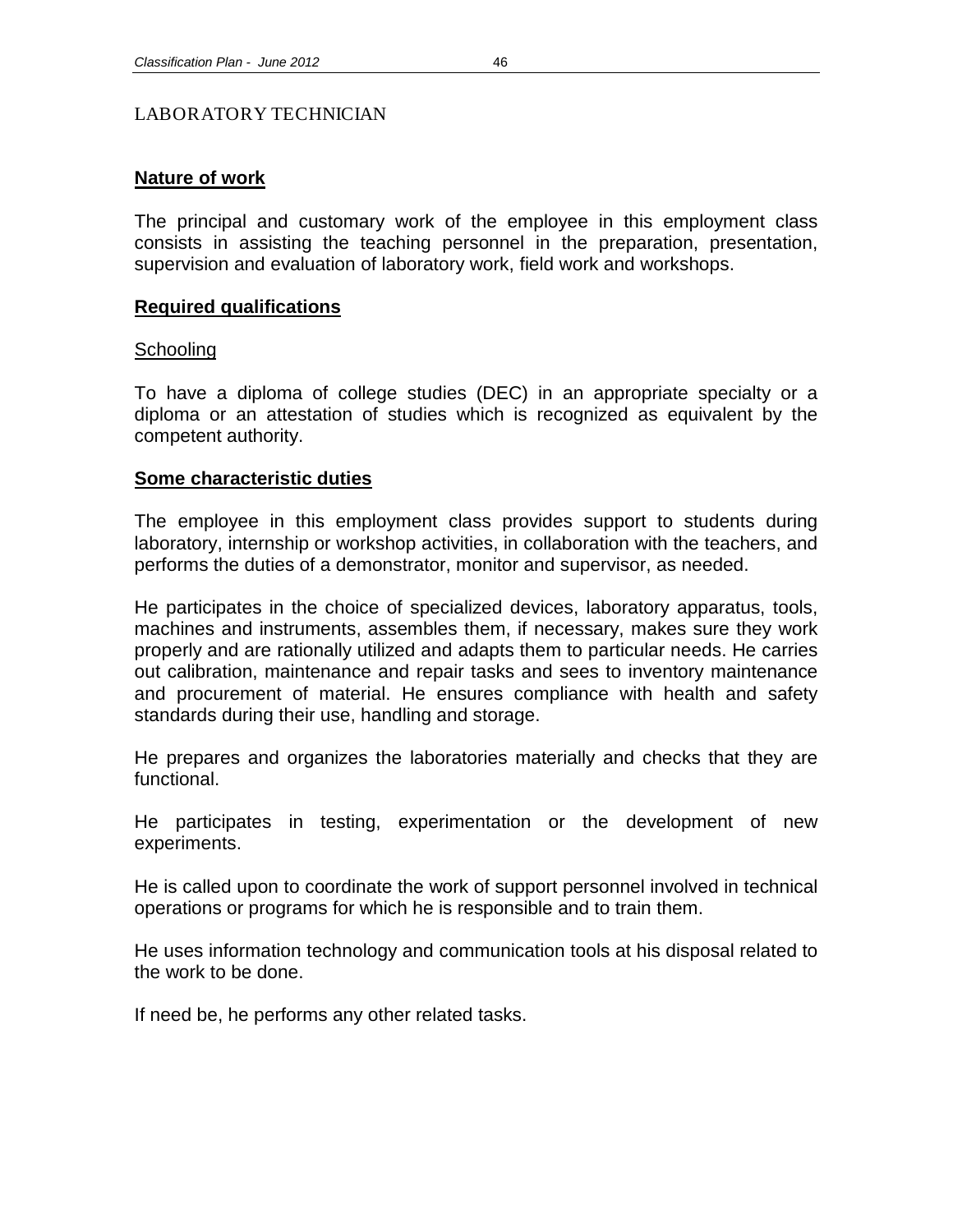# LABOURER

# **Nature of work**

The principal and customary work of the employee in this employment class involves carrying out the upkeep and physical and preventive maintenance tasks as well as minor repair work. It also involves the transportation of merchandise, furniture and other material.

# **Required qualifications**

No specific qualifications are required.

# **Some characteristic duties**

The employee in this employment class performs tasks aimed at ensuring the cleanliness of the premises and the good working order of the equipment. He sweeps, vacuums, cleans and waxes, as the case may be, the carpets, walls, ceilings, floors, furniture and ventilation grills of various rooms, including washrooms and sports equipment rooms. He collects and disposes of rubbish and washes windows, both inside and outside; outside, he mows the lawn, spreads fertilizers, gathers and disposes of dead leaves, empties garbage cans, removes snow from the roofs, entrances, sidewalks and playing areas.

He replaces light bulbs, fluorescent lights and fuses; he removes, installs and stores double windows; in winter, he performs the spreading work necessary for the safety of the outdoor traffic areas.

He performs any minor repair work. He sees that the premises and the equipment used are safe.

If needed, he takes care of the swimming pools and surroundings such as cleaning out the swimming pool, maintenance of filters, tiles, walls, skimmer grids and strainers and other equipment. He regularly checks the diving boards, tests the pH of the water and its remaining chlorine and adds the appropriate products to obtain the required water quality.

Occasionally, he may help the qualified workman by handling heavy objects and materials, holding parts in a specific position, and by cleaning and providing the tools.

The labourer sets up and dismantles scaffoldings, moves furniture, puts up and takes down winter shelters, transports and stores goods and materials, and operates the required equipment.

He prepares classrooms and meeting rooms according to the requested layouts.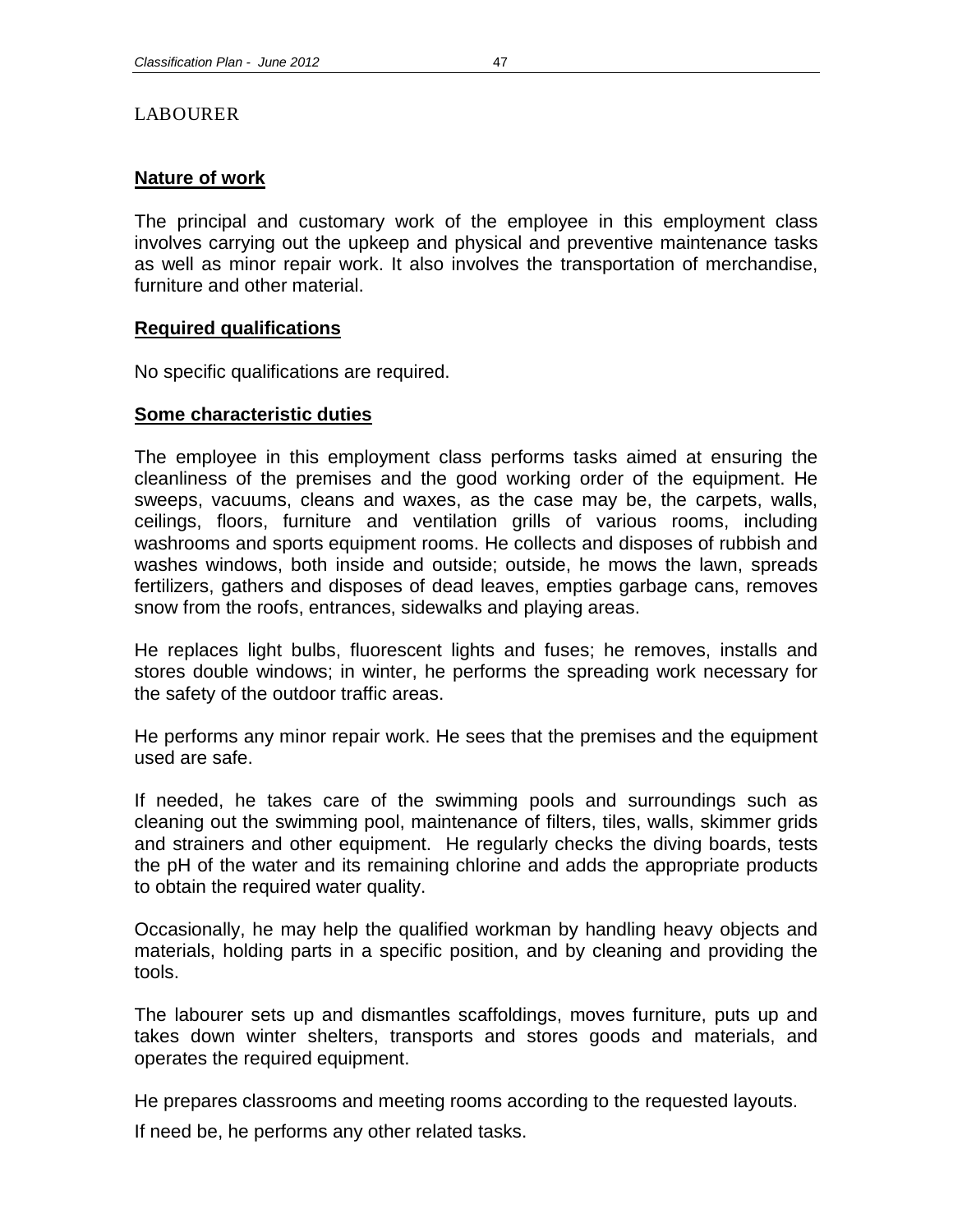# LIGHT VEHICLE DRIVER

# **Nature of work**

The principal and customary work of the employee in this employment class consists in driving a vehicle with a capacity of less than four thousand and five hundred (4,500) kg (net vehicle weight) to transport people, merchandise, and materials.

# **Required qualifications**

To have a driver's licence in the appropriate class.

#### Other requirement

To have basic knowledge of light vehicle mechanics and of the various preventive maintenance methods.

#### **Some characteristic duties**

The employee in this employment class drives a light vehicle and may be called upon to operate a grooming machine.

He must keep his vehicle clean and in good driving condition. He performs the inspection of his vehicle or must have it performed by a third party, as frequently as instructed, and reports any defect noticed.

He keeps a route record and, if necessary, prepares brief reports concerning certain activities related to the performance of his duties. He uses delivery, receiving or shipping forms. He loads and unloads his vehicle in accordance with the existing safety standards.

He may be called upon to train new employees within his employment class.

He may be called upon to use the information technology and communication tools at his disposal in relation to the work to be done.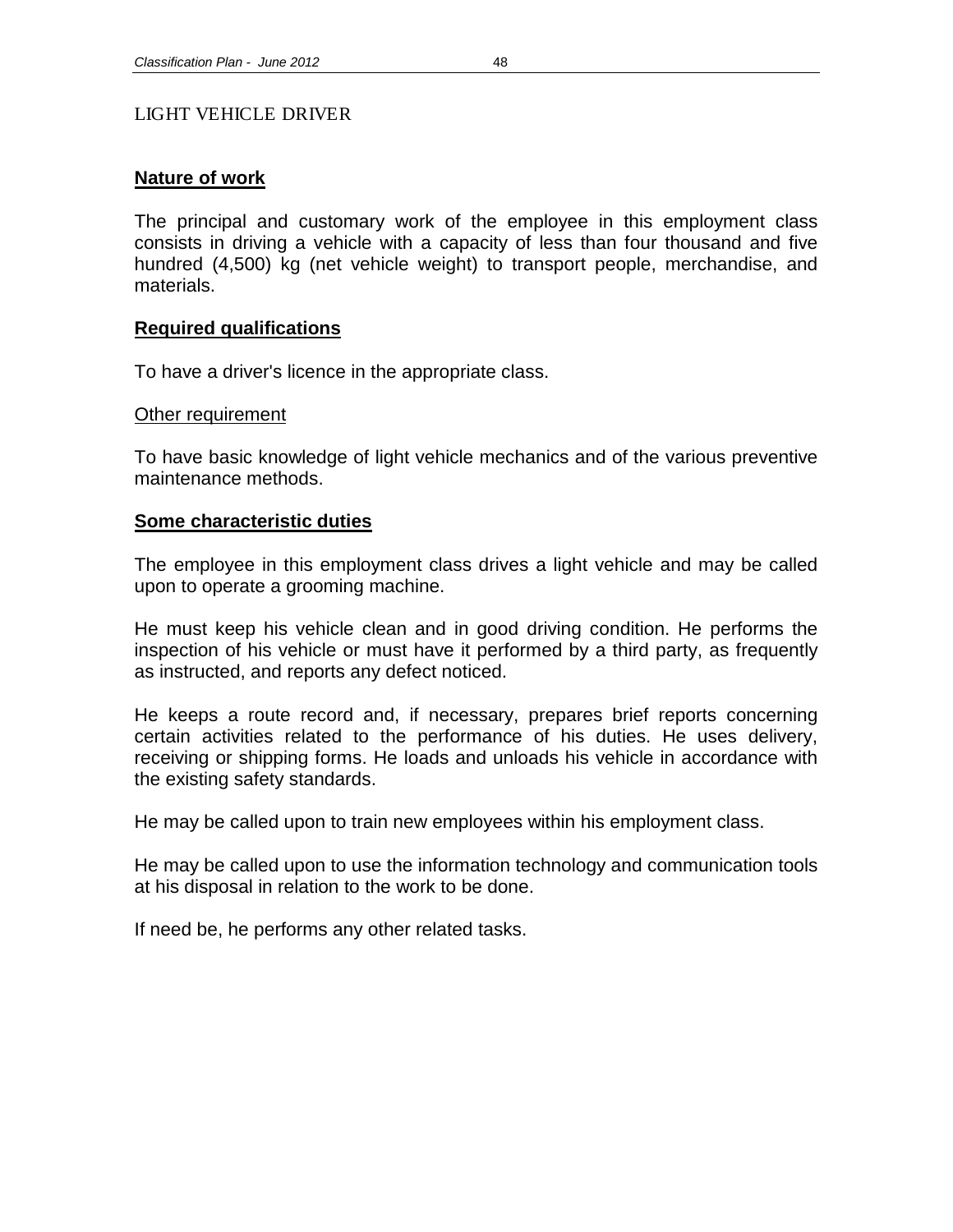# **Nature of work**

The principal and customary work of the employee in this employment class consists in carrying out various technical tasks for the production, installation, alteration, maintenance and repair of systems, apparatus, machine tools, and instruments related to mechanical and electromechanical devices and specialized equipment.

# **Required qualifications**

#### **Schooling**

To have a diploma of college studies (DEC) in an appropriate specialty or, a diploma or an attestation of studies which is recognized as equivalent by the competent authority.

# **Some characteristic duties**

The employee in this employment class inspects the equipment and electromechanical and mechanical apparatus of the college; he identifies defects and produces, repairs, replaces or alters mechanical and electromechanical parts.

He installs, repairs, alters and calibers measurement instruments. He performs the preventive maintenance, keeps the inventory of equipment and parts and records data in reports.

He prepares diagrams, plans and specifications for work to be done. He may be called upon to supervise the quality of the work contracted out in the mechanical production field. He may advise on the quality of the apparatus and systems installed or to be purchased. He may provide technical assistance to users.

He is called upon to coordinate the work of support personnel involved in technical operations or programs for which he is responsible and to train them.

He uses information technology and communication tools at his disposal related to the work to be done.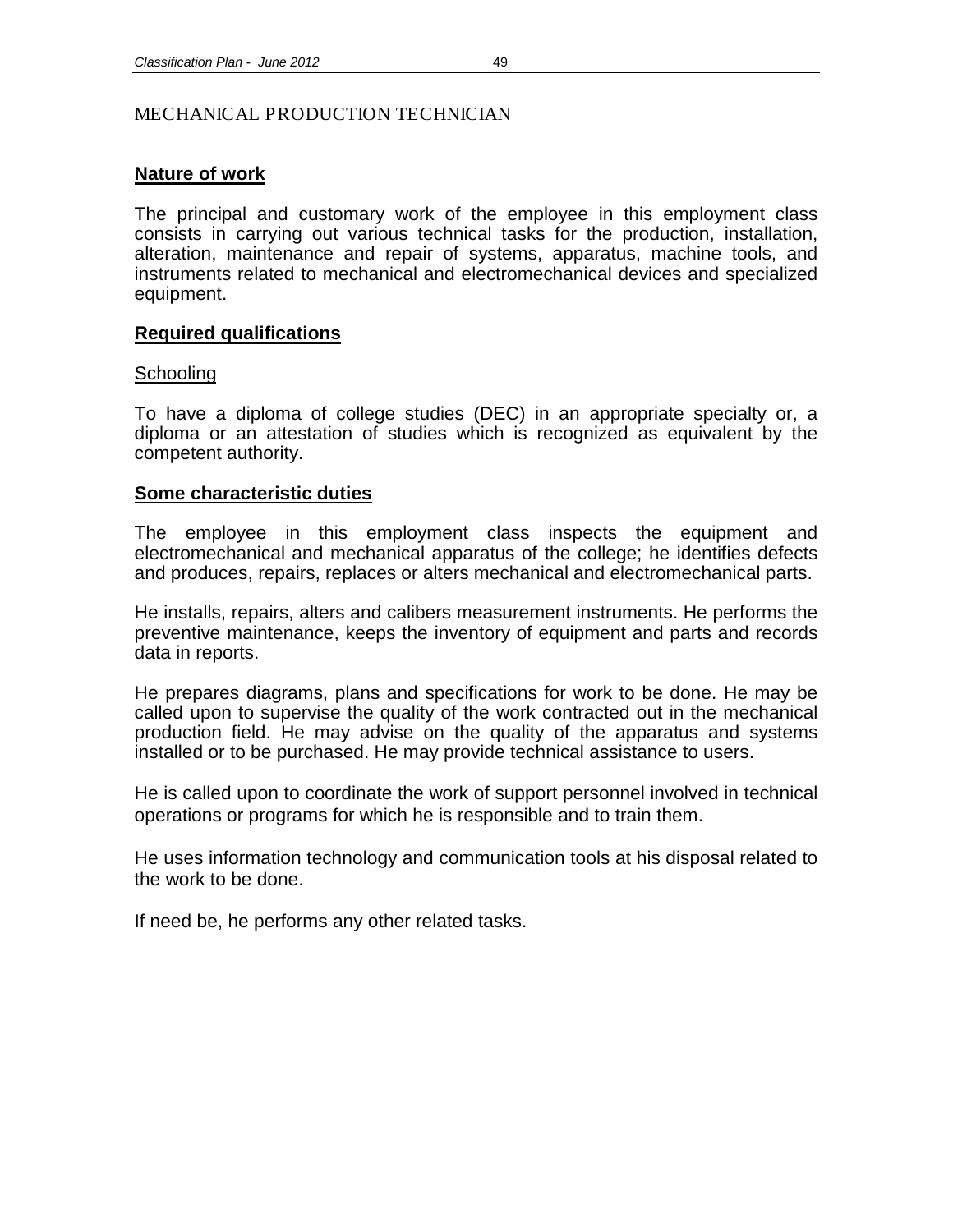# OFFSET DUPLICATOR OPERATOR

# **Nature of work**

The principal and customary work of the employee in this employment class consists in operating an offset duplicator as well as various machines used in the printing shop.

# **Required qualifications**

# Schooling and experience

To have a diploma of vocational studies in an appropriate specialty;

or

for candidates within the college, to have at least two (2) years of experience in the printing department; such experience must include the operation of various printing machines and training in offset duplicator operation.

# **Some characteristic duties**

The employee in this employment class runs one or alternatively several offset duplicators depending on the number of copies to be made. He carries out the required printing work.

He also ensures the operation of the various machines used in the printing shop.

He gives his opinion on the typographical form to be used, the layout, the colour and the pagination.

He ensures the preparation of stencils and plates.

He sees to the maintenance of the various machines in the printing shop and when a breakdown occurs, he carries out the repairs that are within his skills. He is in charge of stationery stocks for his department; he makes out requisitions and carries out or helps to carry out inventories.

He may be called upon to train new offset duplicators in their work as well as to co-ordinate the work of support personnel.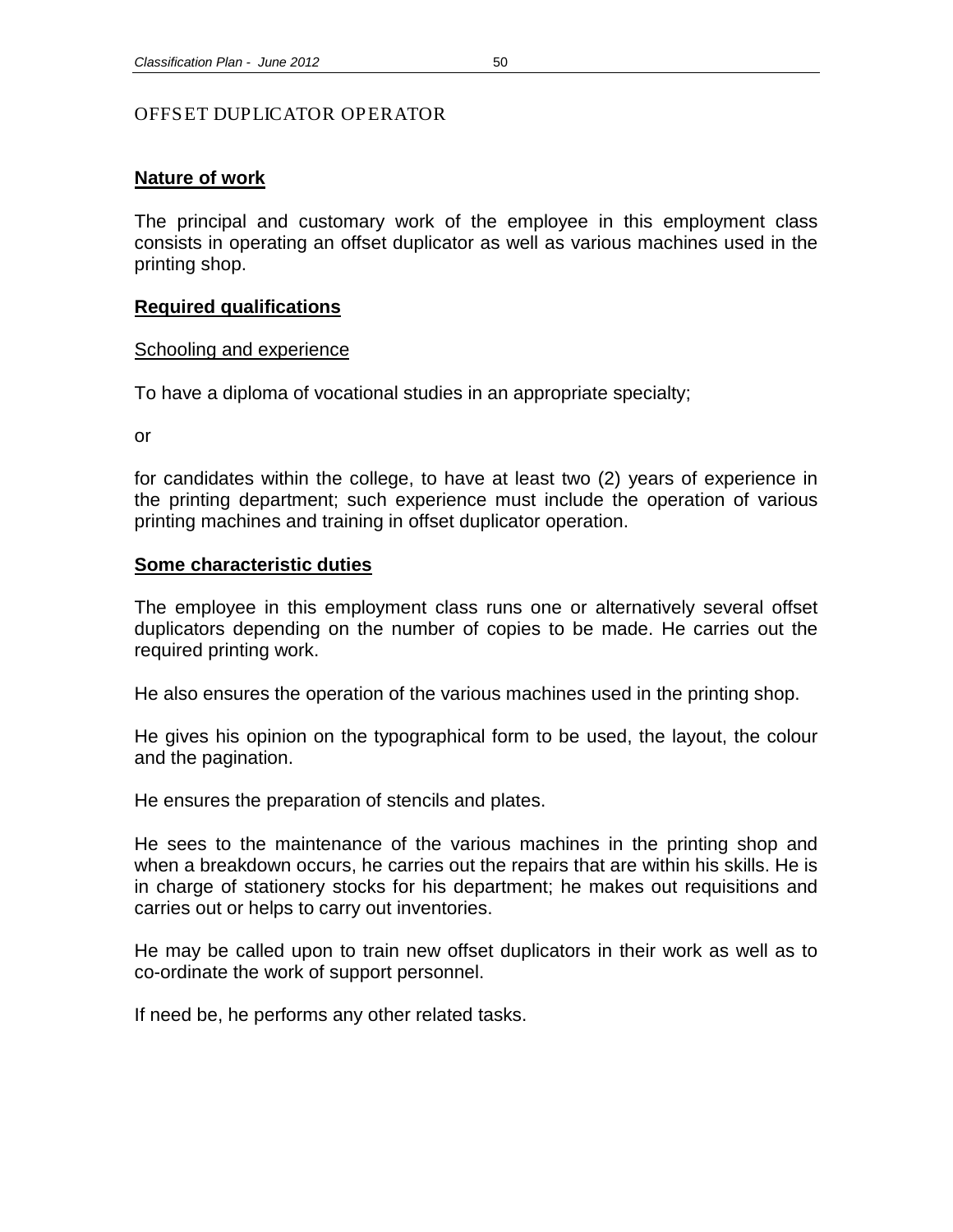# OFFSET DUPLICATOR OPERATOR, PRINCIPAL CLASS

#### **Nature of work**

The principal and customary work of the employee in this employment class consists in performing the duties of a team leader responsible for all the work done in a printing shop. As such, he must co-ordinate and control the work of the members of his team who are mainly offset duplicator operators. He must also work on an offset duplicator as well as on the various machines of the printing shop.

# **Required qualifications**

#### Schooling and experience

To have a diploma of vocational studies in an appropriate specialty and have at least four (4) years of pertinent experience.

# **Some characteristic duties**

The employee in this employment class organizes, coordinates and controls the work of the members of his team. He determines priorities, distributes work and checks the quantity and the quality of the work done.

In case of equipment breakdown or other abnormalities, he takes the necessary steps in order to keep production going.

He supervises the training of new employees and is responsible for the members of his team.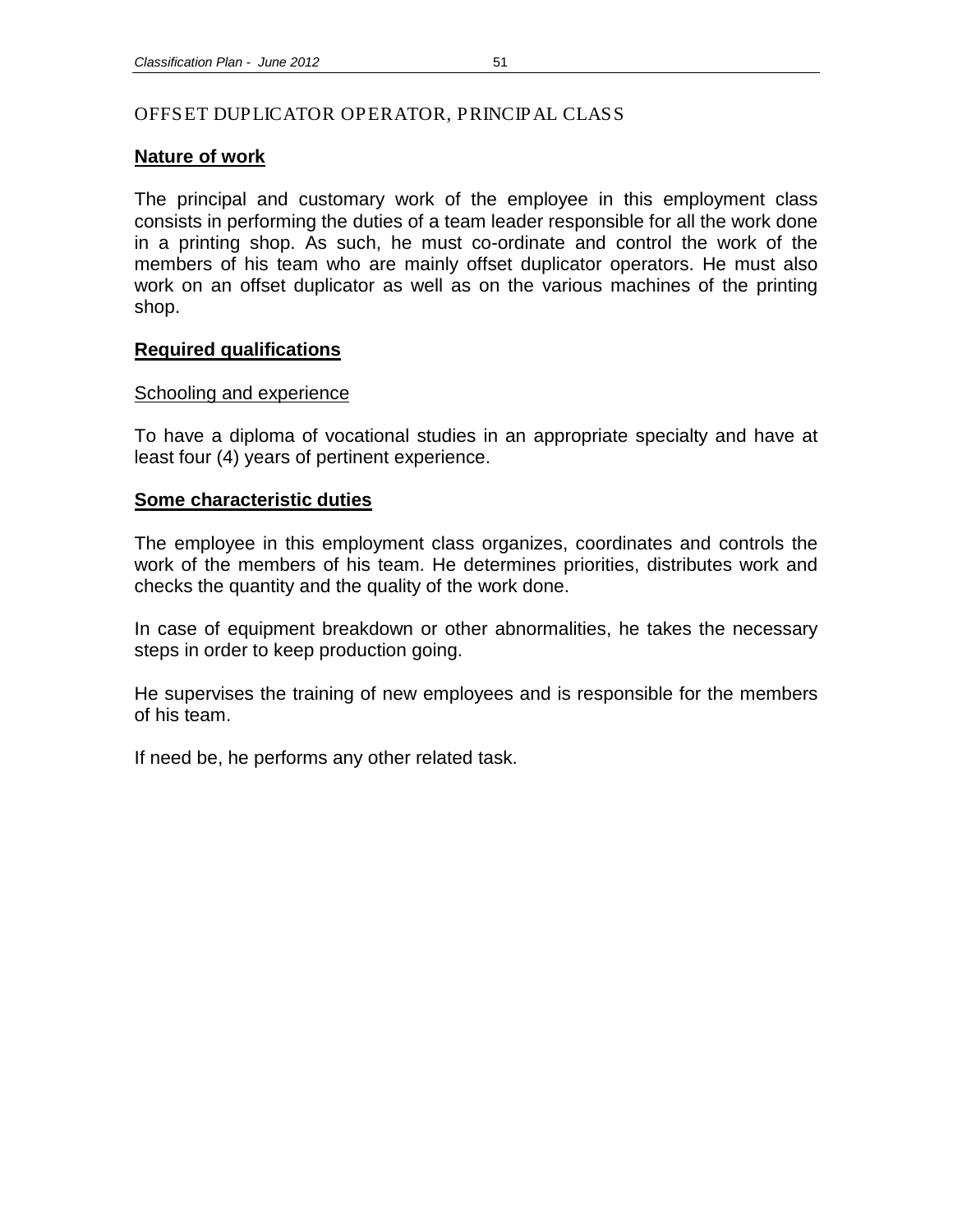# PAINTER

# **Nature of work**

The principal and customary work of the employee in this employment class consists in performing tasks such as painting, varnishing, staining and other similar work on furnishings and buildings.

# **Required qualifications**

To have the legal and prescribed qualifications appropriate for this employment class $^1$  $^1$ .

Or

To have a diploma of vocational studies (DEP) in an appropriate specialty and have one (1) year of pertinent experience.

# **Some characteristic duties**

The employee in this employment class performs work related to repairs and preparation of surfaces to be painted. He may fill in the joints of wall boards and repair cracks, prepare and mix paint, varnish and stain and cover surfaces with these substances.

He hangs paper or other types of coverings on walls.

He ensures cleaning and maintenance of the instruments and tools he uses and ensures that the premises and the equipment are safe.

He checks the material inventory and, if needed, fills out purchase orders in order to have on hand the necessary material for his work.

He may be called upon to coordinate the work of other support personnel who are assigned to him.

He may be called upon to use the information technology and communication tools at his disposal in relation to the work to be done.

<span id="page-57-0"></span><sup>&</sup>lt;sup>1</sup> As described in the document entitled: List of Legal and Prescribed Qualifications.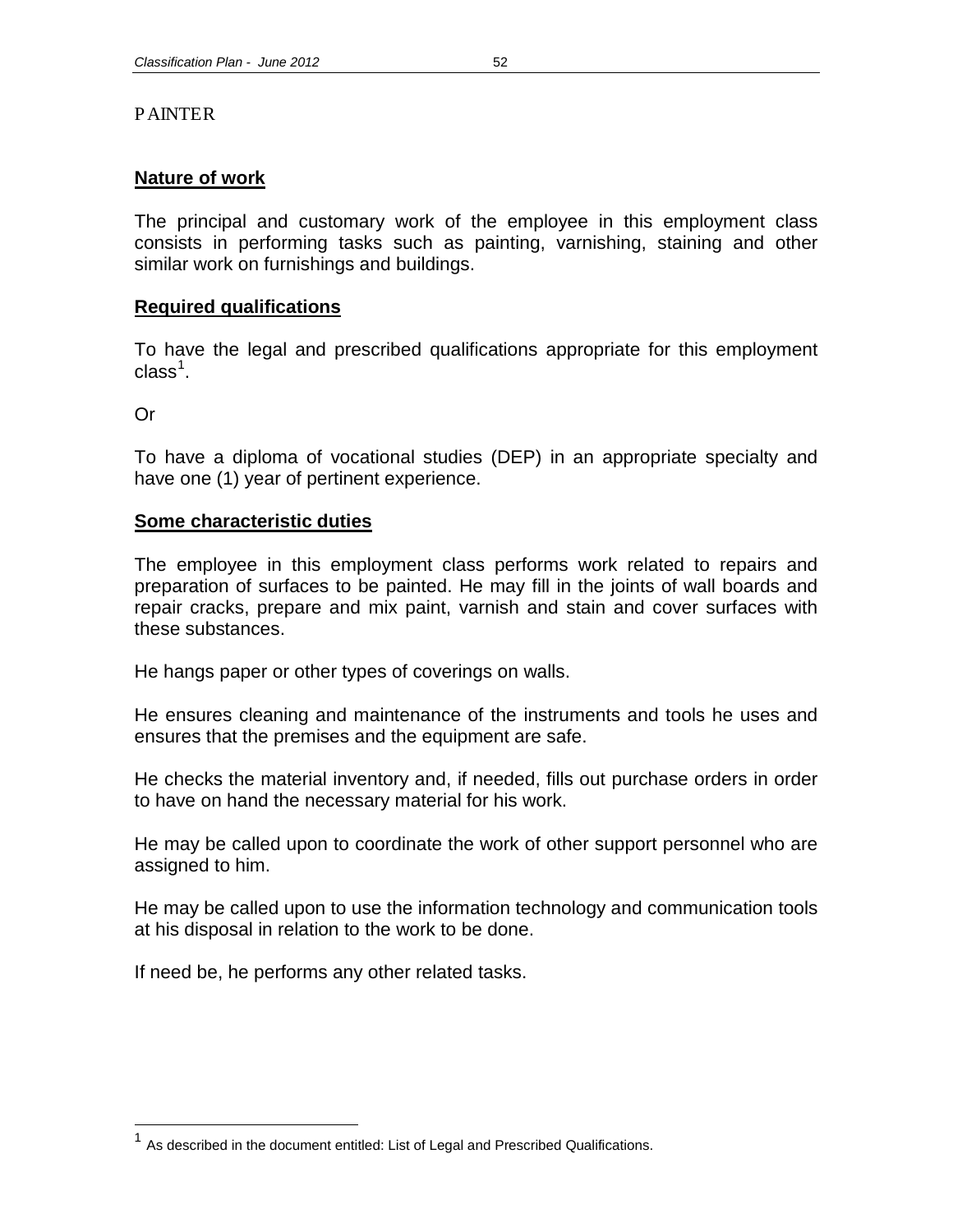#### PIPE MECHANIC

# **Nature of work**

The principal and customary work of the employee in this employment class consists in the inspection, repair, maintenance, alteration and installation in the fields of plumbing, heating and chilling.

# **Required qualifications**

To have the legal and prescribed qualifications for this employment class.<sup>[1](#page-58-0)</sup>.

# **Some characteristic duties**

The employee in this employment class installs, repairs or replaces the pipe connections. He connects the piping to the supply and discharge networks. He unplugs sanitation installations and ensures the proper maintenance of pipe connections, taps, valves and other accessories. He pierces or has openings pierced for pipes, builds plumbing networks and verifies their leak tightness.

He installs and repairs various heating networks, and chilling and cooking appliances. He cleans or has the tubing inside the boilers cleaned, performs any other work required for the regular and preventive maintenance of the installations, and ensures that the premises and the equipment are safe.

He can participate in the preparation of certain projects and subsequently reads the plans, verifies the specifications of the work to be performed, performs the work or, if it is contracted out, oversees it with the specifications. He completes all the registers required by his employment class.

He checks the material inventory and, if needed, fills out purchase orders in order to have on hand the necessary material for his work.

He may be called upon to coordinate the work of other support personnel who are assigned to him.

He may be called upon to use the information technology and communication tools at his disposal in relation to the work to be done.

<span id="page-58-0"></span><sup>&</sup>lt;sup>1</sup> As described in the document entitled: List of Legal and Prescribed Qualifications.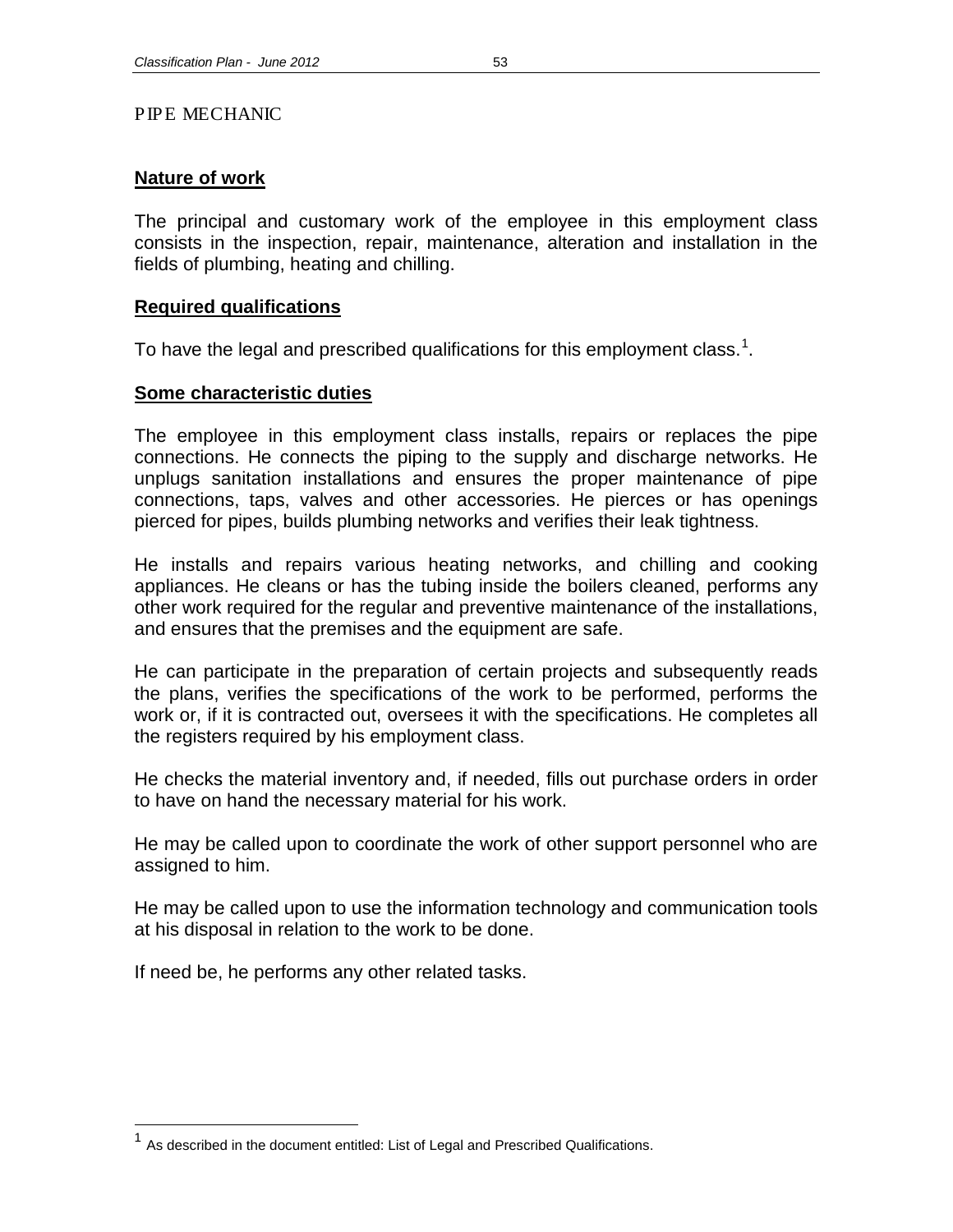# PREVENTION AND SECURITY OFFICER

#### **Nature of work**

The principal and customary work of the employee in this employment class consists in coordinating the work duties of a team of security attendants and in carrying out the more complex security tasks. He ensures the safety and security of people and property by responding appropriately to the different situations and contributes to a safe educational and work environment. He responds as a resource person in prevention or during events or incidents.

#### **Required qualifications**

#### Schooling and experience

To have an attestation of vocational studies (AEC) in an appropriate specialty or an attestation of studies which is recognized as equivalent by the competent authority and have at least two (2) years of pertinent experience.

#### Other requirements

To have the legal and prescribed qualifications for this employment class<sup>[1](#page-59-0)</sup> and have a valid certificate in first aid.

#### **Some characteristic duties**

The employee in this employment class coordinates the work of the team of security attendants assigned to him, distributes work and gives his opinion on the quality of the tasks carried out.

He operates the remote surveillance system, checks the alarm system and the antitheft systems and responds to fire alarms or other emergencies. From the surveillance centre, he observes people's whereabouts. He informs them about the regulations in force, enforces the regulations, provides them with other information and, if necessary, advises them or directs them to the right location. He detects undesirables, intercepts them and turns them away.

He collaborates in the drafting, updating and application of the emergency plans. When a situation necessitates giving first aid, he determines the response protocol and uses the required material, or if necessary, calls upon external organizations.

<span id="page-59-0"></span>As described in the document entitled: List of Legal and Prescribed Qualifications.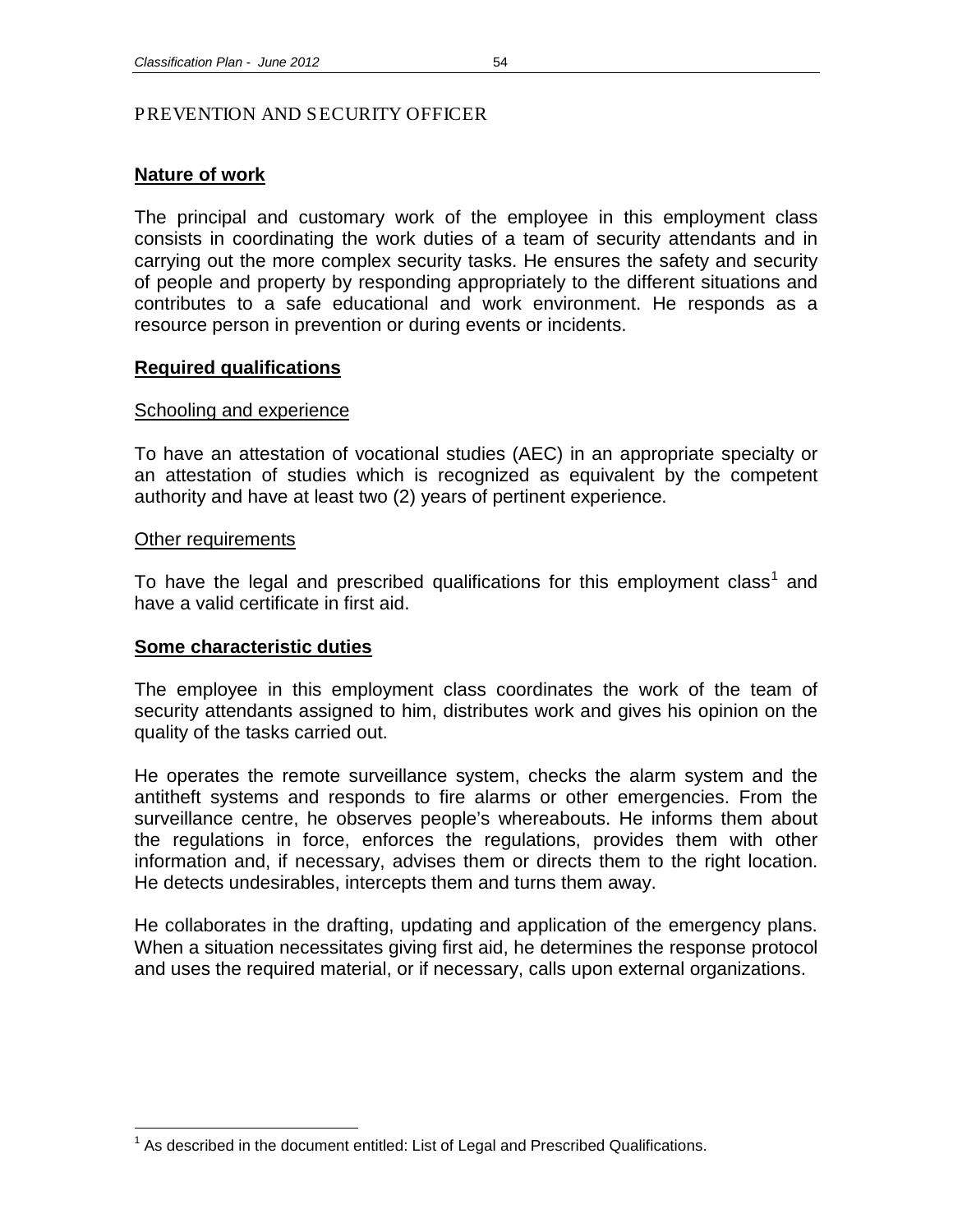He performs regular inspection rounds of the protection systems. He notes and records the risks, the hazards and anything that can cause damage to the equipment or the buildings, and transmits his written observations and recommendations to his superior. He is responsible for the application of the fire prevention plan.

He investigates when incidents occur, drafts the reports, analyzes the causes, recommends corrective or preventive actions and ensures follow-up until the file is closed.

He is called upon to compile data in order to produce statistical reports useful to prevention and to the safety and security of people and property.

He enforces the parking procedures and sees that all the related tasks are carried out.

He is called upon to participate in the preparation, coordination and performance of sensitization and training programs with the aim of promoting the safety and security of people and property and creating community relations.

He is called upon to train new employees in his employment class and the Security Attendants.

He uses information technology and communication tools at his disposal related to the work to be done.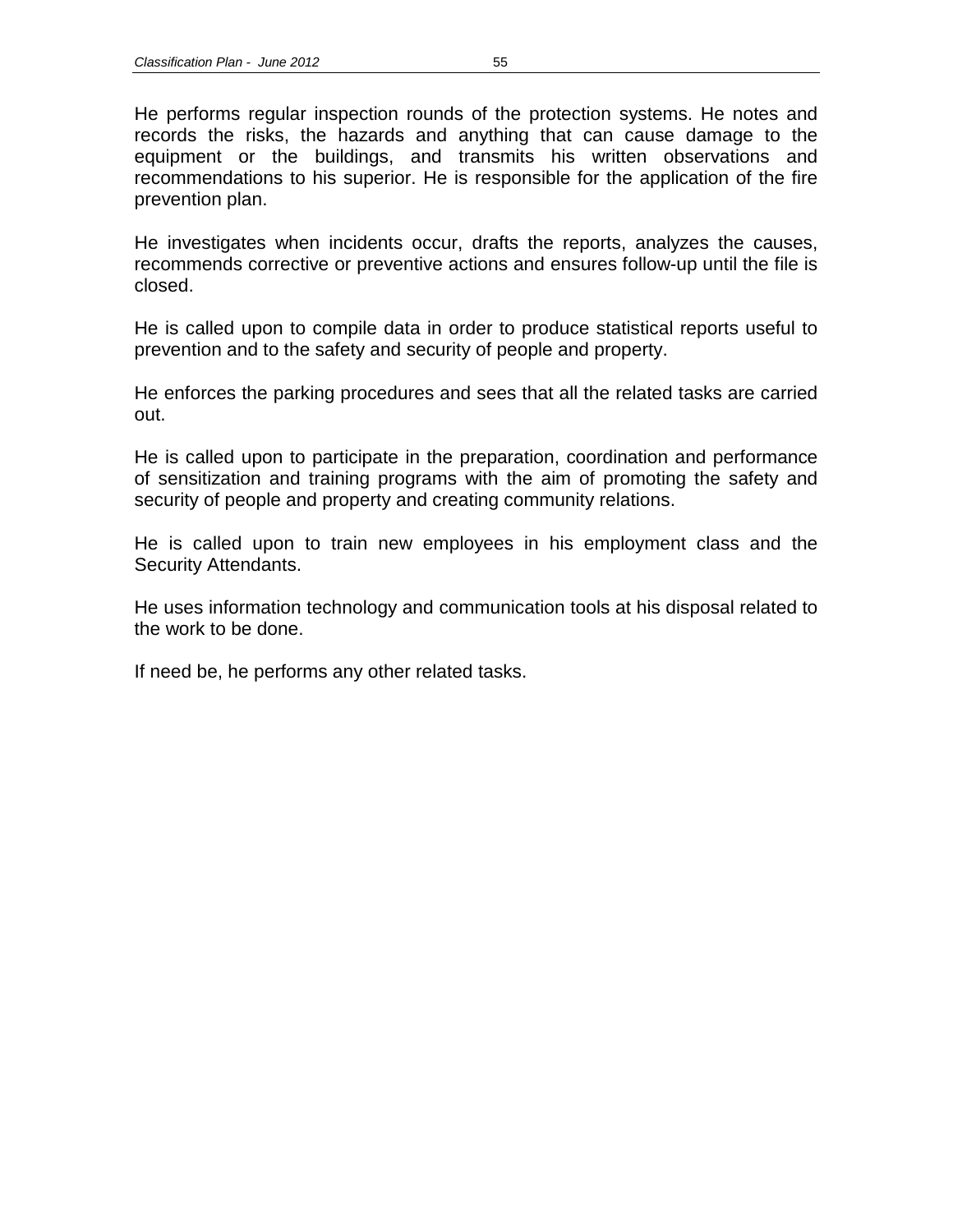# RECREATIONAL ACTIVITIES TECHNICIAN

# **Nature of work**

The principal and customary work of the employee in this employment class consists in organizing sociocultural or sports activities for the students, either as a complement to certain educational programs or as recreation itself.

# **Required qualifications**

#### **Schooling**

To have a diploma of college studies (DEC) in an appropriate specialty or a diploma or an attestation of studies which is recognized as equivalent by the competent authority.

# **Some characteristic duties**

The employee in this employment class participates in the preparation of programs and in their implementation by means of sociocultural and sports activities. He contributes to the development of social and community commitment.

He is called upon to use facilitator techniques in order to assist groups in organizing activities. He participates in the choice of the activities, and implements and reviews them.

He guides and coaches the students in planning, organizing, facilitating and evaluating intramural or intercollegiate activities. He recommends and participates in the selection of equipment and material that the college makes available to groups and ensures it is properly used.

He contributes to the writing and distribution of information to foster student participation.

He is called upon to coordinate the work of support personnel involved in technical operations or programs for which he is responsible and to train them.

He uses information technology and communication tools at his disposal related to the work to be done.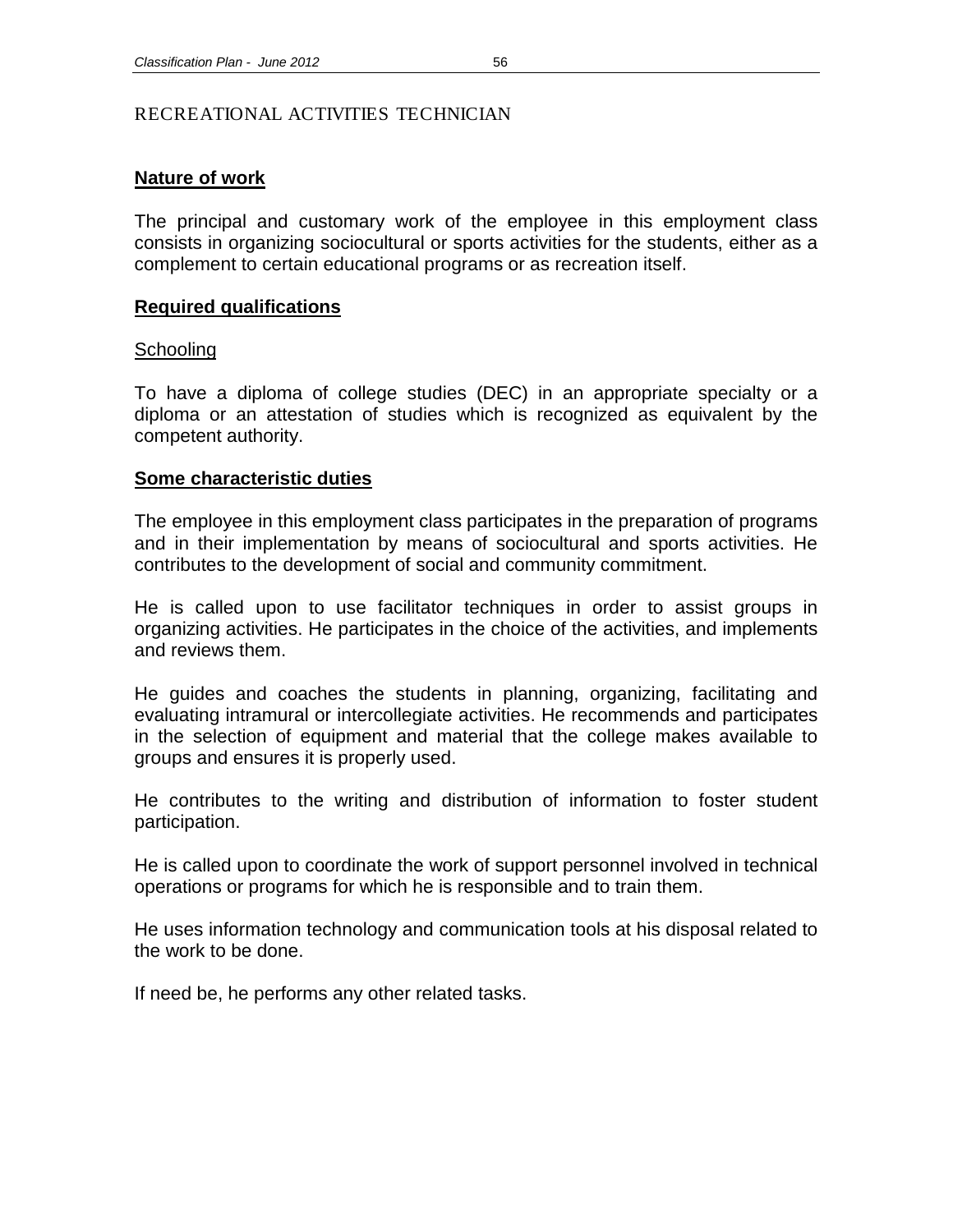#### RESIDENCE CARETAKER

# **Nature of work**

The principal and customary work of the employee in this employment class consists in carrying out the upkeep and physical and preventive maintenance of the residences and their furnishings. It also involves student supervision.

# **Required qualifications**

#### **Schooling**

To have a secondary school diploma (DES) or a diploma or an attestation of studies which is recognized as equivalent by the competent authority.

#### **Some characteristic duties**

The employee of this employment class carries out the tasks stated in the characteristic duties of the labourer.

He supervises the whereabouts of people in the premises and makes sure the premises are secured against fire, theft, vandalism and undesirables.

He may be called upon to rent the apartments, collect the rents, distribute and retrieve the keys, deliver mail, and keep up to date the inventory and rental register related to the residence activities.

He may be called upon to use the information technology and communication tools at his disposal in relation to the work to be done.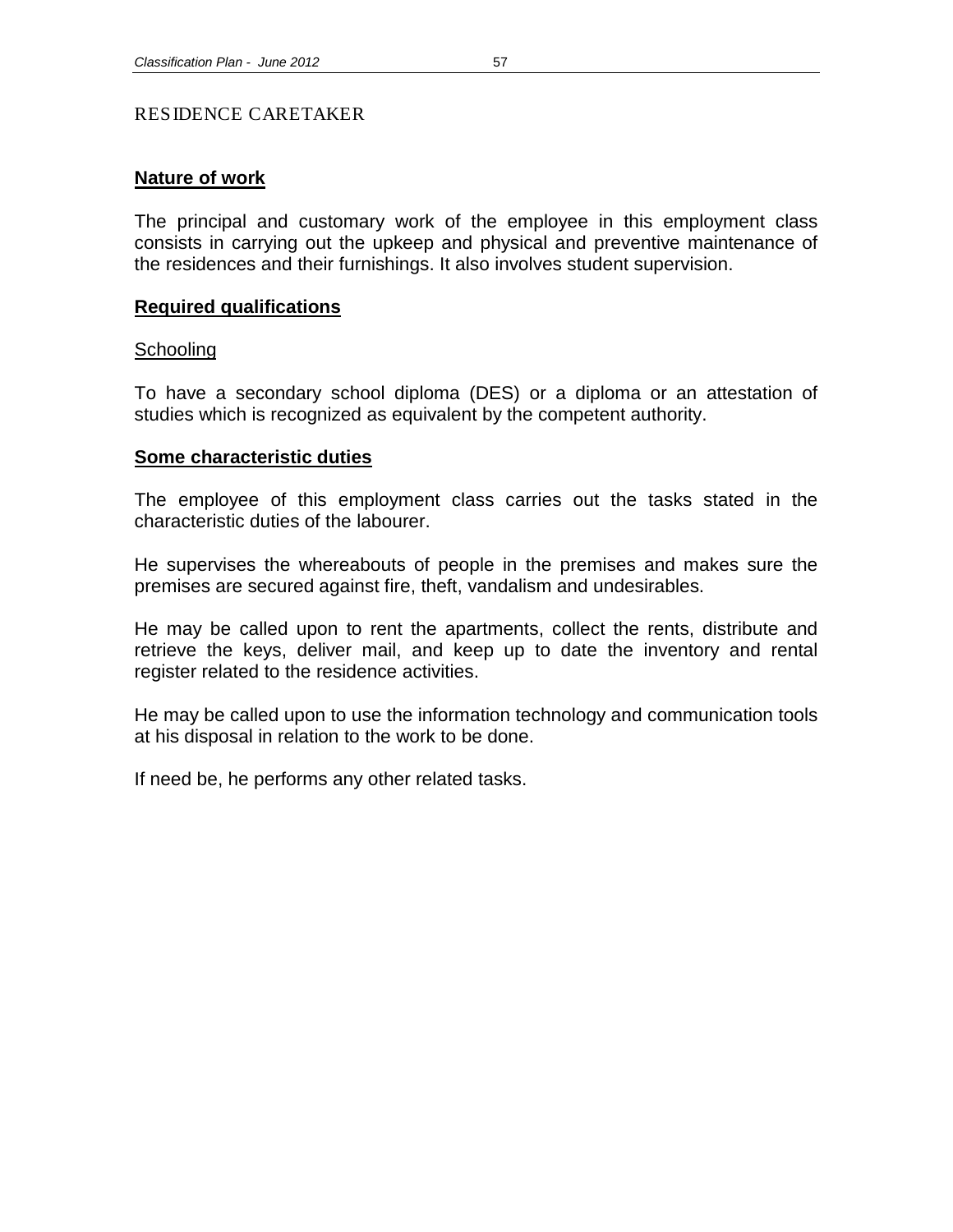# SECURITY ATTENDANT

#### **Nature of work**

The principal and customary work of the employee in this employment class consists in ensuring the safety of the people on the premises of the college and the surveillance of the property goods.

#### **Required qualifications**

#### Schooling and experience

To have a secondary school diploma (DES) or a diploma or an attestation of studies which is recognized as equivalent by the competent authority and have at least one (1) year of pertinent experience.

#### Other requirements

To have the legal and prescribed qualifications for this employment class<sup>[1](#page-63-0)</sup> and have a valid certificate in first aid.

#### **Some characteristic duties**

The employee in this employment class carries out preventive supervision by informing students about the regulations in force. He makes sure that student activities take place correctly. He intervenes when people infringe the rules and records the facts related to these events in the register provided for this purpose. He informs people, guides them or accompanies them to the right location. On the surveillance camera console, he monitors people's whereabouts, detects suspicious behaviour, intervenes preventively and, if necessary, turns away undesirables. He answers telephone calls, takes and transmits messages and documents entrusted to him.

In case of emergency, he applies the plan according to information provided and administers first aid.

He makes periodical inspection rounds and reports in writing to his superior anything that might involve risks or damage to property. He locks and unlocks doors and windows and makes sure that the lighting system is used in accordance with instructions.

He participates in surveillance and other activities related to parking. He collaborates in inquiries following problematic events and writes a report to his superior.

He operates the terminal of the surveillance cameras, the alarm system and anti-theft devices. He makes sure that the fire extinguishers and emergency devices work properly and uses them, if necessary.

<span id="page-63-0"></span> $<sup>1</sup>$  As described in the document entitled: List of Legal and Prescribed Qualifications.</sup>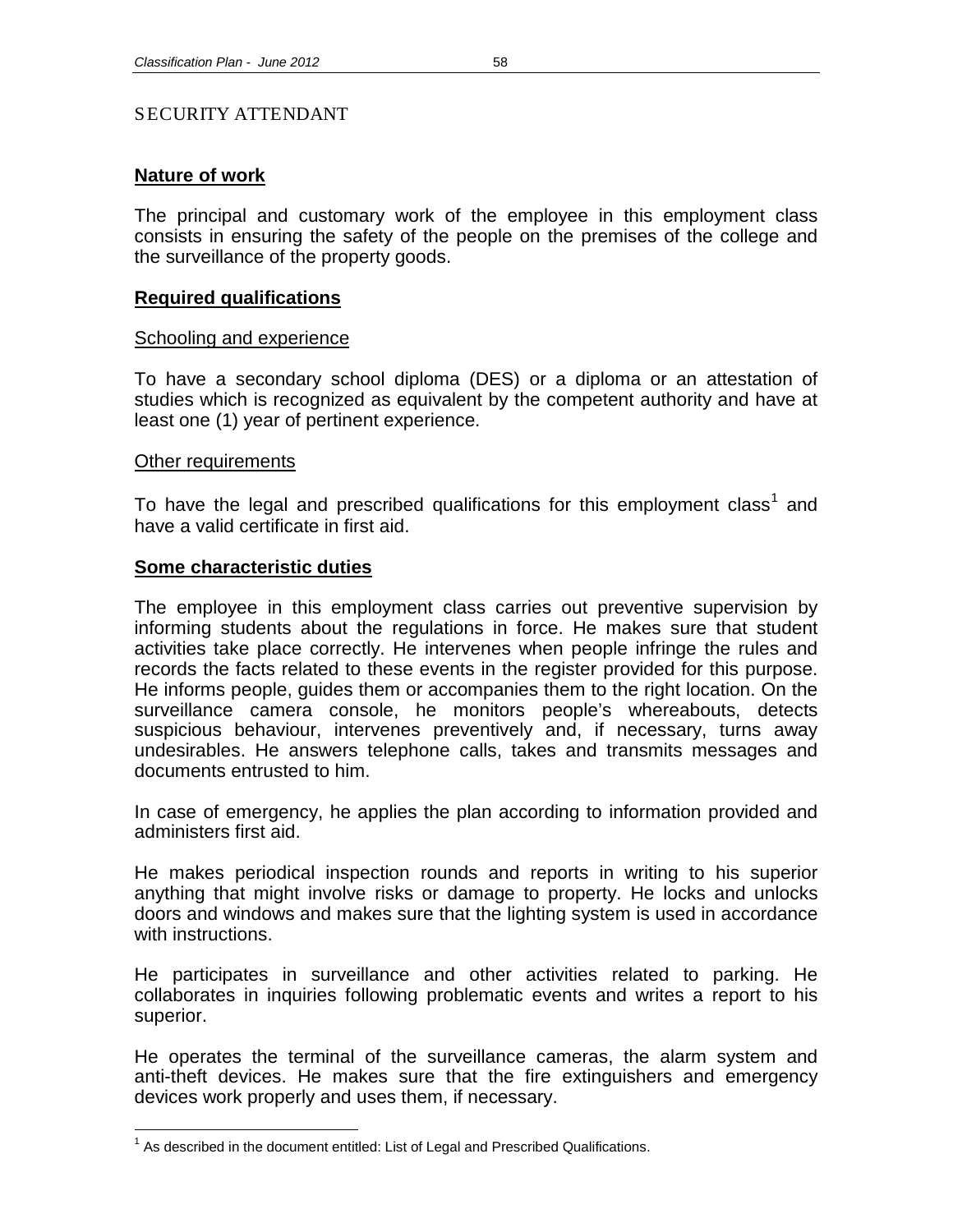He uses information technology and communication tools at his disposal related to the work to be done.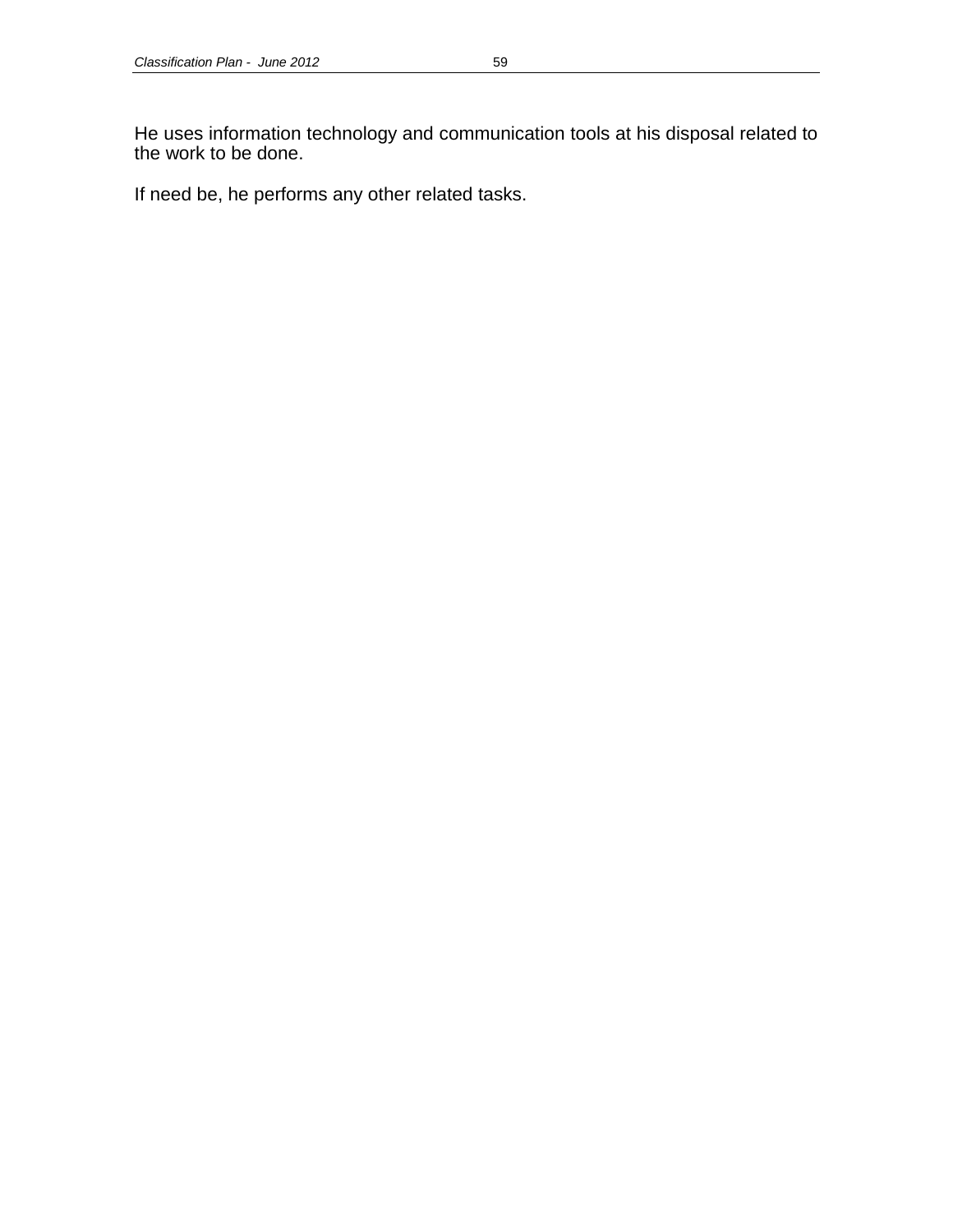#### SOCIAL WORK TECHNICIAN

# **Nature of work**

The principal and customary role of the employee in this employment class consists in performing technical work in prevention and individual or collective assistance for students with personal difficulties.

#### **Required qualifications**

#### **Schooling**

To have a diploma of college studies (DEC) in an appropriate specialty or, a diploma or an attestation of studies which is recognized as equivalent by the competent authority.

#### **Some characteristic duties**

The employee in this employment class provides students with intervention, prevention and referral services with professionals to respond to specific problems.

He meets students individually or in groups to inform them and raise awareness about subjects related to finding a balanced student life. He detects and helps students who are experiencing problematic personal situations.

Together with the student, and in collaboration with the multidisciplinary team, he participates in the preparation and writing of the intervention plan; he selects measures to be taken to achieve the objectives determined in the intervention plan, prepares his action plan and applies these measures; he evaluates achievement of the objectives and participates in the evaluation of the plan.

He synthesizes data of problems submitted to him in order to make an evaluation and suggest solutions. He notes his observations and interventions, establishes files and keeps them up to date.

He participates in the development of socio-educational activity programs within a school integration and retention perspective. He uses facilitation techniques in order to assist groups in organizing themselves and implementing activities aimed at developing significant relationships. He integrates into the student's spaces and everyday lives.

He sensitizes the college community to students' social problems.

He is called upon to coordinate the work of support personnel involved in technical operations or programs for which he is responsible and to train them.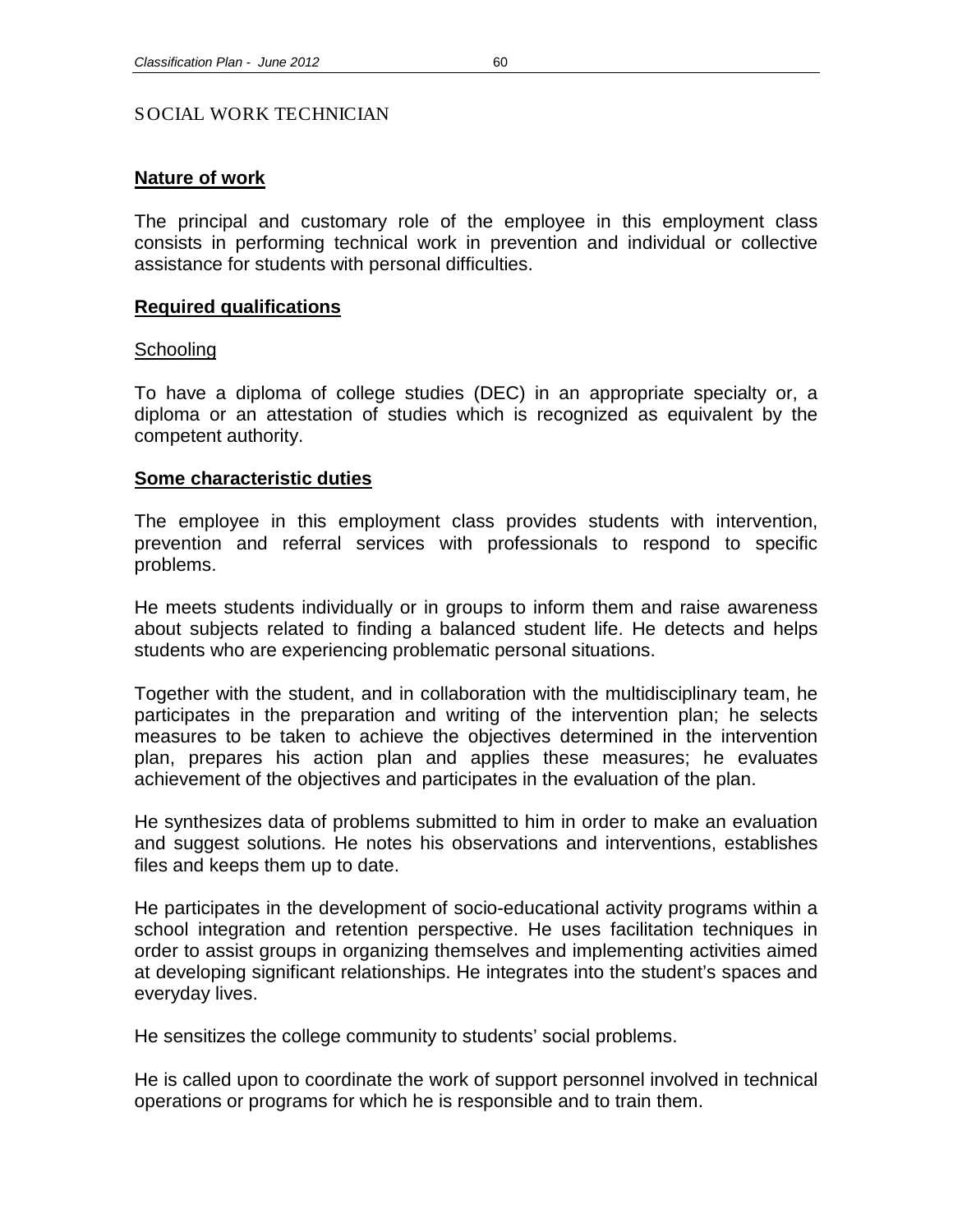He uses information technology and communication tools at his disposal related to the work to be done.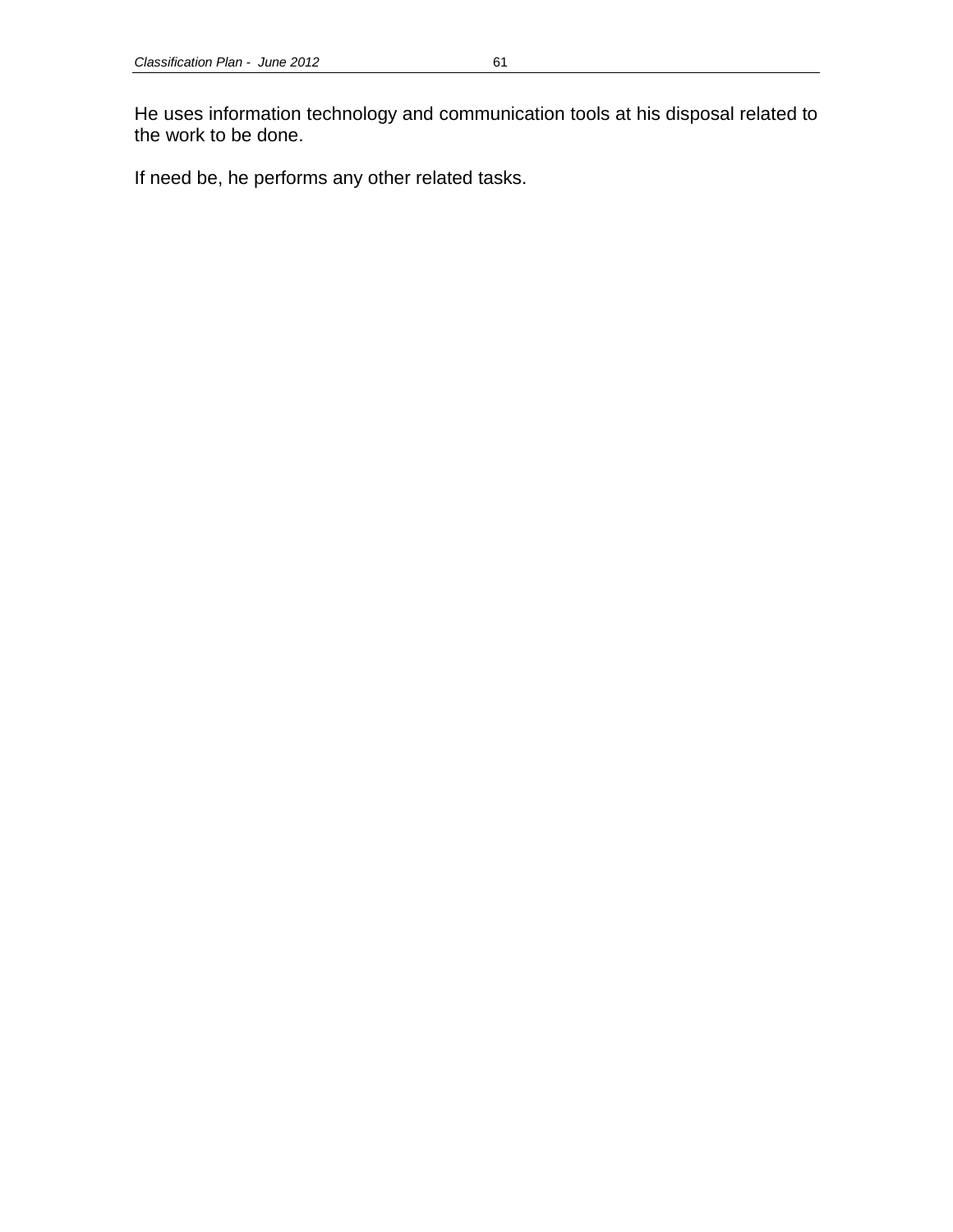# **Nature of work**

The principal and customary work of the employee in this employment class consists in accompanying and guiding, during sociocultural or sports activities, various youth or adult groups.

# **Required qualifications**

# **Schooling**

To have a secondary school diploma (DES) or a diploma or an attestation of studies which is recognized as equivalent by the competent authority.

# Other requirement

To have, if needed, the legal and prescribed qualifications for this employment class $^1$  $^1$ .

# **Some characteristic duties**

The employee in this employment class chooses and leads various sociocultural or sports activities based on different themes. He leads swimming activities for groups of different levels within recognized programs.

He takes attendance, ensures the users' safety by, among other things, locking and unlocking doors and reports any problem, accident or anomaly to his superior.

He places the equipment at the disposal of the users and puts it back in storage. He writes various reports.

He may be called upon to accompany groups during college or civil events such as practices, competitions, tournaments or shows.

He may help another person in the same employment class or assist a Sociocultural or Sports Activities Leader.

He uses information technology and communication tools at his disposal related to the work to be done.

<span id="page-67-0"></span> $<sup>1</sup>$  As described in the document entitled: List of Legal and Prescribed Qualifications.</sup>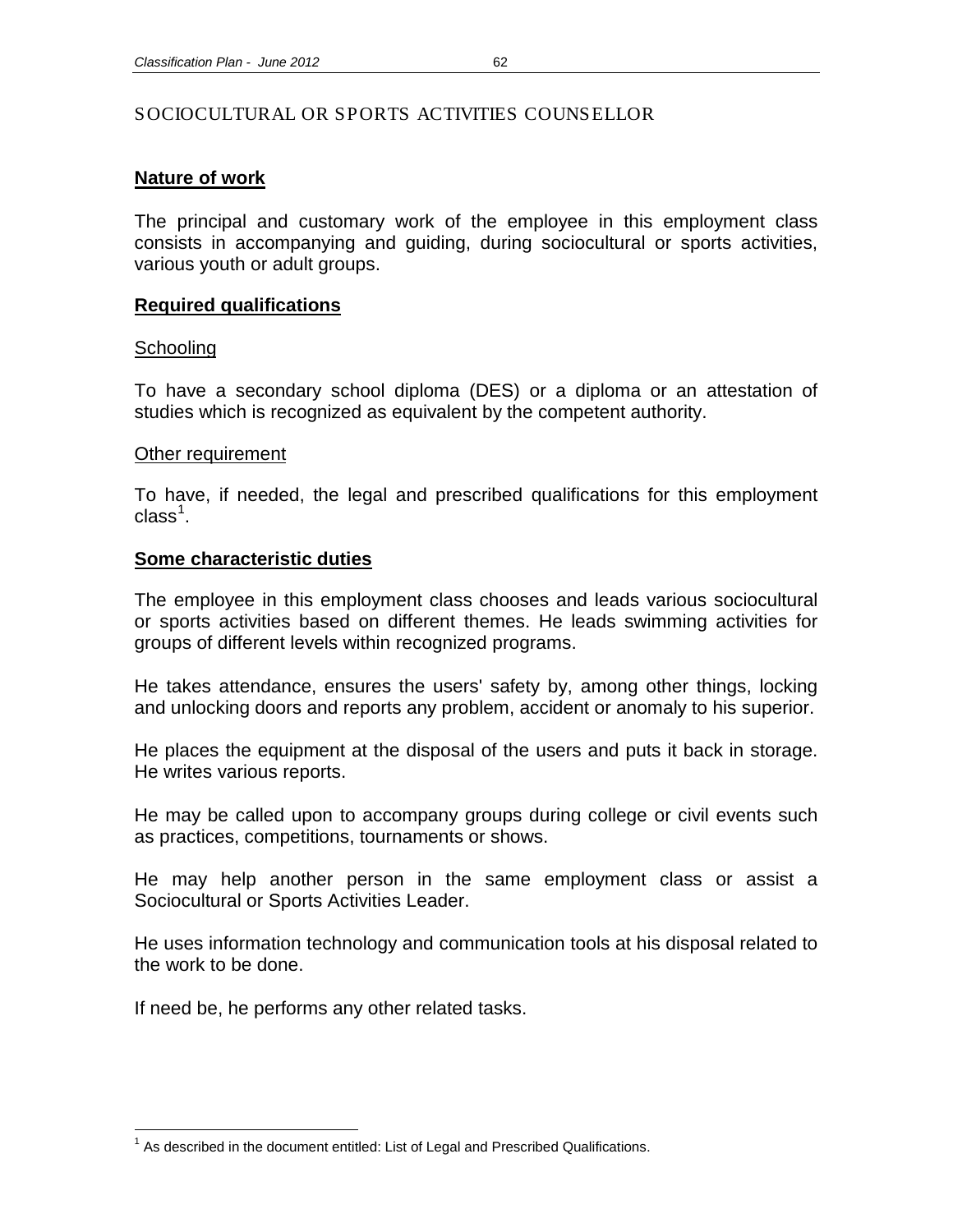# **Nature of work**

The principal and customary work of the employee in this employment class consists in leading sociocultural or sports activities.

# **Required qualifications**

#### **Schooling**

To have a secondary school diploma (DES) or a diploma or an attestation of studies which is recognized as equivalent by the competent authority.

#### Other requirements

To have, if needed, the legal and prescribed qualifications for this employment class<sup>[1](#page-68-0)</sup> or to have a certificate issued by a sports federation or association;

Or

To have at least twenty-five (25) hours of pertinent experience (if no certification is required).

# **Some characteristic duties**

The employee in this employment class leads one or more sociocultural or sports activities by following a specific work plan which contains the set of necessary elements to undertake. He is also called upon to participate in the development of an annual or biannual activity plan.

In the field of physical conditioning, at the beginning of the program, he makes sure that the user meets the required conditions in order to be able to follow the activity, he prepares training programs that will meet the users' expectations and goals, and advises them during their training.

He takes attendance, ensures the users' safety and reports any problem, accident or anomaly to his superior. He places the equipment at the disposal of the users and puts it back in storage; he writes various reports.

He may be called upon to accompany groups during college or civil events such as practices, competitions, tournaments or shows.

He may also provide counsellors with training in lifesaving offered by organizations recognized under the laws and regulations.

He may be called upon to coordinate the work of other support personnel involved in the activities for which he is responsible.

<span id="page-68-0"></span>As described in the document entitled: List of Legal and Prescribed Qualifications.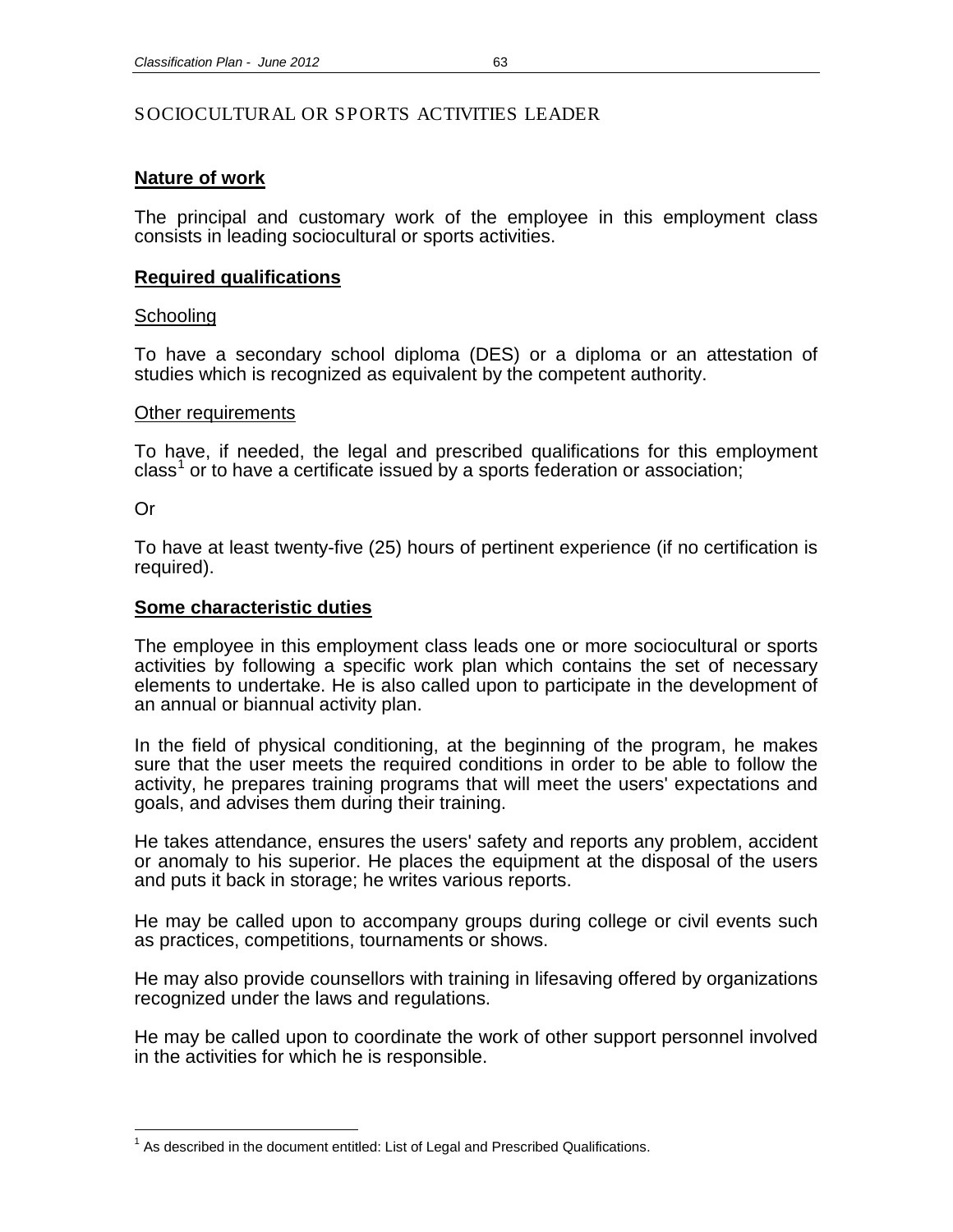He uses information technology and communication tools at his disposal related to the work to be done.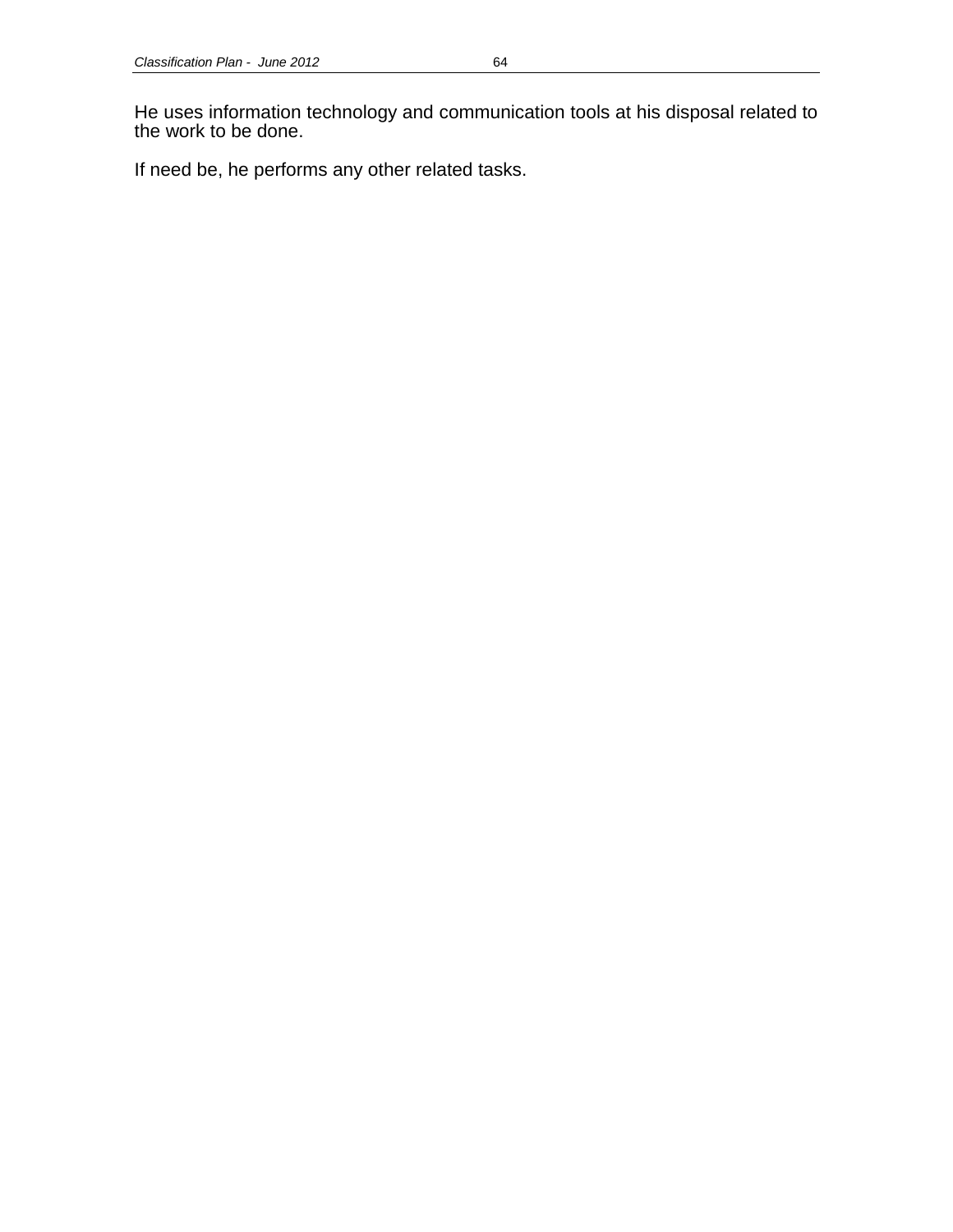# SPECIAL EDUCATION TECHNICIAN

# **Nature of work**

The principal and customary role of the employee in this employment class consists, in collaboration with the multidisciplinary team, in applying special education techniques and methods within the context of an intervention plan or, a program intended for students requiring special support.

# **Required qualifications**

# **Schooling**

To have a diploma of college studies (DEC) in an appropriate specialty or, a diploma or an attestation of studies which is recognized as equivalent by the competent authority.

# **Some characteristic duties**

Together with the student, and in collaboration with the multidisciplinary team, the employee in this employment class participates in the preparation and writing of the intervention plan; he selects measures to be taken to achieve the objectives determined in the intervention plan, prepares his action plan and applies these measures; he evaluates achievement of the objectives and participates in the evaluation of the plan.

He supports the student in his learning and in certain activities according to his competencies; he develops and adapts the necessary tools for his interventions and uses communication techniques adapted to their needs.

He observes the situation and intervenes with students in reaction to their environment and provides them with a helping relationship; in a crisis, he uses intervention techniques that can favour the restoration of calm and order; he coaches them in their behaviour modification process; he supports the teacher to favour an environment conducive to learning.

He records his observations and interventions, keeps records and writes reports.

He meets the students and the personnel concerned to sensitize, advise and inform them and provide them with the relevant documentation and referrals. If necessary, he communicates with external organizations.

He is called upon to coordinate the work of support personnel involved in programs for which he is responsible and to train them.

He uses information technology and communication tools at his disposal related to the work to be done.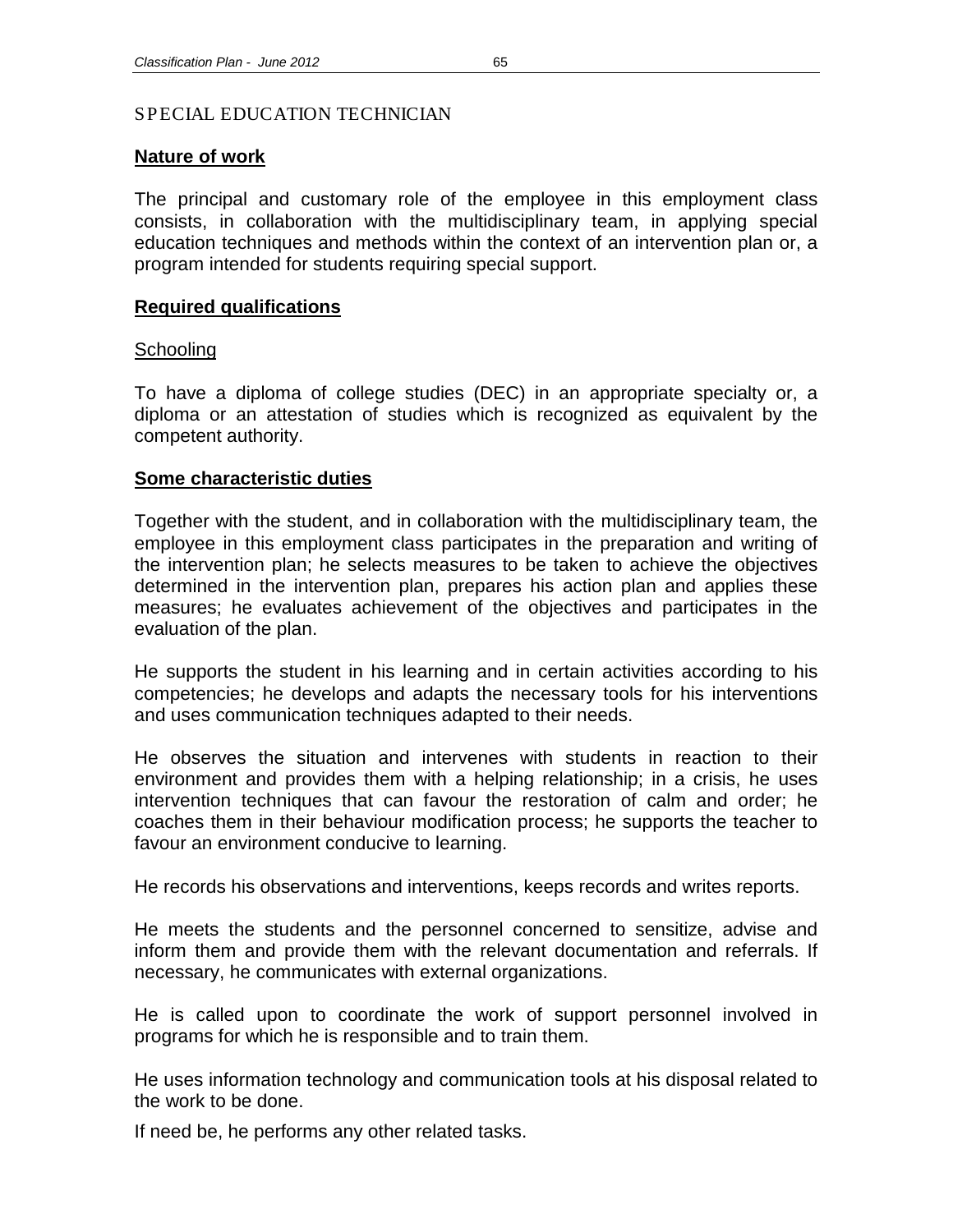# STATIONARY ENGINEER

# **Nature of work**

The principal and customary work of the employee in this employment class consists of seeing to the operation of the heating, ventilation, air conditioning and automatic regulation in order to maintain optimum operating conditions and obtain the best energy performance from the equipment.

# **Required qualifications**

To have the appropriate legal and prescribed qualifications<sup>[1](#page-71-0)</sup> for the installations operated under his responsibility.

#### **Some characteristic duties**

The employee in this employment class performs the work required, depending on the types of installations and his qualification certificates, to comply with the law and the regulations that apply to the equipment operated under his responsibility.

He carries out controls and measurements for preventive maintenance purposes and for the users' comfort. He sees that the premises and the equipment used are safe.

He checks the material inventory and, if needed, fills out purchase orders in order to have on hand the necessary material for his work.

As a team leader, he is called upon to coordinate the work of stationary engineers, distributes the work, and verifies that it is performed correctly.

As a stationary engineer, he may be called upon to collaborate to the training of stationary engineer helpers.

He may be called upon to use the information technology and communication tools at his disposal in relation to the work to be done.

<span id="page-71-0"></span><sup>&</sup>lt;sup>1</sup> As described in the document entitled: List of Legal and Prescribed Qualifications.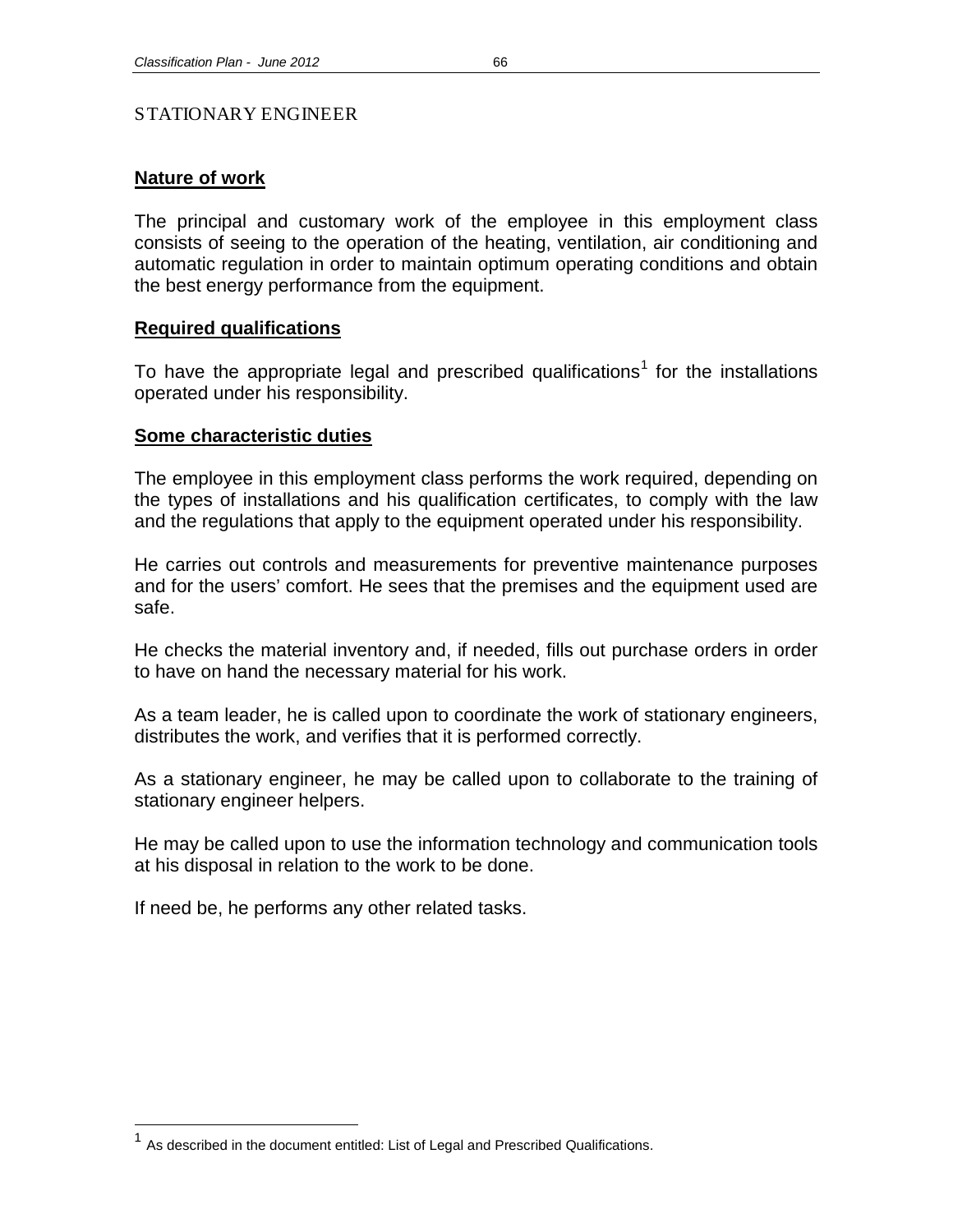# STOREKEEPER, CLASS II

# **Nature of work**

The principal and customary work of the employee in this employment class consists in performing various tasks related to the operation of a store or a warehouse.

## **Required qualifications**

## **Schooling**

To have a secondary school diploma (DES) or a diploma or an attestation of studies which is recognized as equivalent by the competent authority.

## **Some characteristic duties**

The employee in this employment class prepares the supplies in the store for distribution; he distributes them and makes sure that they are returned. He records the movement of supplies according to established procedures.

When new supplies are delivered, he identifies and stores them.

He records any defect in the supplies and makes a report of it to his superior. He cooperates in the maintenance and minor repairs required.

He participates in the inventory count according to the procedures established.

He uses information technology and communication tools at his disposal related to the work to be done.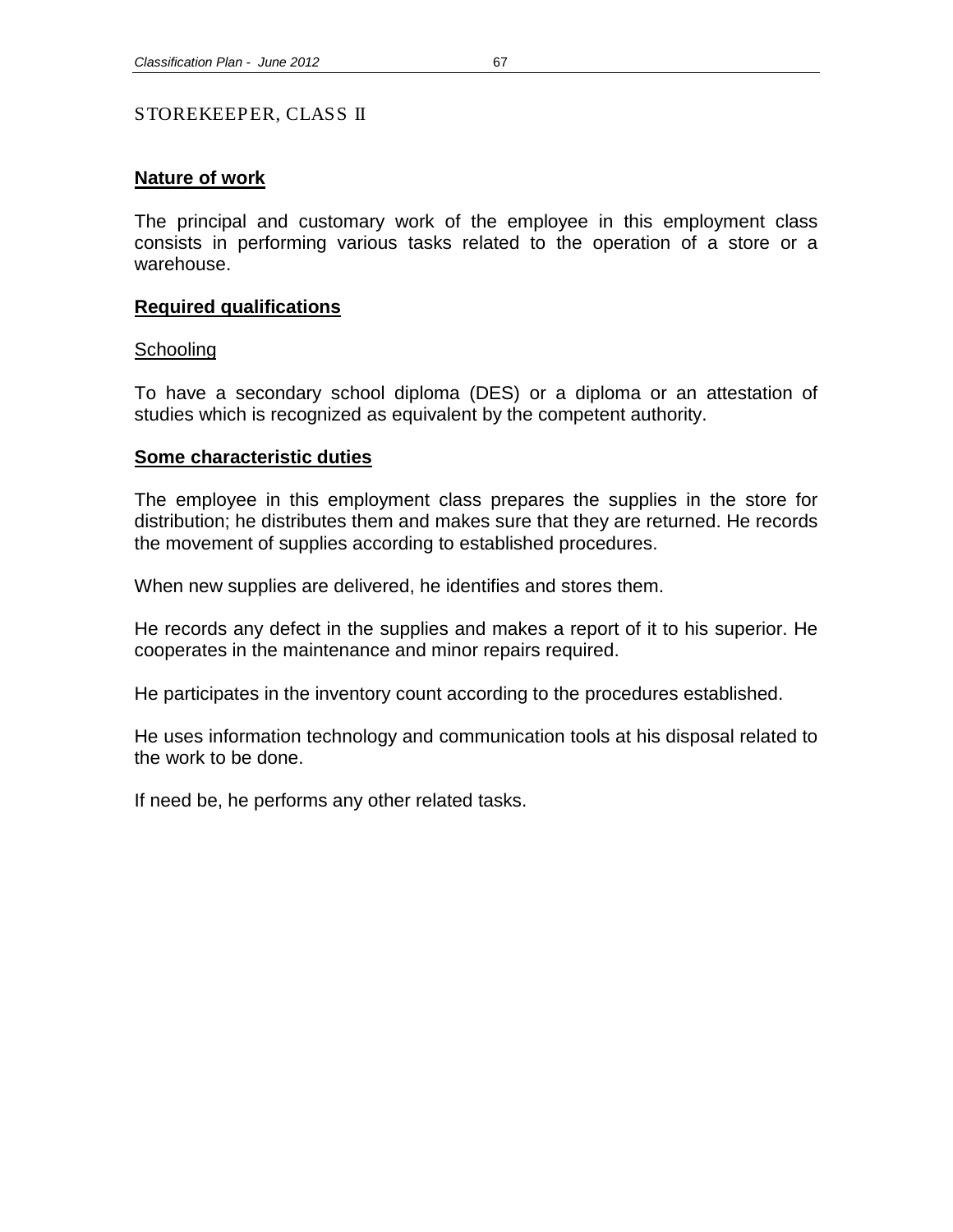# STOREKEEPER, CLASS I

# **Nature of work**

The principal and customary work of the employee in this employment class consists in being responsible for a store or warehouse and in performing various tasks related to their operation.

# **Required qualifications**

# Schooling and experience

To have a secondary school diploma (DES) or a diploma or an attestation of studies which is recognized as equivalent by the competent authority, and have two (2) years of pertinent experience.

# **Some characteristic duties**

The employee in this employment class coordinates the decentralized or centralized operations of stores. He is responsible for the receiving, storing and delivery of merchandise. He lends instruments, tools, devices and material and sees that they are returned.

He sees that the merchandise received conforms to the order forms; he signs receipts and other documents and makes a note of damaged and lost merchandise; he records details of the merchandise received, sees that it is stored according to the standards on handling and storing hazardous material and affixes identification tags, if necessary.

He delivers supplies from the store and prepares necessary purchase orders for replacements. Periodically, he takes a complete inventory and sees that his stock conforms to the record book and issues his reports.

He carries out minor repairs and maintenance and sees that major repairs are being made.

He may be called upon to coordinate the work of support personnel involved in activities for which he is responsible and to train them.

He uses information technology and communication tools at his disposal related to the work to be done.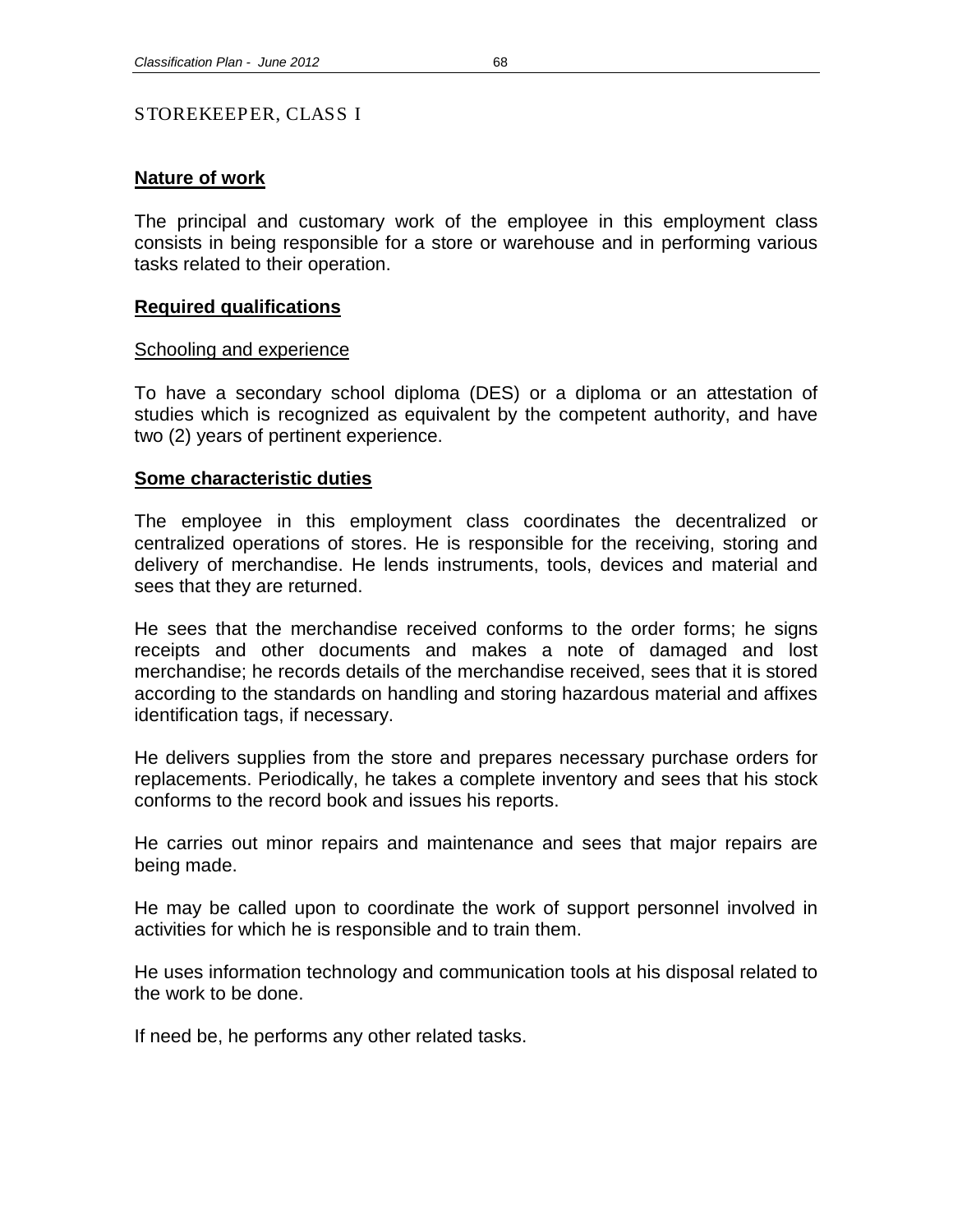## SWIMMING POOL SUPERVISOR

# **Nature of work**

The principal and customary work of the employee in this employment class consists, when courses or other activities take place in the college's swimming pool, in looking after the users and in giving them any help in case of danger.

# **Required qualifications**

# **Training**

To have the legal and prescribed qualifications for this employment class.<sup>[1](#page-74-0)</sup>.

# **Some characteristic duties**

The employee in this employment class sees that the safety rules are observed in the swimming pool; he makes sure that the number of users present is in conformity with the regulations, that no dangerous objects are in the swimming pool and that the pool edges are free.

The swimming pool supervisor rescues people in danger according to acknowledged techniques, revives them if needed and administers them first aid. He evacuates the users and prohibits access to the pool whenever he judges that the safety cannot be assured.

He makes sure that safety equipment such as poles, buoys and first-aid kits is complete and in good order; he writes down any observations pertinent to the equipment in an appropriate book; he upkeeps the filter equipment.

He may be called upon to check the water temperature, to test the pH and chlorine levels and to add all necessary chemicals in order to obtain the required quality.

He informs the users of the safety regulations and, if needed, gives explanations on certain specific aspects. Among other things, he makes reports on the quality of the water, accidents and the observance of the regulations.

He may hold the keys of the pool premises and, consequently, lock and unlock doors and fences. He may be responsible for the maintenance and cleaning of the pool and its premises or perform such duties himself.

He uses information technology and communication tools at his disposal related to the work to be done.

<span id="page-74-0"></span> $<sup>1</sup>$  As described in the document entitled: List of Legal and Prescribed Qualifications.</sup>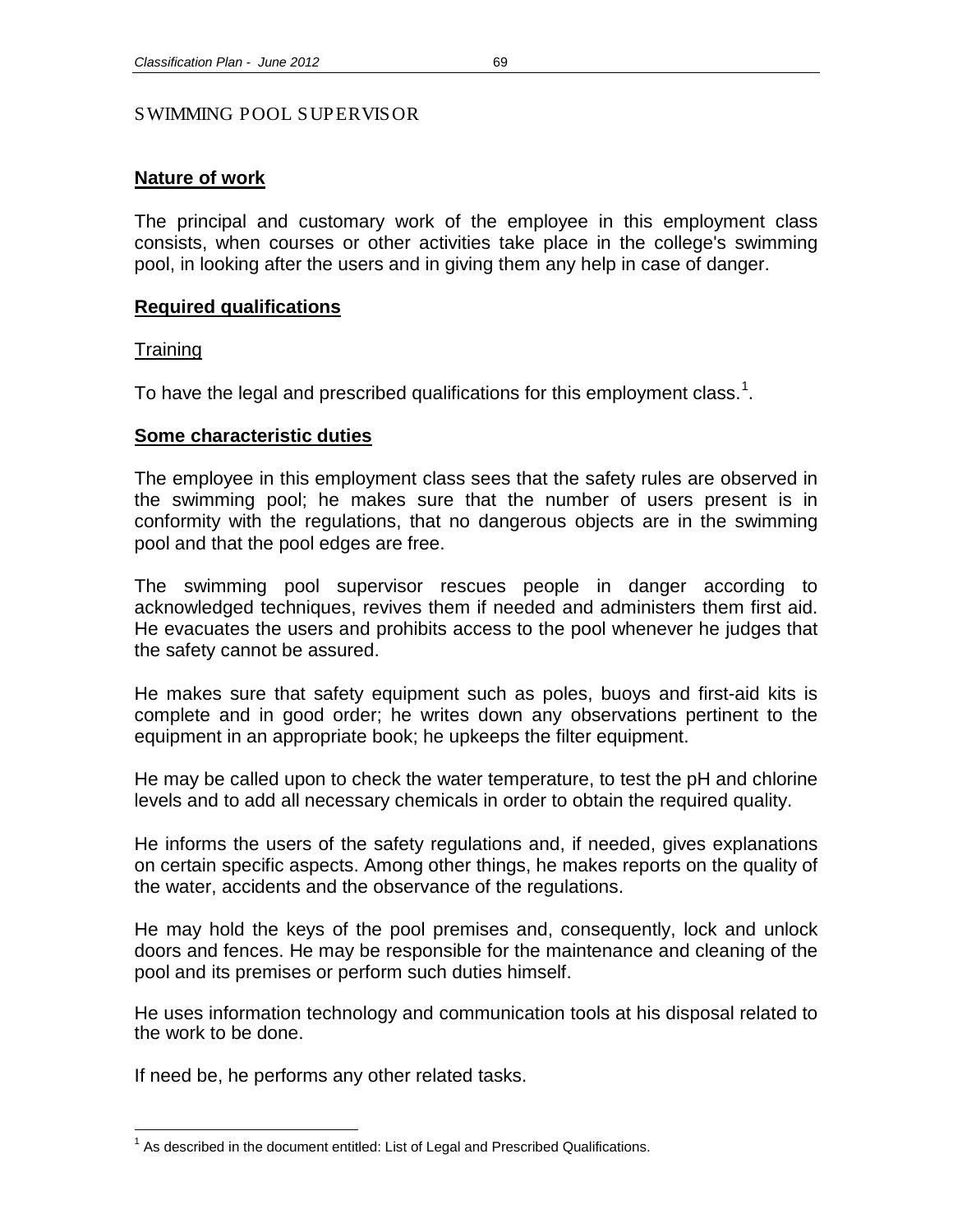# TEST BED TECHNICIAN

## **Nature of work**

The principal and customary work of the employee in this employment class consists in the operation, maintenance and alteration of engine test beds in the aeronautics field according to the standards established by the manufacturers and by Transport Canada.

## **Required qualifications**

#### Schooling and experience

To have a diploma of college studies (DEC) in an appropriate specialty or a diploma or an attestation of studies which is recognized as equivalent by the competent authority and have five (5) years of pertinent experience.

#### Other requirements

To have an extensive knowledge of piston engine and aircraft gas turbine engine physics and of the necessary parameters to analyze the performance.

To know the operation of computers related to power units.

To know the methods of calibrating test bed instrumentation and be able to identify operating problems.

To know the technology and operation of aircraft engine propellers and their control systems.

To have a general knowledge of the following various specialties: electricity, electronics, instrumentation, hydraulics, pneumatics, sheet metal, welding, plumbing, painting, drawing, fibreglass and plastic moulding.

To know the Transport Canada's technical regulations related to the maintenance and repair of aircraft engines as well as the safety measures required for the use and operation of the test beds with aircraft power units.

## **Some characteristic duties**

The employee in this employment class analyzes the design and operation of aircraft power unit test beds in order to suggest modifications and improvements. He carries out the required alterations.

He detects technical problems related to test beds, and feed and maintenance systems.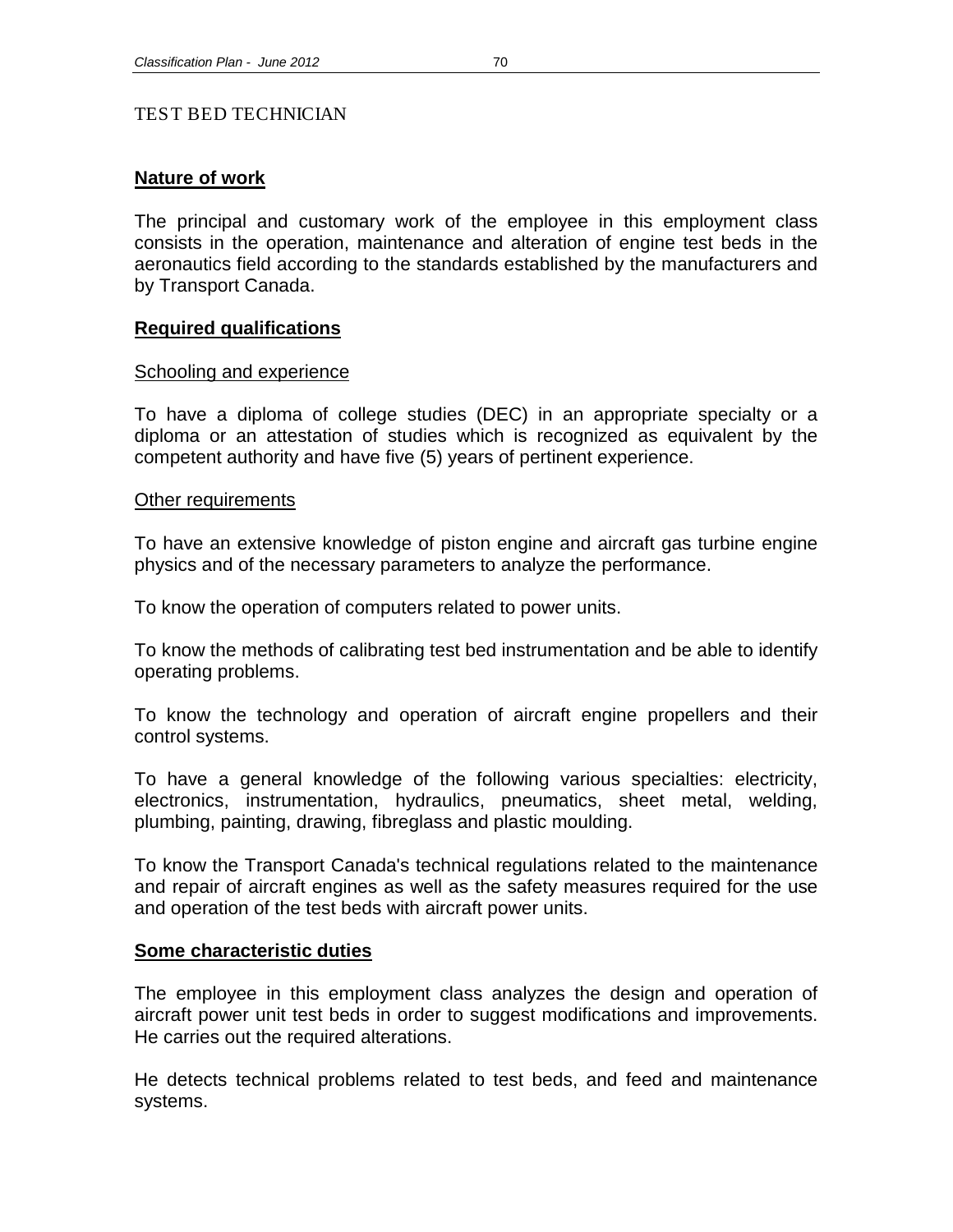He identifies engine problems and corrects defects according to manufacturer standards.

He assists the teaching staff during the test beds courses.

He is called upon to coordinate the work of support personnel involved in technical operations or programs for which he is responsible and to train them.

He uses information technology and communication tools at his disposal related to the work to be done.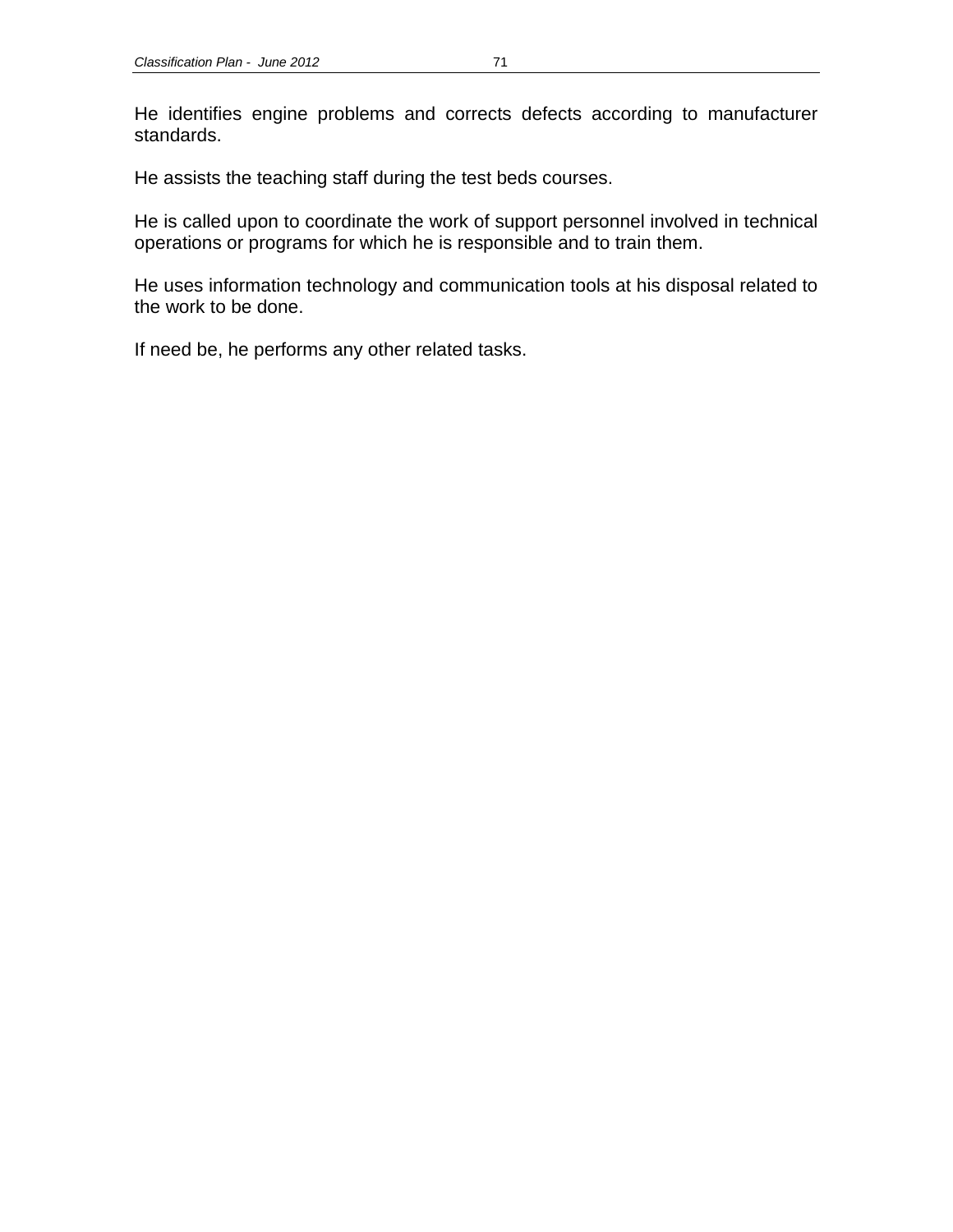## TRADES HELPER

# **Nature of work**

The principal and customary work of the employee in this employment class involves the carrying out of various tasks to help qualified workers.

# **Required qualifications**

No specific qualifications are required.

## **Some characteristic duties**

The employee in this employment class carries out various tasks to help qualified workers. He prepares and handles heavy material and objects, sets up and dismantles scaffoldings, holds parts in a specific position, cleans and provides required tools, prepares surfaces and maintains a safe environment for the qualified worker.

He carries out minor equipment and building repairs that do not require performance by a qualified worker.

He moves furniture, merchandise or material by operating the required equipment for the tasks to be done.